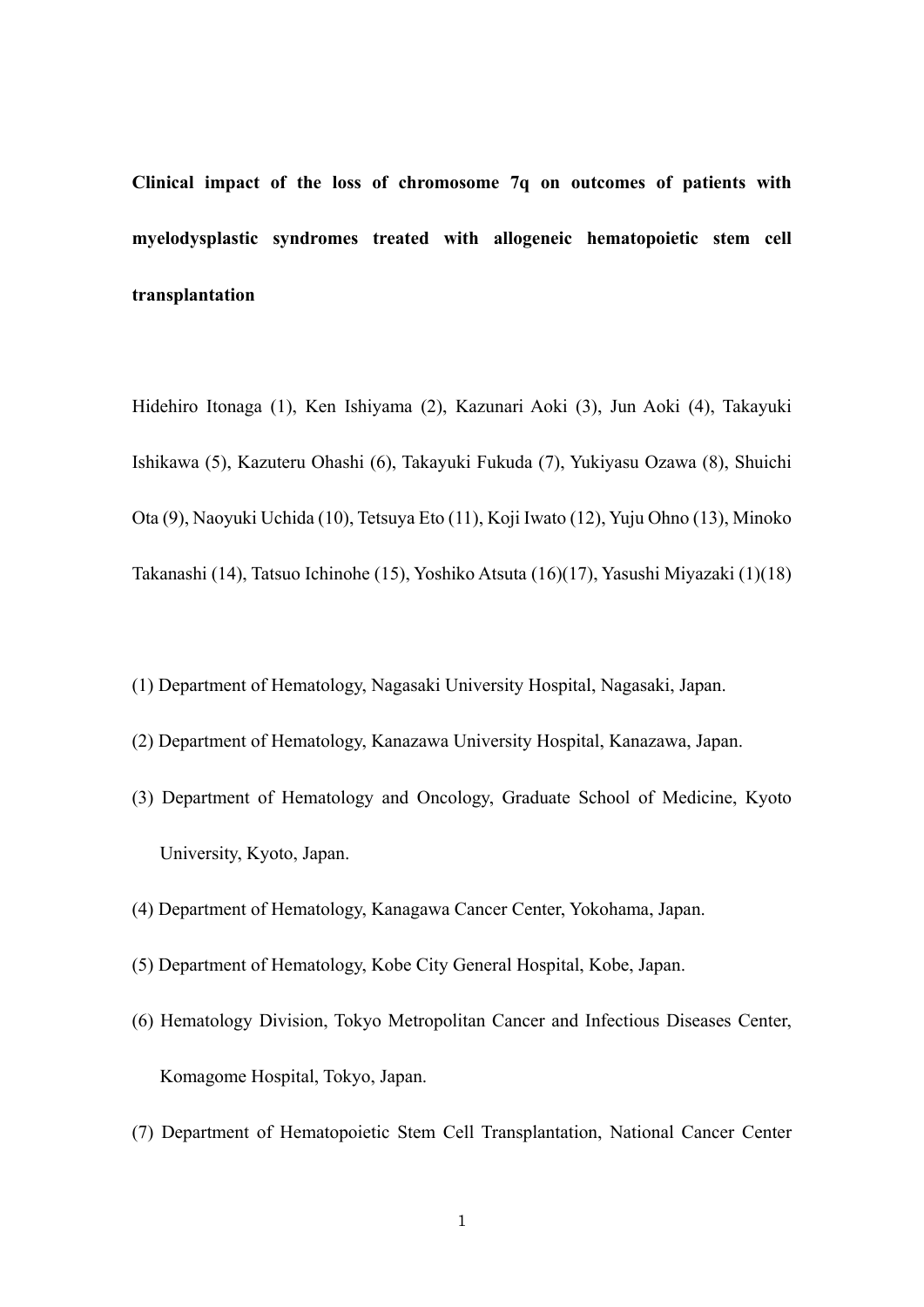Hospital, Tokyo, Japan.

- (8) Department of Hematology, Japanese Red Cross Nagoya First Hospital, Nagoya Japan.
- (9) Department of Hematology, Sapporo Hokuyu Hospital, Sapporo, Japan.
- (10) Department of Hematology, Federation of National Public Service Personnel Mutual Aid Associations Toranomon Hospital, Tokyo, Japan.
- (11) Department of Hematology, Hamanomachi Hospital, Fukuoka, Japan.
- (12) Department of Hematology, Hiroshima Red Cross Hospital & Atomic-bomb Survivors Hospital, Hiroshima, Japan.
- (13) Department of Internal Medicine, Kitakyushu Municipal Medical Center, Fukuoka, Japan.
- (14) Blood Service Headquarters, Japanese Red Cross Society, Tokyo, Japan.
- (15) Department of Hematology and Oncology, Research Institute for Radiation Biology and Medicine, Hiroshima University, Hiroshima, Japan.
- (16) Japanese Data Center for Hematopoietic Cell Transplantation, Nagoya, Japan.
- (17) Department of Healthcare Administration, Nagoya University Graduate School of Medicine, Nagoya, Japan.
- (18) Department of Hematology, Atomic Bomb Disease and Hibakusha Medicine Unit, Atomic Bomb Disease Institute, Nagasaki University, Nagasaki, Japan.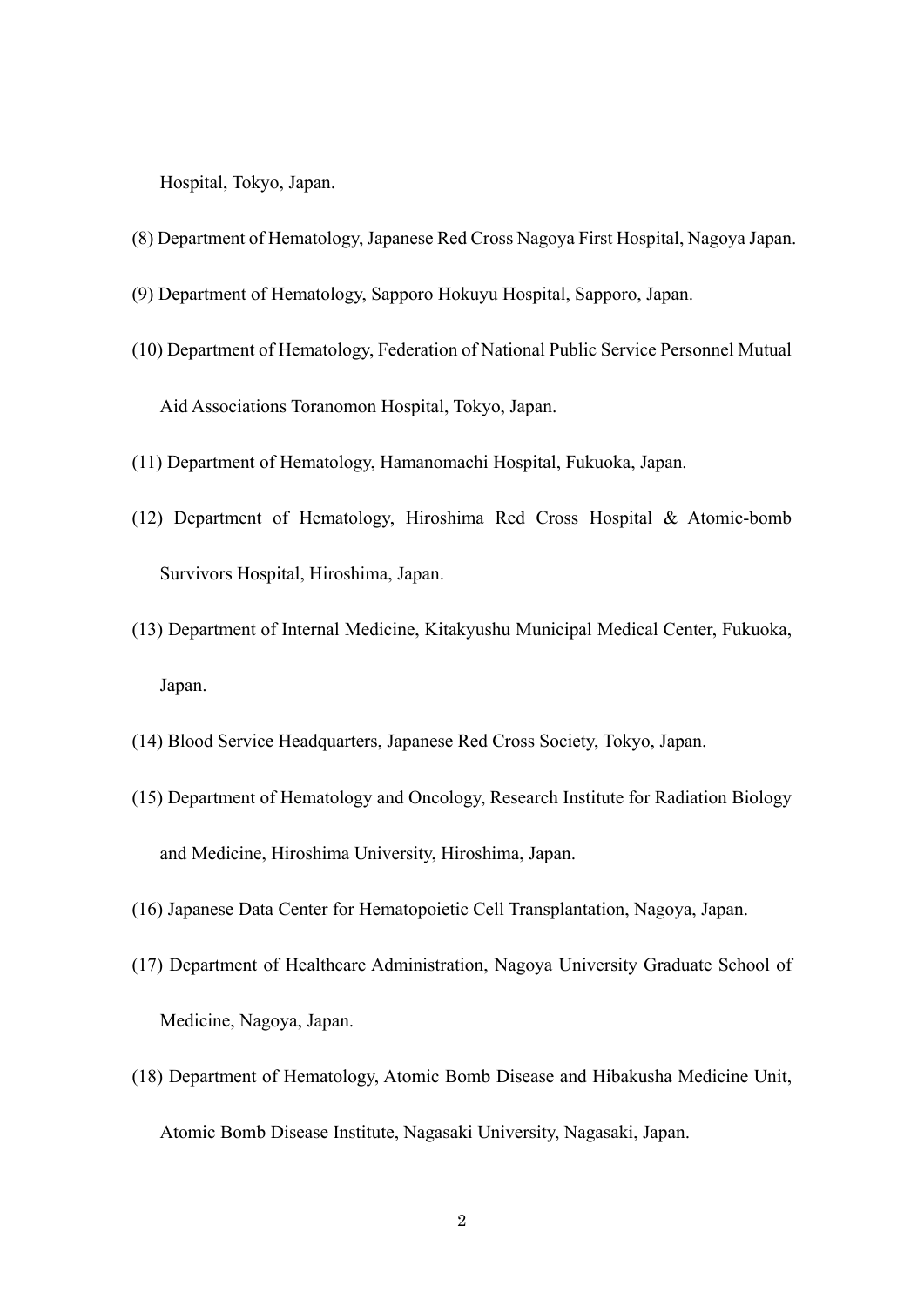Key words: myelodysplastic syndrome, allogeneic hematopoietic stem cell transplantation, monosomy 7, partial deletion of 7q, der(1;7)(q10;p10)

Running title: Transplantation for MDS with loss of chromosome 7q

Text words: 3,441 words

Table: 3

Figure: 2

Reference: 58

Abstract: 199 words

Supplemental Table: 7

Supplemental Figure: 1

Corresponding author:

Hidehiro Itonaga, MD, PhD,

Department of Hematology, Nagasaki University Hospital, 1-7-1 Sakamoto, Nagasaki,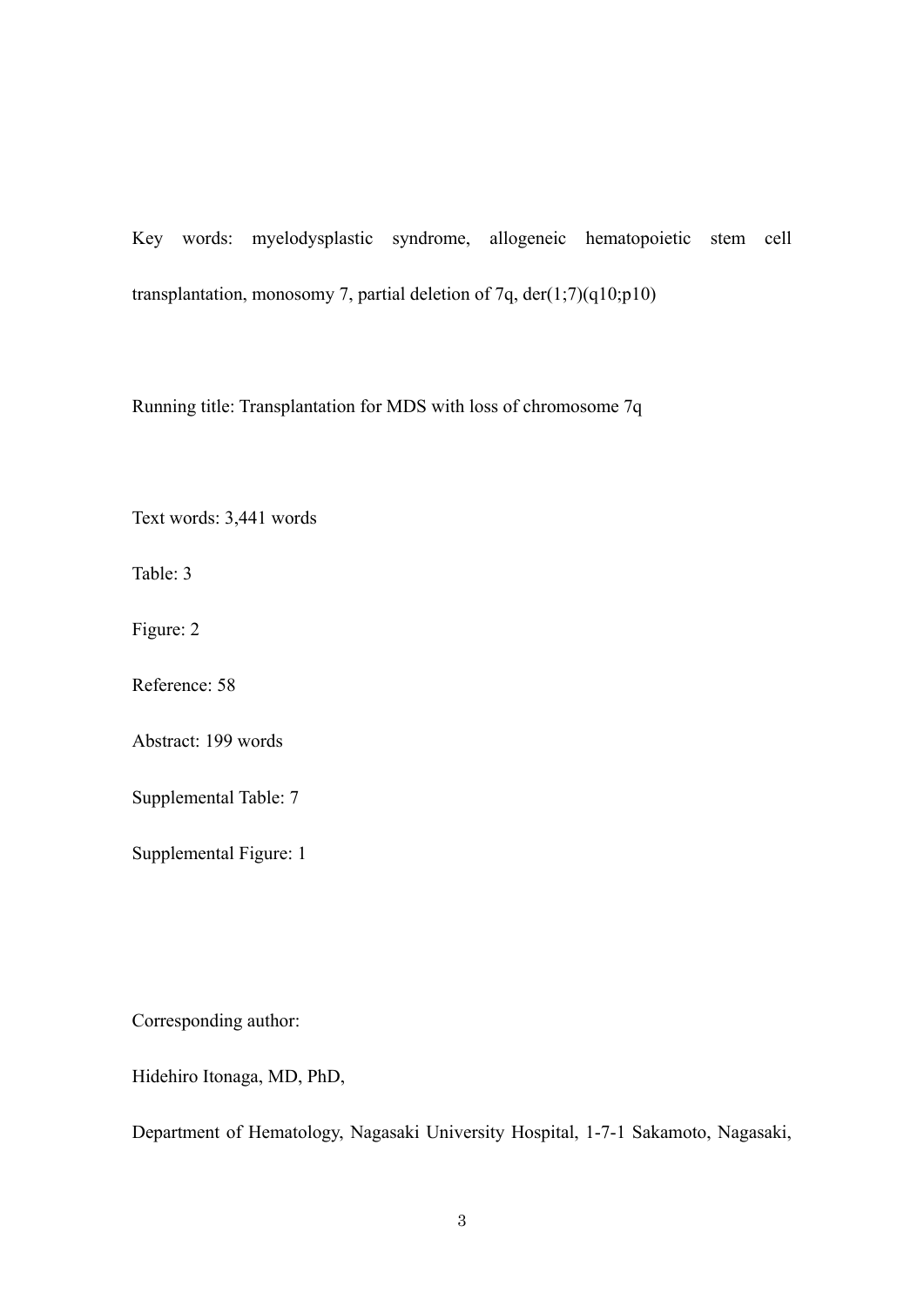Japan.

E-mail: itonaga-ngs@umin.ac.jp

Phone: +81-95-819-7380

Fax: +81-95-819-7538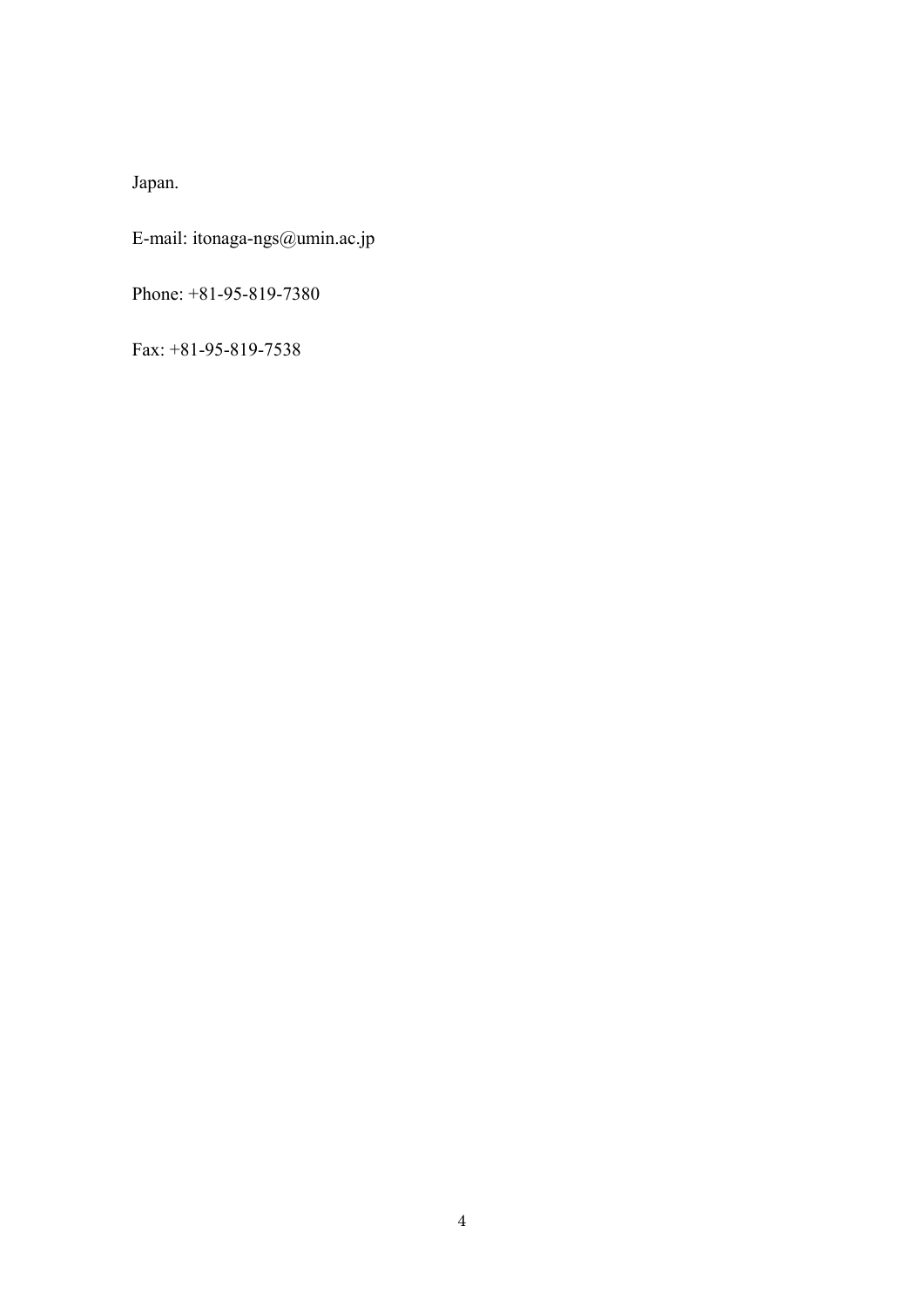### **Abstract**

We conducted a nationwide retrospective study to evaluate the prognostic influence of  $+1$ , der(1;7)(q10;p10) [hereafter der(1;7)] and -7/del(7q) after allogeneic hematopoietic stem cell transplantation (allo-HSCT) for *de novo* myelodysplastic syndromes (MDS). In this database, 69 MDS patients with der(1;7), 75 with  $-7$ /del(7q), and 511 with normal karyotype (NK) underwent allo-HSCT at advanced disease status. The 3-year overall survival (OS) and cumulative incidence of relapse (CIR) were 50.4% and 19.4% for those with der(1;7),  $36.2\%$  and  $38.4\%$  for -7/del(7q), and  $51.1\%$  and  $20.7\%$  for NK, respectively. In the multivariate analysis, the presence of  $-7$ /del(7q) correlated with a significantly shorter OS (HR [95%CI], 1.38 [1.00-1.89]; *P*=.048) and higher CIR (HR, 2.11 [1.36- 3.28];  $P=.001$ ) than those with NK. There were 23 patients with der(1;7), 29 with -7/del(7q), and 347 with NK who underwent allo-HSCT at early disease status. The 3-year OS and CIR were as follows:  $47.3\%$  and  $9.5\%$  for the der(1;7) group,  $70.5\%$  and  $13.8\%$ for -7/del(7q), and 70.9% and 5.6% for NK, respectively. No significant differences were observed in OS and CIR among three groups. The impact of the loss of chromosome 7q on OS and CIR may differ based on its type and disease status after allo-HSCT for MDS.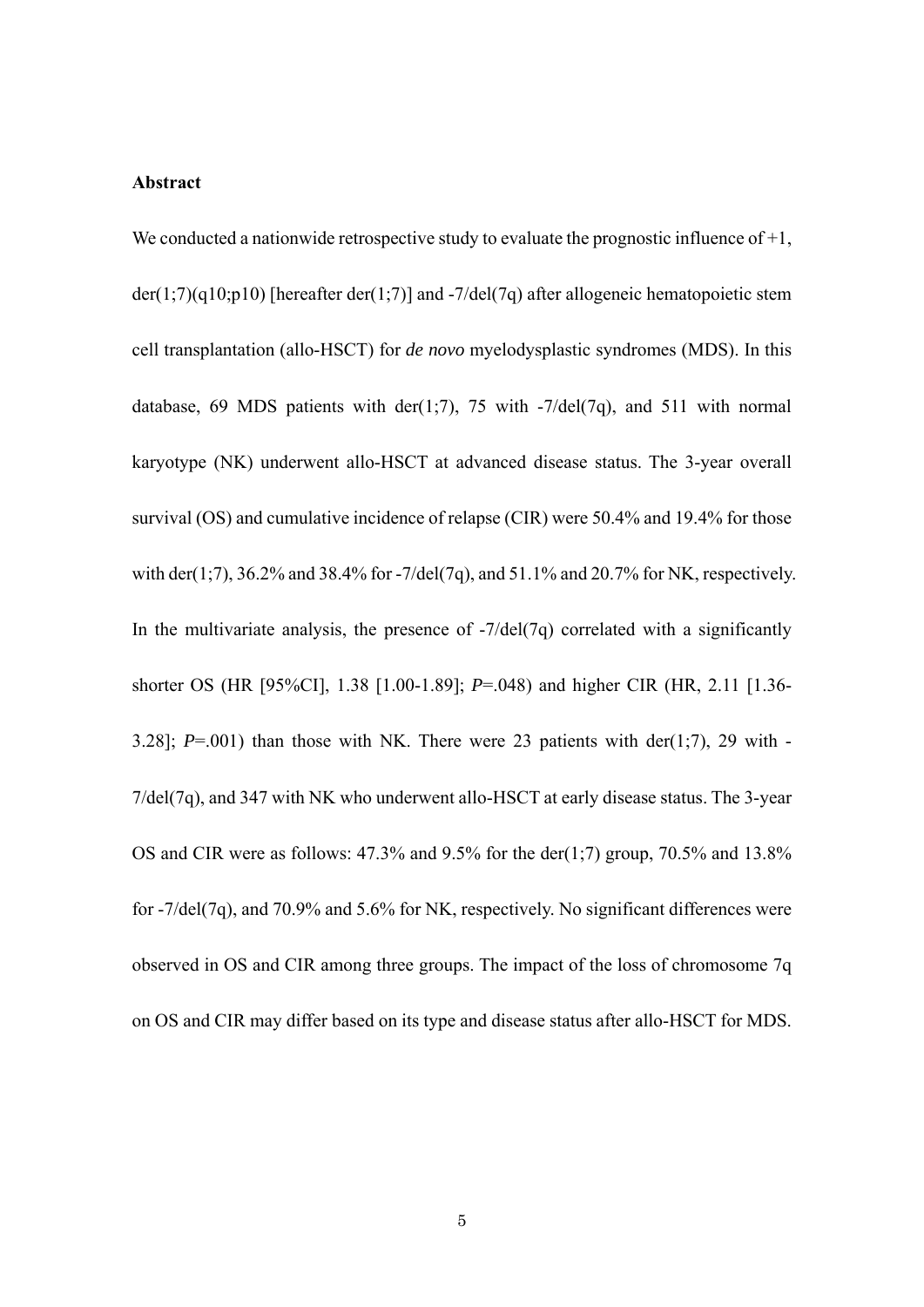## **Introduction**

 Myelodysplastic syndromes (MDS) are clonal hematopoietic stem-cell disorders which are characterized by ineffective hematopoiesis with one or more lineages of cytopenias [1]. Acquired cytogenetic abnormalities at the time of diagnosis are one of the major and independent prognostic factors in outcome predictions for MDS. In the International Prognostic Scoring System (IPSS) [2], abnormalities on chromosome 7 have been categorized as a poor-risk karyotype, which comprises various patterns including monosomy 7, the partial deletion of 7q  $[del(7q)]$ , and unbalanced translocations  $der(1;7)(q10;p10)$ . In the revised IPSS [3], abnormalities on chromosome 7 have been subdivided into 3 groups (i.e. monosomy 7, del $(7q)$ , or any others), suggesting that the impact of the loss of 7q on the prognosis of MDS may differ depending on its pattern.

 Allogeneic hematopoietic stem cell transplantation (allo-HSCT) is the only potentially curative therapeutic option for MDS patients, but is associated with severe toxicity [4-6]; therefore, estimations of the outcomes of patients after allo-HSCT are crucial for establishing therapeutic strategies. Among several prognostic scoring systems, cytogenetic abnormalities are the most significant indicator of post-transplant outcomes [7-10].

The International System for Human Cytogenetic Nomenclature (2005) described that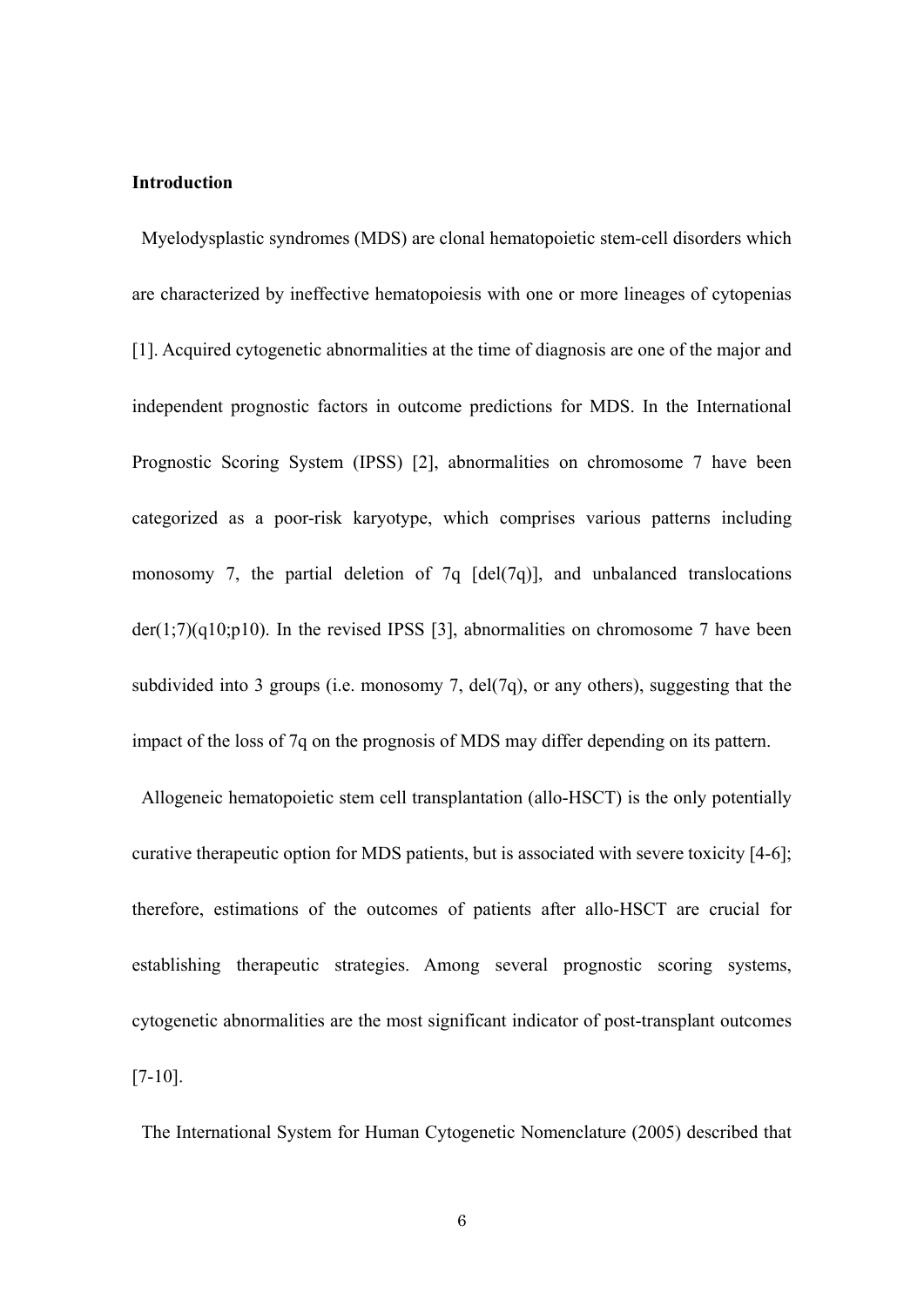46,XY (or 46,XX),  $+1$ , der(1;7)(q10;p10) [hereafter der(1;7)] was characterized by an allelic imbalance in trisomy 1q and monosomy 7q [11]. Thus,  $der(1,7)$  is currently considered to be a "karyotypic variant" of monosomy 7 or del(7q) [hereafter -7/del(7q)]. Previous studies showed that patients with der(1;7) had different clinical and pathological features from those with -7/de(7q) [12-14]. However, due to the small number of patients who received allo-HSCT in these studies, the prognostic impact of the different types of the loss of 7q on post-transplant outcomes was not fully evaluated.

In order to more clearly estimate the post-transplant outcomes of MDS with the loss of 7q, we performed a retrospective analysis on patients with der(1;7) or  $-7/\text{del}(7q)$  who were treated with allo-HSCT using the Transplant Registry Unified Management Program (TRUMP) database.

## **Patients and methods**

## **Date collection**

Data on adult patients (aged 16 years or older) with *de novo* MDS who underwent their first allo-HSCT between January 1, 1999, and December 31, 2012, were collected by the Japan Society for Hematopoietic Cell Transplantation (JSHCT) and the Japanese Data Center for Hematopoietic Cell Transplantation (JDCHCT) using TRUMP [15-17]. Data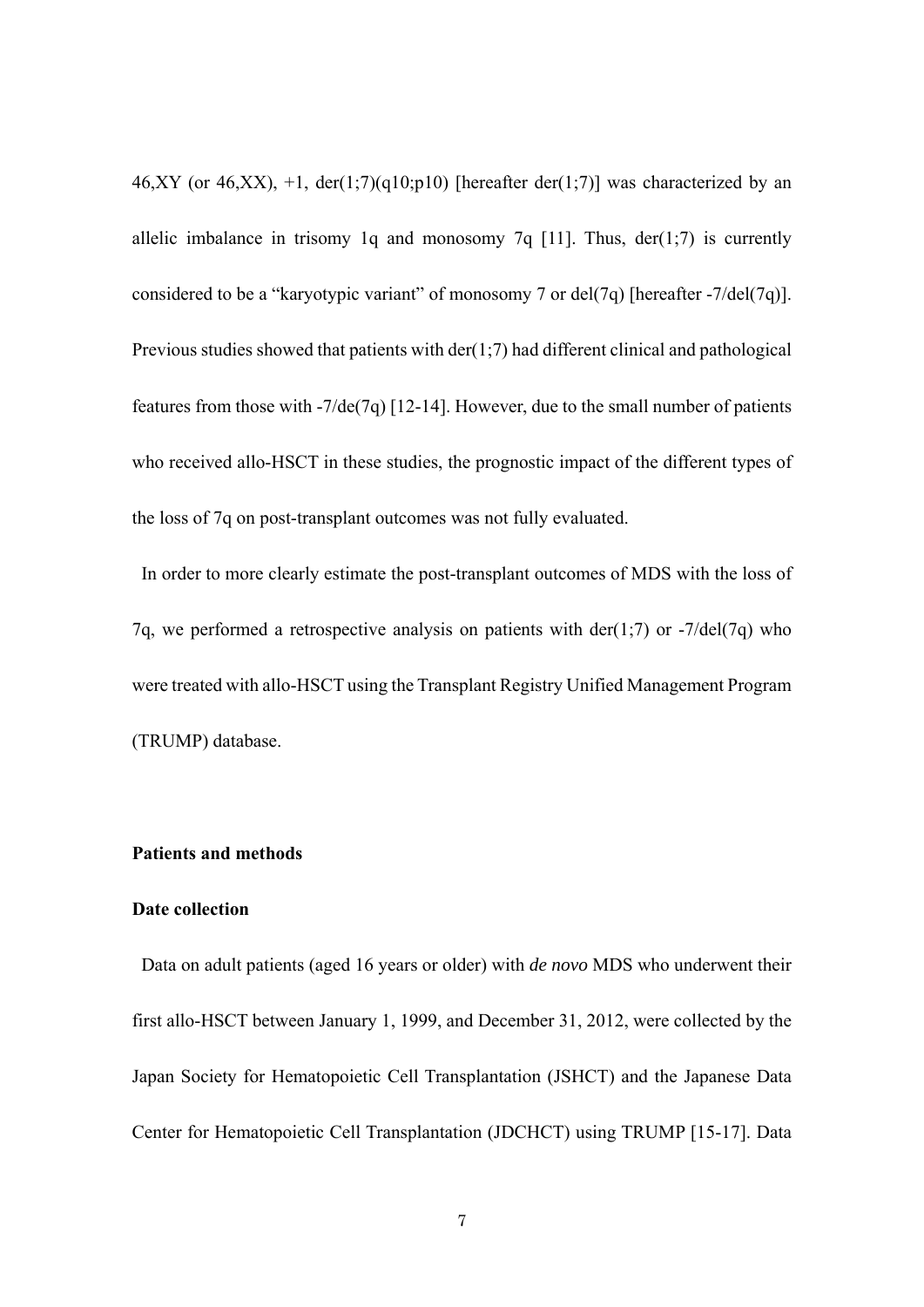on these patients were collected and updated as of December 31, 2013. This study was approved by the TRUMP Committee (approval no. 8-7), and by the Ethics Committee of Nagasaki University Hospital (approval no. 12052896) at which this study was organized.

## **Patient selection**

The original dataset consisted of 4,577 adults who were diagnosed with MDS according to the French–American–British (FAB) classification [18]. The patients included in the present study had a cytogenetic report at diagnosis which identified der(1;7) or -7/del(7q) as the sole clonal cytogenetic abnormality (at least two cells with an identical rearrangement). Patients with chronic myelomonocytic leukemia or secondary- and therapy-related MDS were excluded from this study. Data on 1,054 patients with MDS were collected from this dataset: 92 and 104 patients with der(1;7) and  $-7$ /del(7q) as the sole cytogenetic abnormality, respectively; 858 patients with normal karyotype, who were included in this study as a reference group.

#### **Study end-points and definitions**

 The primary outcome studied was survival. Patients were considered to have an event at the time of death from any cause; survivors were censored at the last follow-up. Relapse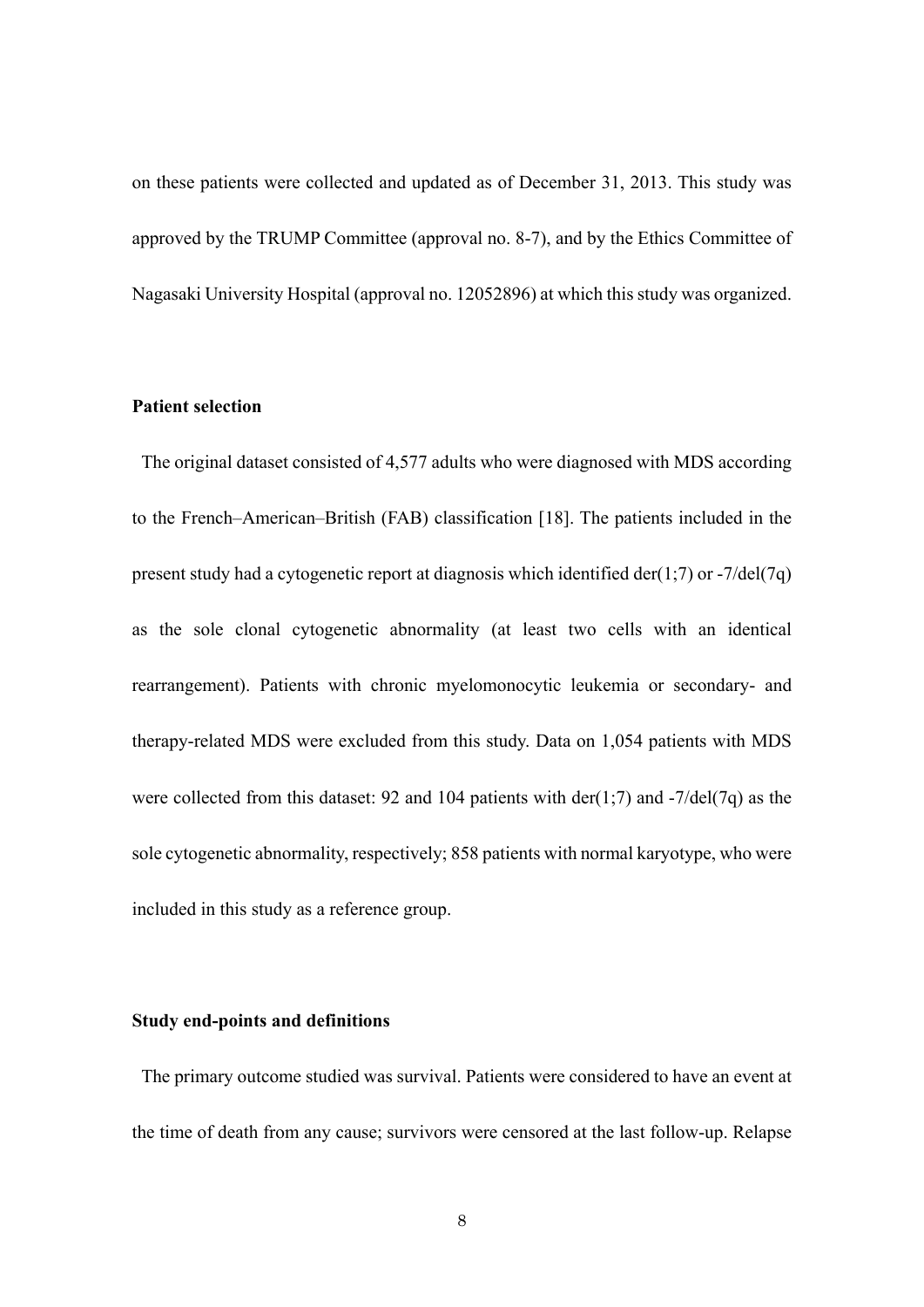was defined as disease recurrence, and transplantation-related mortality (TRM) was considered to be a competing event in the present study. TRM was defined as death without evidence of disease recurrence after allo-HSCT.

The following karyotypic descriptions were regarded as  $der(1;7)(q10;p10)$ , as previously reported [12]:  $der(1;7)(q10;p10)$ ;  $der(1)t(1;7)(p11;p11)$ ;  $+t(1;7)(p11;p11)$ ,-7; der(1;7)(p10;q10); and dic(1;7)(p11;q11).

Data collected for the analysis included clinical characteristics, such as age at allo-HSCT, gender, disease subtype according the FAB classification at diagnosis [18], IPSS at diagnosis, bone marrow blast percent at transplantation, the year of allo-HSCT, time from MDS diagnosis to transplantation, performance status (PS) according to the Eastern Cooperative Oncology Group criteria at transplantation, type of donor source, ABO matching between the recipient and donor, date alive at the last follow-up, and date and cause of death. Conditioning regimens were classified as myeloablative, reducedintensity, and non-myeloablative conditioning according to established criteria [19, 20]. GVHD prophylaxis was a cyclosporine- or tacrolimus-based regimen. HLA-A, -B, and - DRB1 were identified by serological or molecular typing in related donors using molecular typing in unrelated bone marrow donors and serological typing in unrelated cord blood donors [21, 22]. To reflect current practices in Japan, the number of HLA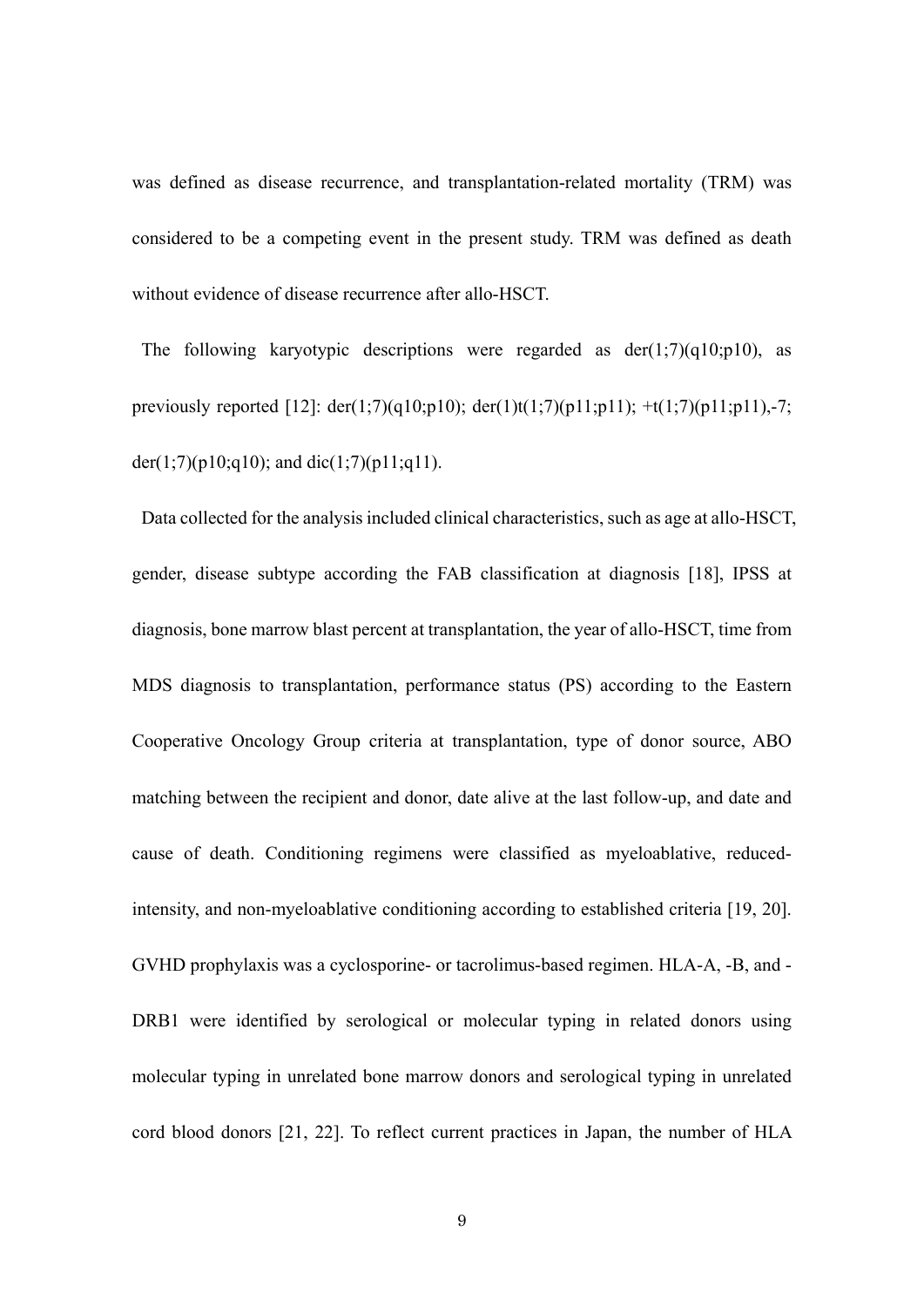mismatches was assessed with respect to serological data in related and unrelated cord blood donors, and by allele data in unrelated bone marrow donors. Due to missing data on IPSS components at allo-HSCT in TRUMP, the disease risk was stratified according to the FAB classification as previously reported [23, 24]; early disease status contained those who had stayed refractory anemia (RA) or RA with ring sideroblasts (RARS) until allo-HSCT. Patients who were diagnosed as RA with excess blasts (RAEB) or RAEB in transformation (RAEB-t) at any time before allo-HSCT were categorized as in advanced disease status.

#### **Statistical analysis**

Continuous variables were compared using the Wilcoxon rank-sum test or Kruskal-Wallis test. Categorical variables were compared between groups using the chi-squared test. The probabilities of OS were estimated by the Kaplan-Meier method and group comparisons were performed by the log-rank test. Cumulative incidence of relapse (CIR) and TRM were estimated in a competing risk setting, and group comparisons were performed by the Gray test. Regarding relapse, death before relapse was the competing event; and for TRM, death after relapse was the competing event [25, 26]. In order to assess variables potentially affecting post-transplant outcomes, OS was evaluated using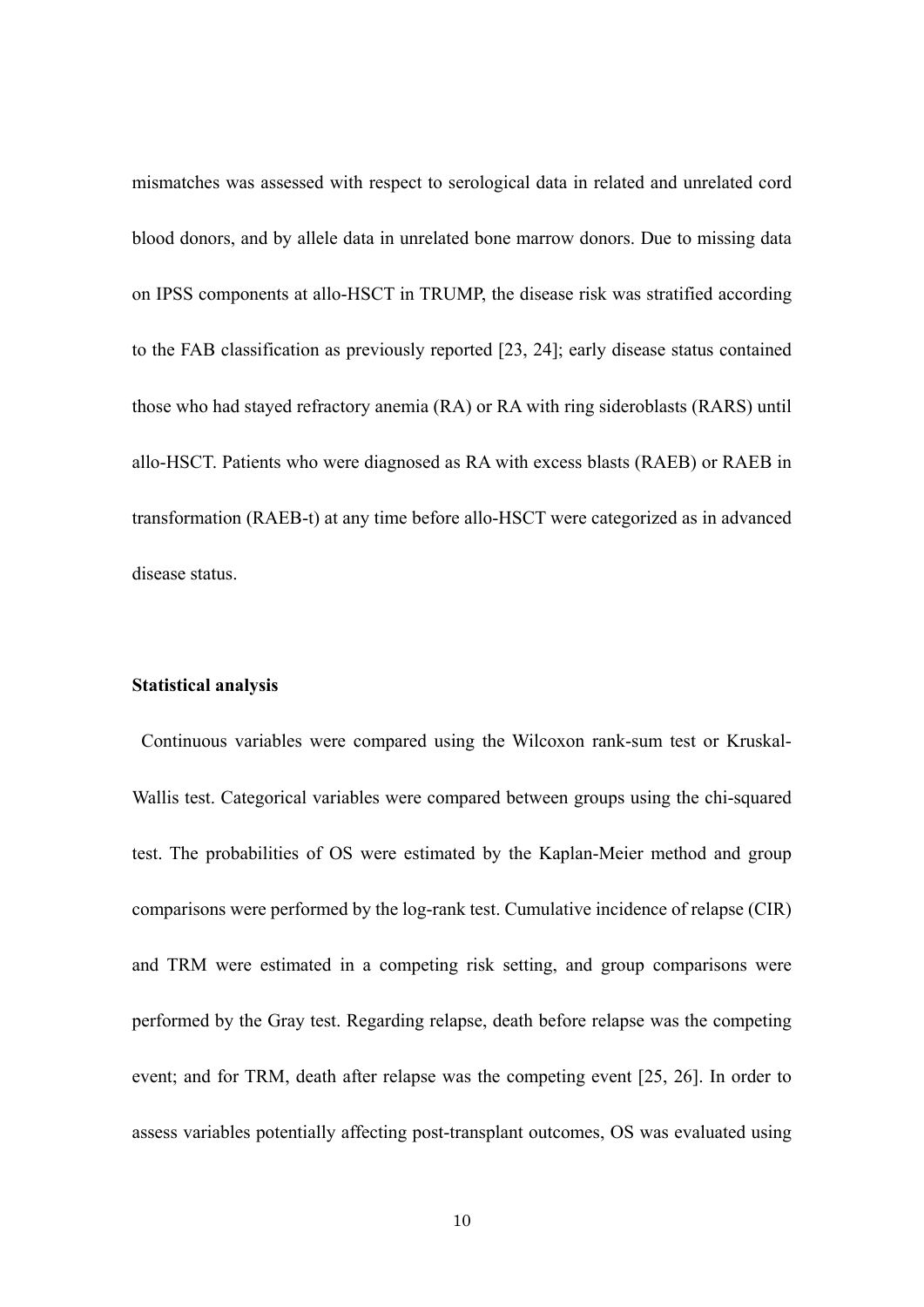Cox's proportional hazards regression models, whereas the probabilities of relapse and TRM were evaluated using the Fine and Gray proportional hazards model for the subdistribution of competing risks [26].

Factors associated with at least borderline significance ( $P \le 10$ ) in the univariate analysis and cytogenetic groups were subjected to a multivariate analysis using a backward stepwise covariate selection. Potential interactions between covariates were also examined. Effect estimates were expressed as hazard ratios (HRs) with 95% confidence intervals (CIs). All P-values were 2-tailed, and P-values ≤.05 were considered to be significant. All statistical analyses were performed using Stata software, version 12 (Stata, College Station, Tx, USA.), and graphical presentations were performed using EZR software, version 1.24 (Saitama Medical Center, Jichi Medical University) [27].

## **Results**

## **Patient characteristics**

In our entire cohort,  $der(1,7)$  group was likely to be older than  $-7/del(7q)$  and normal karyotype groups (P<.001); median age were 55.5 years (range, 18-70 years) in der(1;7) group; 52.5 years (range, 16-73 years) in -7/del(7q) group; 50.0 years (range, 16-73 years) in normal karyotype group. Male predominance was noted in both der(1;7) and  $-7/\text{del}(7q)$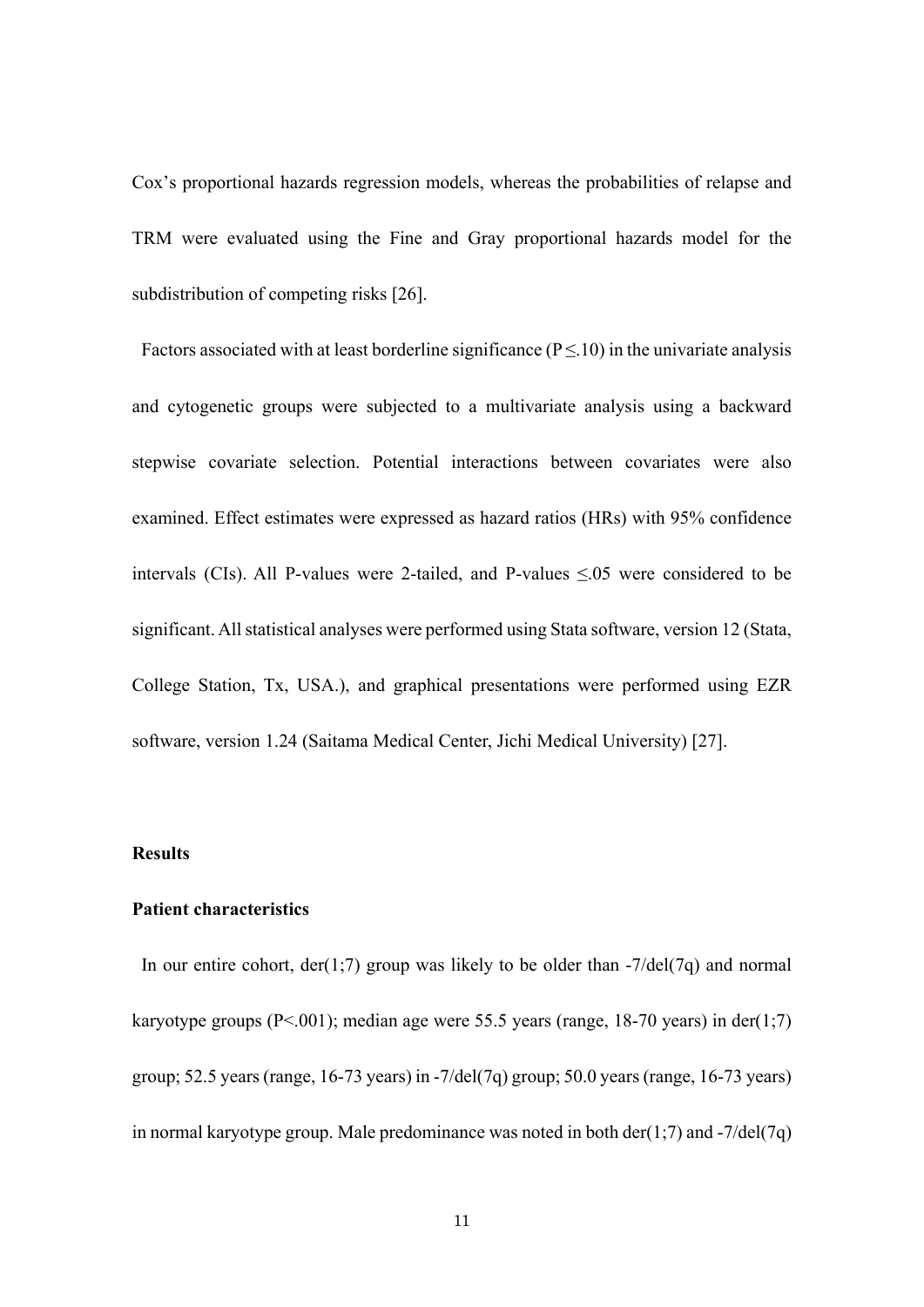groups: male were 78 out of 94 (84.8%) in der(1;7) group; 72 out of 104 (69.2%) in -7/del(7q) group; 519 out of 858 (60.5%) in normal karyotype group. This tendency was also evident in der(1;7) group compared to  $-7$ /del(7q) group (P=.012).

As demonstrated in previous studies, MDS patients with  $der(1,7)$  were more likely to show a lower percentage of myeloblasts and slower disease progression than those with - 7/del(7q) [12, 13]. In order to estimate the prognostic value of der(1;7) and  $-7$ /del(7q) in detail, we analyzed post-transplant outcomes by the disease status, and patients were divided into two groups; 655 (62.1%) at advanced status, and 399 (37.9%) at early disease status at transplantation. The demographic and baseline characteristics of patients are shown in Table 1.

#### **Transplantation outcomes by disease-risk stratification**

In the entire cohort, the 3-year probability of OS after allo-HSCT was 57.2% (95% CI 53.9-60.3); the 3-year CIR and TRM were 16.3% (95% CI 14.0-18.7%) and 27.0% (95% CI 24.3-29.9%), respectively. The univariate analysis demonstrated that patients with advanced disease status showed a worse OS (P<.001) and increased CIR (P<.001) than those with early disease status (Supplemental Figure 1A, B). However, no significant difference was observed in TRM by the disease status (Supplemental Figure 1C). Among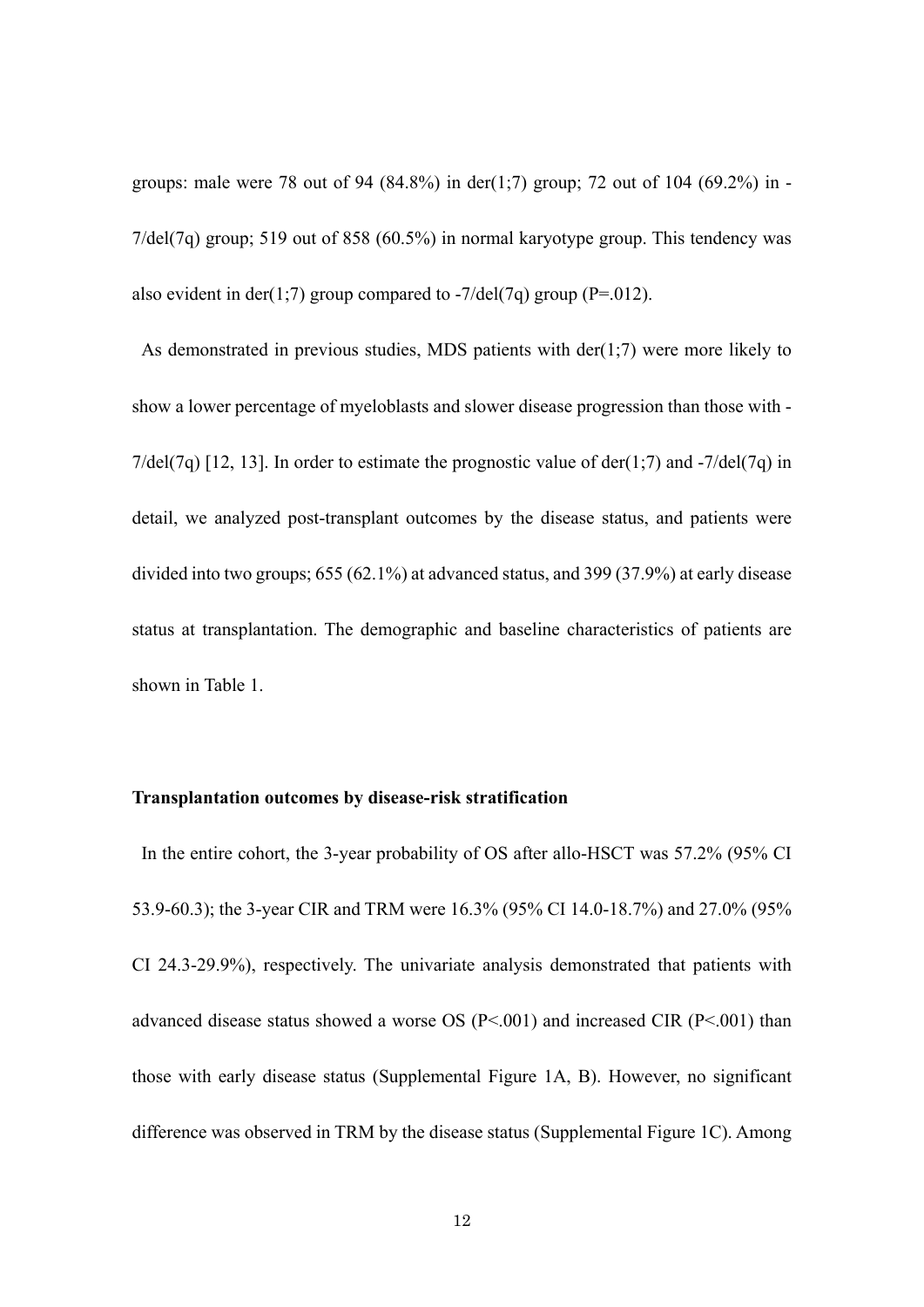the patients with both advanced and early disease status, no significant difference was not observed for the cumulative incidences of neutrophil engraftment, acute-, and chronic-GVHD by each cytogenetic group (data not shown).

### **OS by the cytogenetic group in patients with advanced disease status**

 Among those with advanced disease status at allo-HSCT, 69, 75, and 511 patients had der(1;7), -7/del(7q), and normal karyotype, respectively (Supplemental Table 1).

 The 3-year probabilities of OS after allo-HSCT were 50.4% (95% CI 37.4-62.0%), 36.2% (95% CI 24.7-47.8%), and 51.1% (95% CI 46.4-55.7%) in der(1;7), -7/del(7q), and normal karyotype groups, respectively (Figure 1A). In the univariate analysis using the log-rank test, OS was significantly shorter in -7/del(7q) group than in normal karyotype group  $(P=011)$ , whereas no significant difference was noted in OS between  $der(1;7)$  and normal karyotype groups (P=.780). In the multivariate analysis,  $-7/del(7q)$ group was a significantly worse factor than normal karyotype group (HR 1.38, 95% CI 1.00-1.89, P=.048), while der(1;7) group was not (HR 0.90, 95% CI 0.62-1.31, P=.583) (Table 2). There was no interaction modification between the cytogenetic group and other covariates. Four factors other than the cytogenetic group correlated with worse OS: recipient age ( $>60$  years, HR 1.39, 95% CI 1.05-1.85, P=.023), PS at transplantation (PS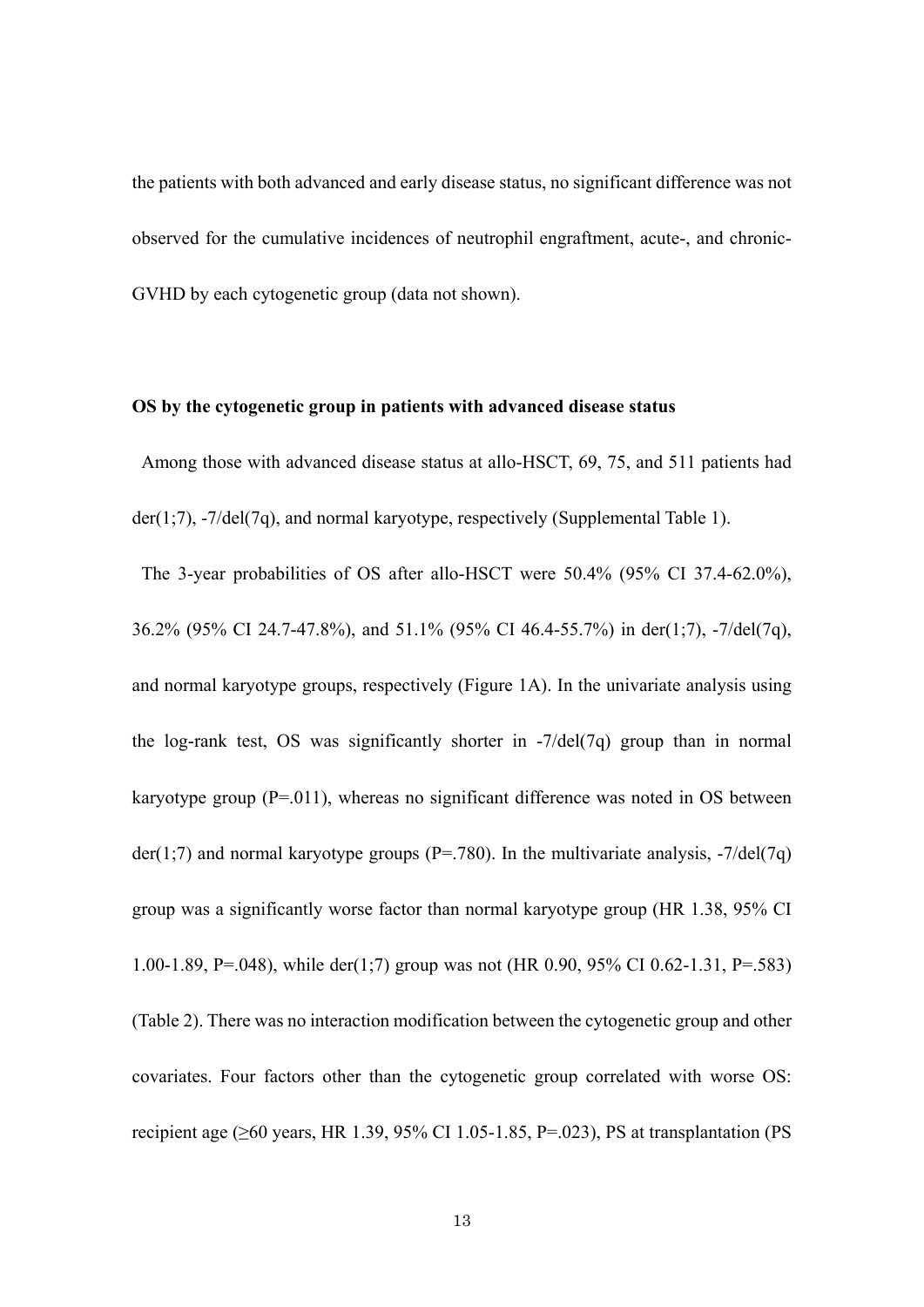1-4, HR 1.56, 95% CI 1.22-1.99, P<.001; missing data on PS, HR 1.87, 95% CI 1.26- 2.77, P=.002), the type of donor source (unrelated cord blood, HR 1.85, 95% CI 1.33- 2.56, P<.001), and the interval from diagnosis to transplantation (>7.8 months, HR 1.54, 95% CI 1.22-1.95, P<.001) (Supplemental Table 2).

### **CIR and TRM by the cytogenetic group in patients with advanced disease status**

 The 3-year CIR were 19.4% (95% CI 10.5-30.3%), 38.4% (95% CI 26.9-49.7%), and 20.7% (95% CI 17.1-24.5%) for der(1;7),  $-7/\text{del}(7q)$ , and normal karyotype groups, respectively (Figure 1B). The univariate analysis using Gray test showed that the CIR was significantly higher for  $-7$ /del(7q) group than for normal karyotype group (P<.001), whereas no significant difference was noted between  $der(1;7)$  and normal karyotype groups ( $P=.816$ ). Furthermore,  $-7/\text{del}(7q)$  group was likely to show a higher CIR than  $der(1;7)$  group in the Kaplan-Meier analysis (P=.015). The multivariate analysis demonstrated that CIR was significantly higher in -7/del(7q) group than in normal karyotype group (HR 2.11, 95% CI 1.36-3.280, P=.001) (see Table 2). There was no interaction modification between the cytogenetic group and other covariates. In the univariate and multivariate analyses, three factors were significant: PS at transplantation (PS 1-4, HR 2.32, 95% CI 1.38-3.90, P=.002), the use of anti-thymocyte globulin (ATG)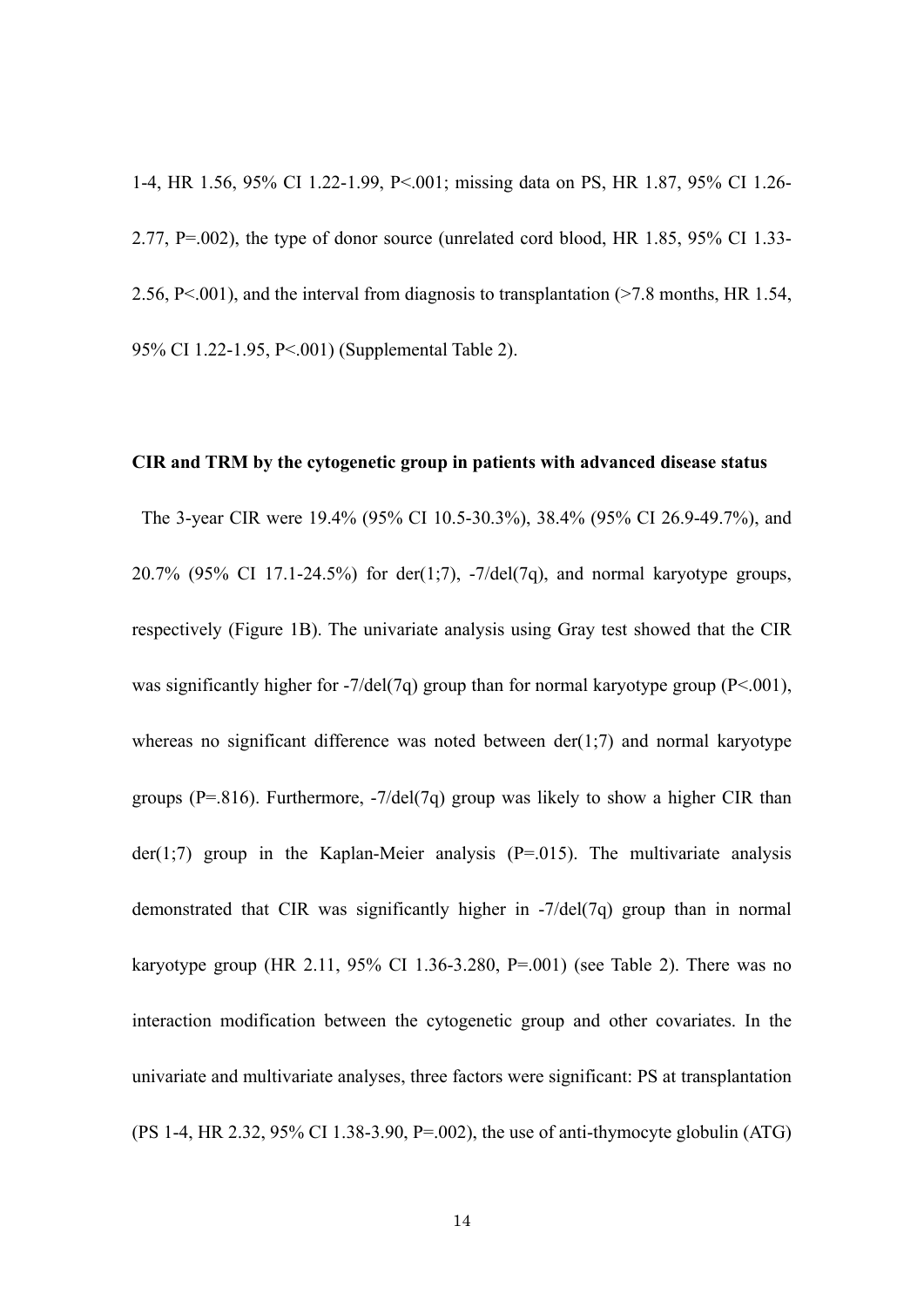during conditioning (presence, HR 2.42,  $95\%$  CI 1.29-4.57, P=.006), and the type of donor source (unrelated bone marrow, HR 0.57, 95% CI 0.34-0.94, P=.028; unrelated cord blood, HR 1.58, 95% CI 1.01-2.51, P=.047) (see Supplemental Table 2). For the comparison between  $-7/\text{del}(7q)$  and der(1;7) groups, the higher CIR among  $-7/\text{del}(7q)$ group was maintained in the multivariate analysis (HR 2.19,  $95\%$  CI 1.08-4.44, P=0.029) (supplemental Table 3).

The 3-year TRM were 31.1% (95% CI 20.0-42.7%), 27.1% (95% CI 17.0-38.1%), and 29.1% (95% CI 25.0-33.3%) in the der(1;7),  $-7/\text{del}(7q)$ , and normal karyotype groups, respectively (Figure 1C). The univariate and multivariate analyses did not identify the cytogenetic group as a significant factor for TRM. However, in the multivariate analysis, four factors correlated with higher TRM: recipient age at transplantation (≥60 year, HR 1.46, 95% CI 1.00-2.11, P=.045), the type of donor source (unrelated bone marrow, HR 1.72, 95% CI 1.11-2.66, P=.016; HLA-mismatched related graft, HR 3.02, 95% CI 1.73- 5.24, P<.001; unrelated cord blood, HR 2.25, 95% CI 1.35-3.74, P=.002), the interval from diagnosis to transplantation  $(27.8 \text{ months}, \text{HR } 1.68, 95\% \text{ CI } 1.24-2.29, \text{P} = .001)$ , and the year of transplantation (2004-2008, HR 0.62, 95% CI 0.41-0.94, P=.024; 2009-2012, HR 0.57, 95% CI 0.38-0.89, P=.013). The causes of death were shown in supplemental Table 4. No significant difference was observed among 3 groups.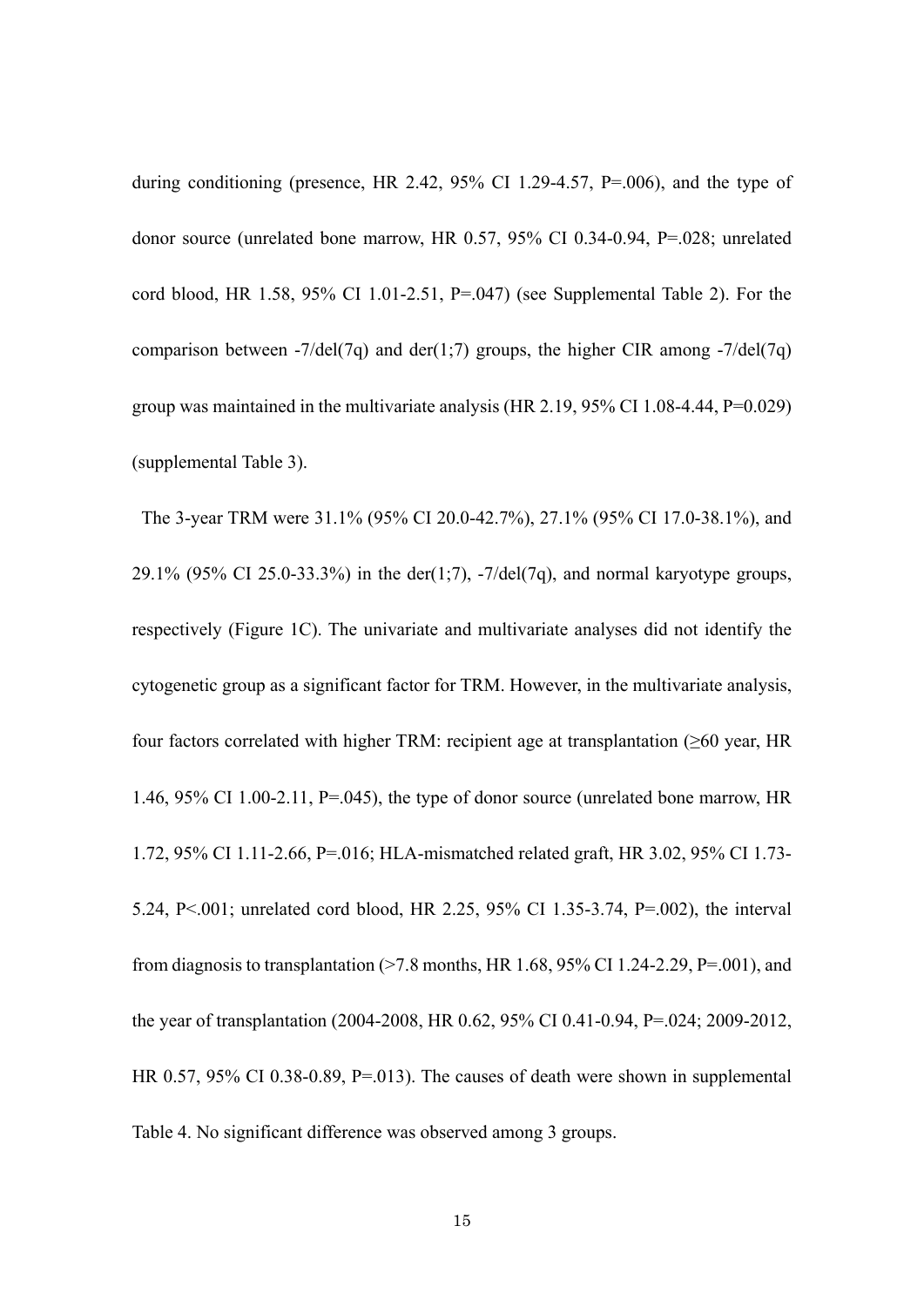## **OS by the cytogenetic group in patients with early disease status**

Among patients with early disease status at transplantation, 23, 29, and 347 showed der(1;7), -7/del(7q), and normal karyotype, respectively (Supplemental Table 5).

 The 3-year probabilities of OS after allo-HSCT were 47.3% (95% CI 21.5-69.5%), 70.5% (95% CI 49.3-84.1%), and 70.9% (95% CI 65.6-75.5%) in der(1;7), -7/del(7q), and normal karyotype groups, respectively (Figure 2A). The univariate and multivariate analyses revealed no significant differences in OS among three groups (Table 3). There was no interaction modification between the cytogenetic group and other covariates. In the multivariate analysis, recipient age at transplantation  $(\geq 60$  years, HR 2.21, 95% CI 1.42-3.44, P<.001), the type of donor source (unrelated cord blood, HR 1.77, 95% CI 1.03-3.04, P=.037), and the type of disease-altering therapy prior to allo-HSCT (intensive chemotherapy, HR 2.10, 95% CI 1.15-3.84,  $P=.016$  correlated with shorter OS (Supplemental Table 6).

#### **Relapse and TRM by the cytogenetic group in patients with early disease status**

 The 3-year CIR were 9.5% (95% CI 1.5-26.8%), 13.8% (95% CI 4.2-29.0%), and 5.6% (95% CI 3.5-8.4%) in der(1:7),  $-7$ /del(7q), and normal karyotype groups, respectively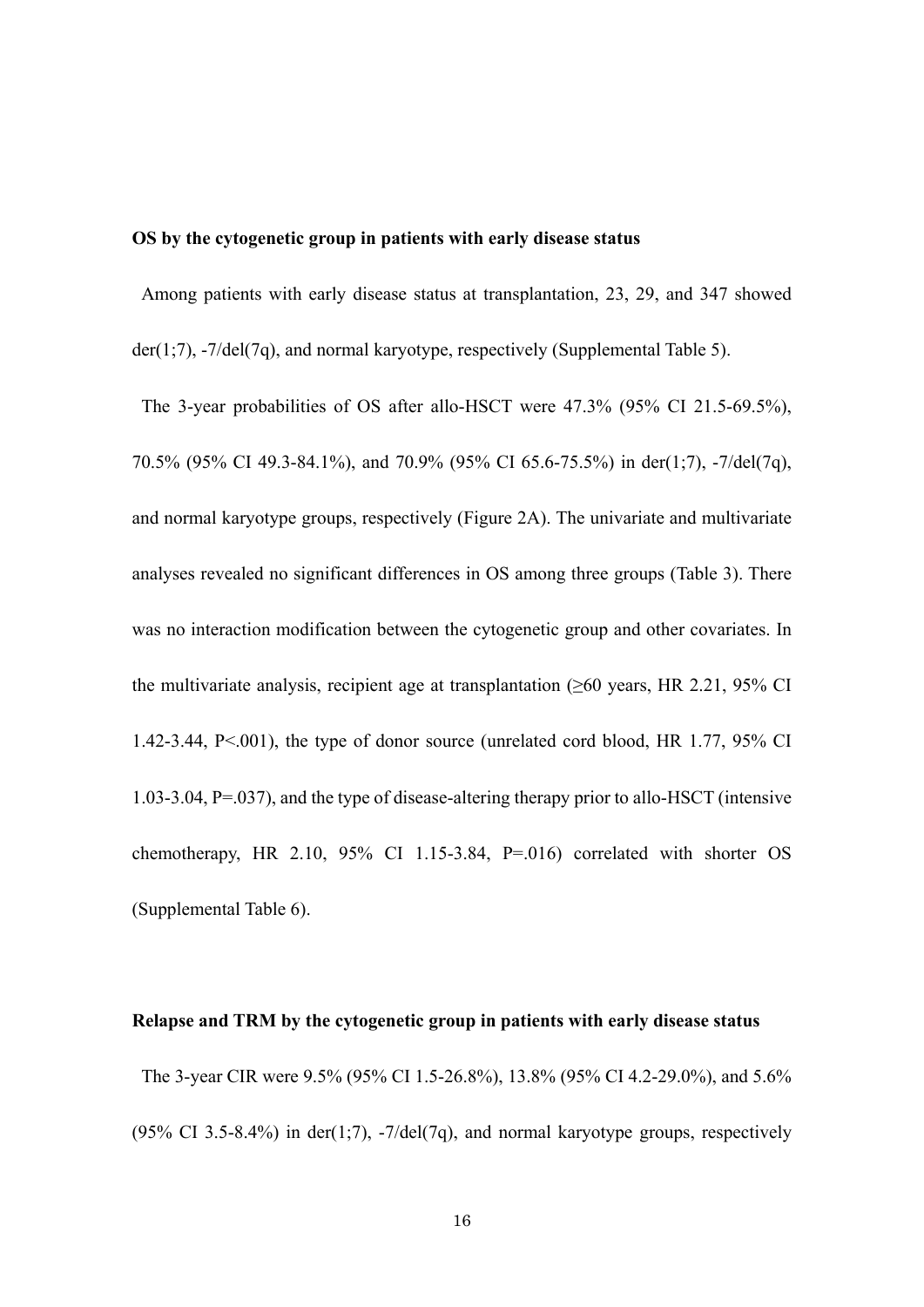(Figure 2B). In terms of the cytogenetic group, the univariate and multivariate analyses showed no significant differences in CIR among three groups (see Table 3). Four factors other than the cytogenetic group correlated with a higher CIR: recipient age at transplantation (50-59 years, HR 3.08, 95% CI 1.05-9.10, P=.041), the intensity of the conditioning regimen (non-myeloablative conditioning regimen, HR 11.01, 95% CI 2.55- 47.54, P=.001), the type of donor source (unrelated bone marrow, HR 0.28, 95% CI 0.10- 0.77, P=.014), and the period of transplantation (2004-2008, HR 0.19, 95% CI 0.41-0.87, P=.033) (see Supplemental Table 4).

 The 3-year TRM were 42.8% (95% CI 17.0-66.7%), 18.3% (95% CI 7.7-32.7%), and 23.3% (95% CI 18.8-28.0%) in der(1;7), -7/del(7q), and normal karyotype groups, respectively, without a significant difference (Figure 2C). The multivariate analysis demonstrated that the type of donor source (HLA-mismatched related graft, HR 2.44, 95% CI 1.01-5.88, P=.047; unrelated cord blood, HR 2.55, 95% CI 1.34-4.83, P=.004) and type of disease-altering therapy prior to allo-HSCT (intensive chemotherapy, HR 2.05, 95% CI 1.13-3.71, P=.018) had a significantly negative impact on TRM. There was no significant difference of causes of death among 3 groups (supplemental Table 7).

## **Discussion**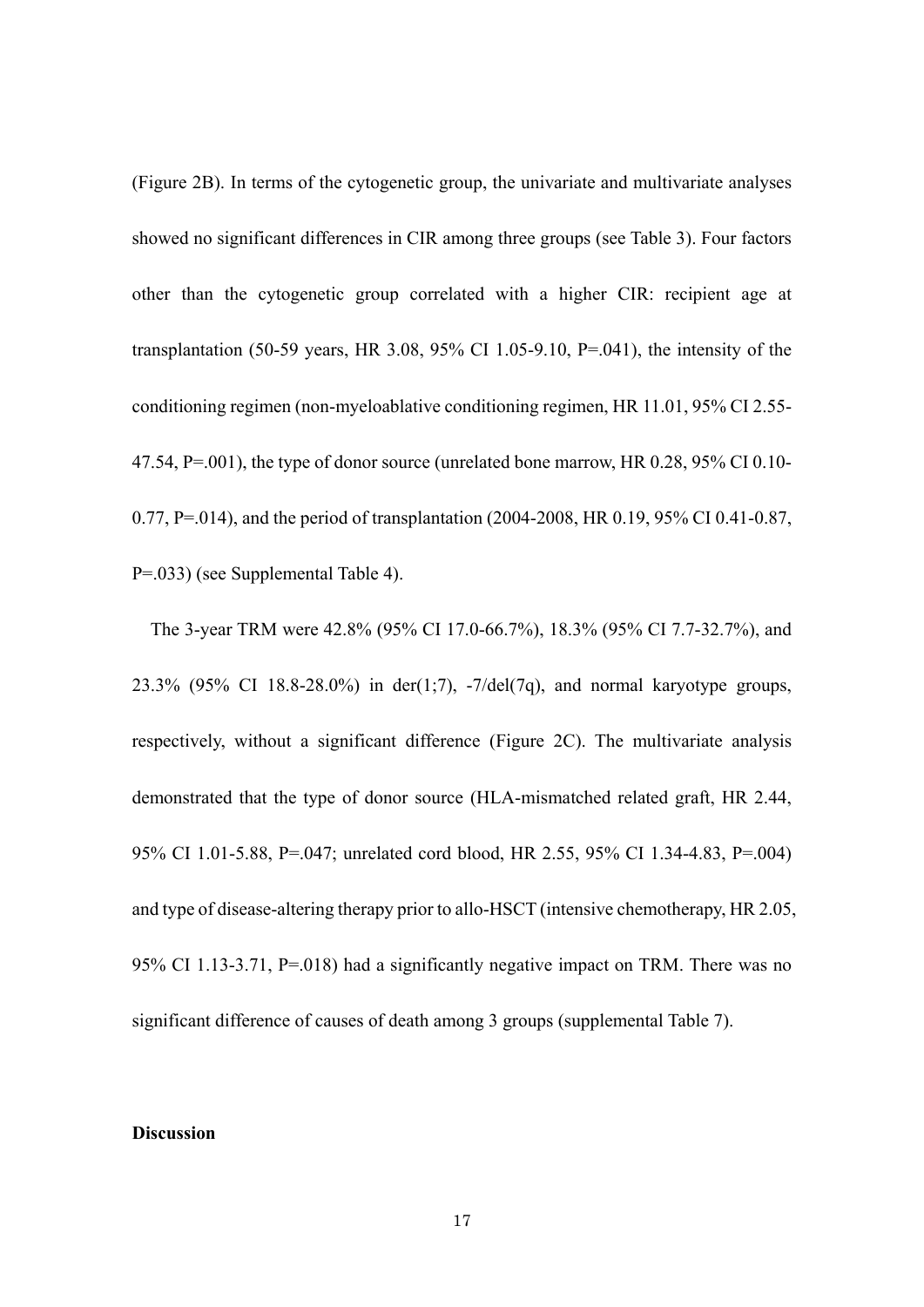The primary objective of this retrospective study was to evaluate the prognostic impact of the loss of chromosome 7q on the post-transplant outcomes of MDS patients. Previous studies analyzed the prognostic impact of the loss of 7q regardless of additional cytogenetic abnormalities [12-14]. To the best of our knowledge, the present study examined the largest number of post-transplant patients with der(1;7) or  $-7/\text{del}(7q)$  as the sole cytogenetic abnormality. Namely, the cohort of this study enabled a better estimation of the true prognostic impact of  $der(1,7)$  and  $-7/del(7q)$  on post-transplant outcomes.

The ratios of der(1;7) (n=94, 8.9%) and -7/del(7q) groups (n=104, 9.8%) to normal karyotype group (n=858, 81.3%) in our cohort were higher than those in the previous studies [28, 29]. Physician and patient willingness to consider the indication of allo-HSCT for these cytogenetic groups was reflected, at least in a part, the different distribution in our study. Another explanation for the different distribution was that der(1:7) was more frequent in Japanese than Caucasians as previously reported [29].

One of the main questions in the present study was the prognostic impact of  $der(1;7)$ after allo-HSCT. In the original IPSS [2], the loss of 7q was assigned as a poor prognosis factor, and  $der(1;7)$  was considered to be a more unfavorable indicator than normal karyotype. This resulted in the selection of aggressive therapeutic strategies for der(1;7)(q10;p10) group, including disease-altering treatments (i.e. DNA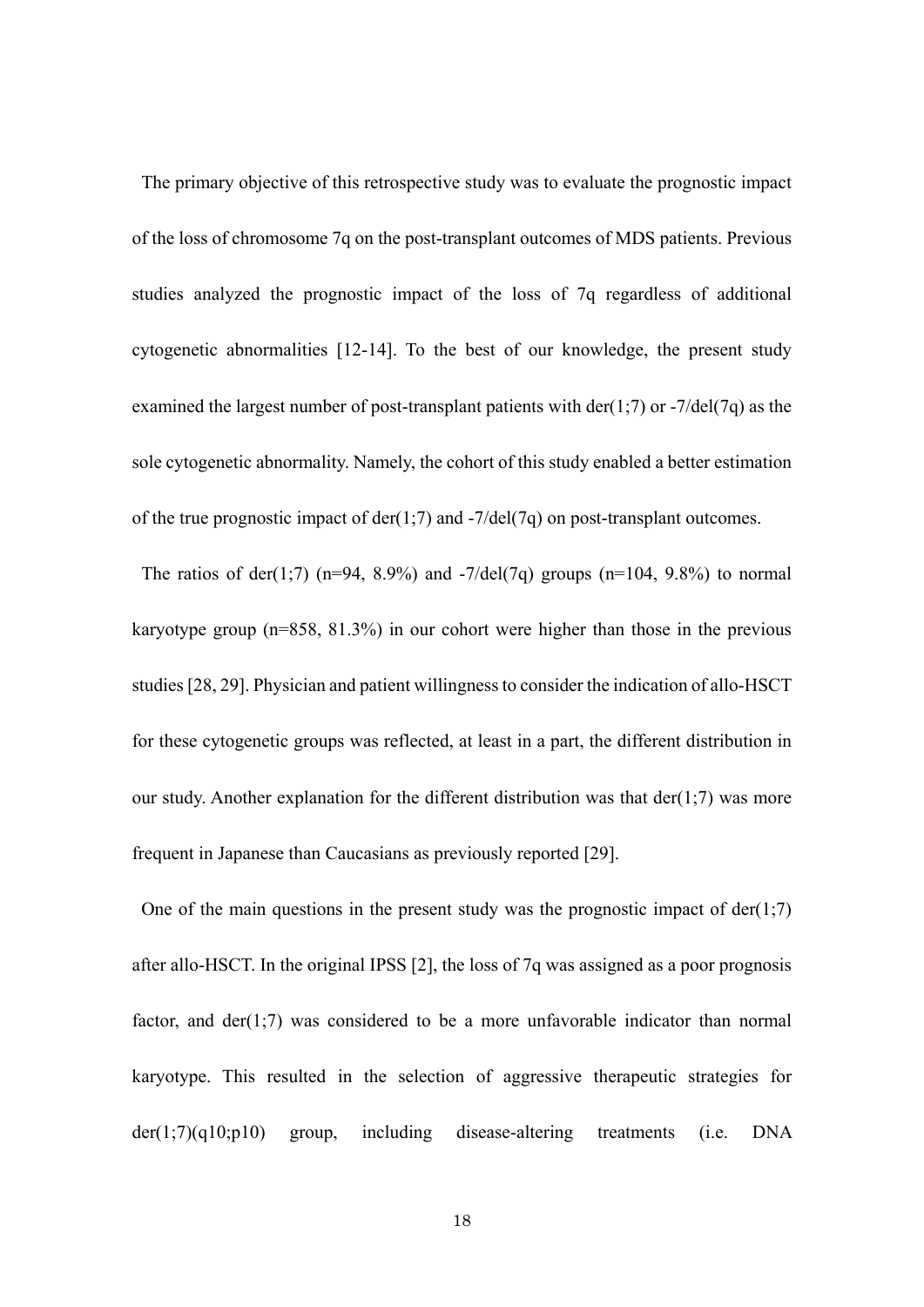hypomethylating agents, intensive chemotherapy, and allo-HSCT) [13]. However, it currently remains unclear whether  $der(1,7)$  exhibits a survival disadvantage over normal karyotype due to the lack of any direct comparisons between  $der(1;7)$  and normal karyotype in MDS patients. It is important to note that we did not observe any differences in post-transplant outcomes between  $der(1;7)$  and normal karyotype groups with early and advanced disease status. One possible interpretation of these results is that  $der(1;7)$ did not have a prognostic impact in MDS patients after allo-HSCT.

Another interesting result of the present study was that  $der(1,7)$  group showed a lower CIR than -7/del(7q) group among the patients with advanced disease status, suggesting that der(1;7) group would benefit from allo-HSCT more than  $-7$ /del(7q) groups. The recent studies revealed that MDS patients with der(1;7) had the distinct clinical and pathological features, including ethnical differences and mutation profile [29, 30]. However, it is controversial whether  $der(1,7)$  abnormality defines a separate prognostic group in the previous studies involved both transplant and non-transplant patients [12, 13, 31]. In terms of prognostic value of  $der(1,7)$  group, our findings provided the clearer insights into clinical outcomes in MDS patients with der(1;7) who undergo allo-HSCT.

The important result was that the impact of -7/del(7q) differed by disease status; it correlated with worse OS and higher CIR with advanced disease status, but not early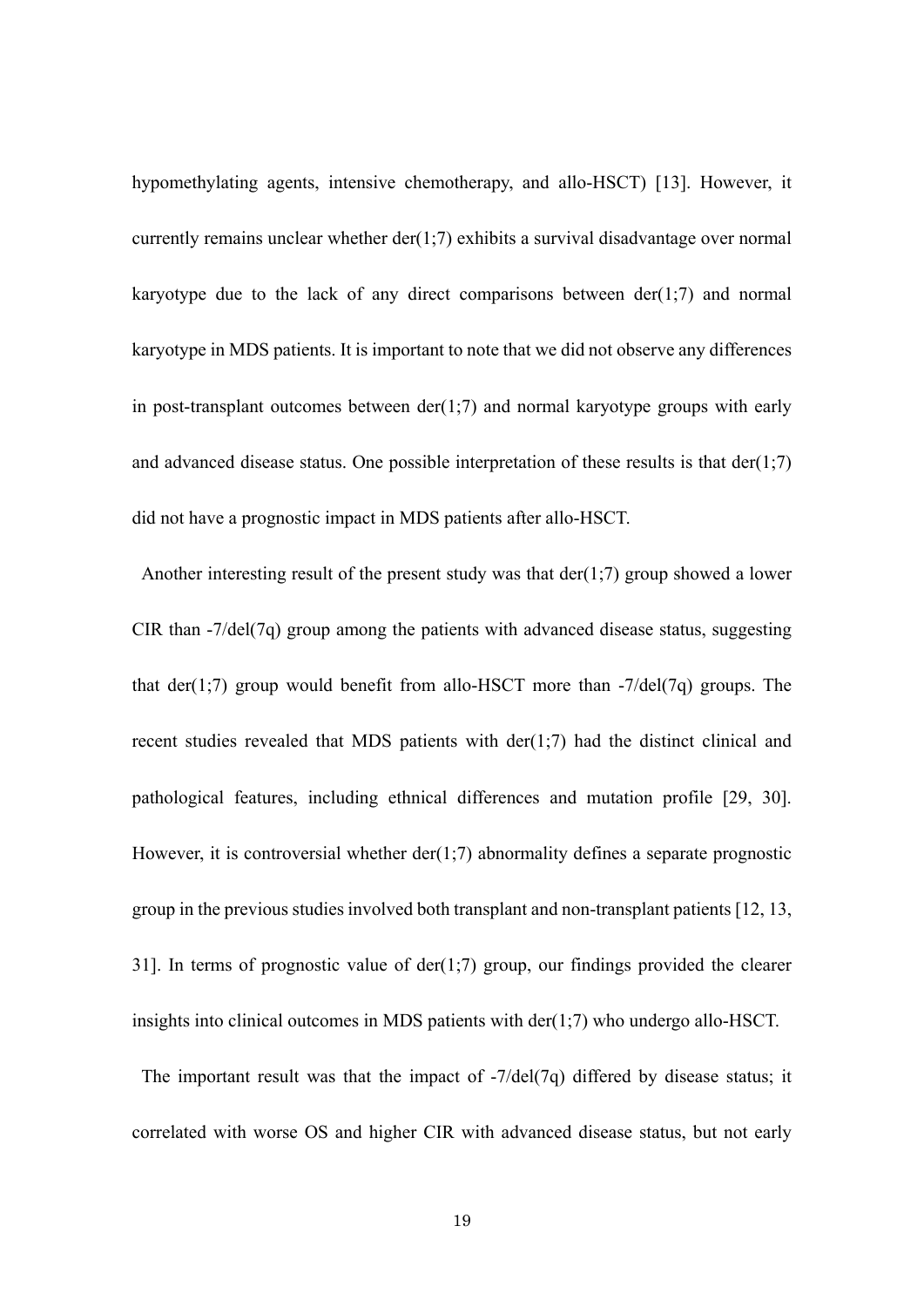disease status. In other words, -7/del(7q) exhibited different influences on post-transplant outcomes by the trajectory of the bone marrow blast percentage from the initial diagnosis to the time of transplantation. Since MDS patients with -7/del(7q) were more likely to progress to advanced disease status [12], a bridging strategy using DNA hypomethylating agents and/or chemotherapy prior to allo-HSCT is warranted for these patients [32-34]. In this regard, the detection of somatic mutations related to disease progression may be useful for making better decisions on how to treat the -7/del(7q) group [35].

 Among patients with advanced disease status, CIR was significantly higher in -7/del(7q) group than in normal karyotype group. This may have been partly due to the larger burden of residual tumor cells after allo-HSCT in -7/del(7q) group than in normal karyotype group. Thus, the monitoring of minimal residual disease may be helpful for -7/del(7q) using novel molecular-based approaches (e.g. a digital polymerase chain reaction [PCR] method and next-generation sequencing), multiparameter flow cytometry, and WT1 expression levels with PCR [36-38]. These approaches may help to employ and optimize post-transplant therapy, such as the introduction of DNA hypomethylating agents, other compounds, and donor lymphocyte infusion as pre-emptive strategies to prevent the future relapse of MDS [39-45].

It was interesting to note that conditioning regimen-related factors correlated with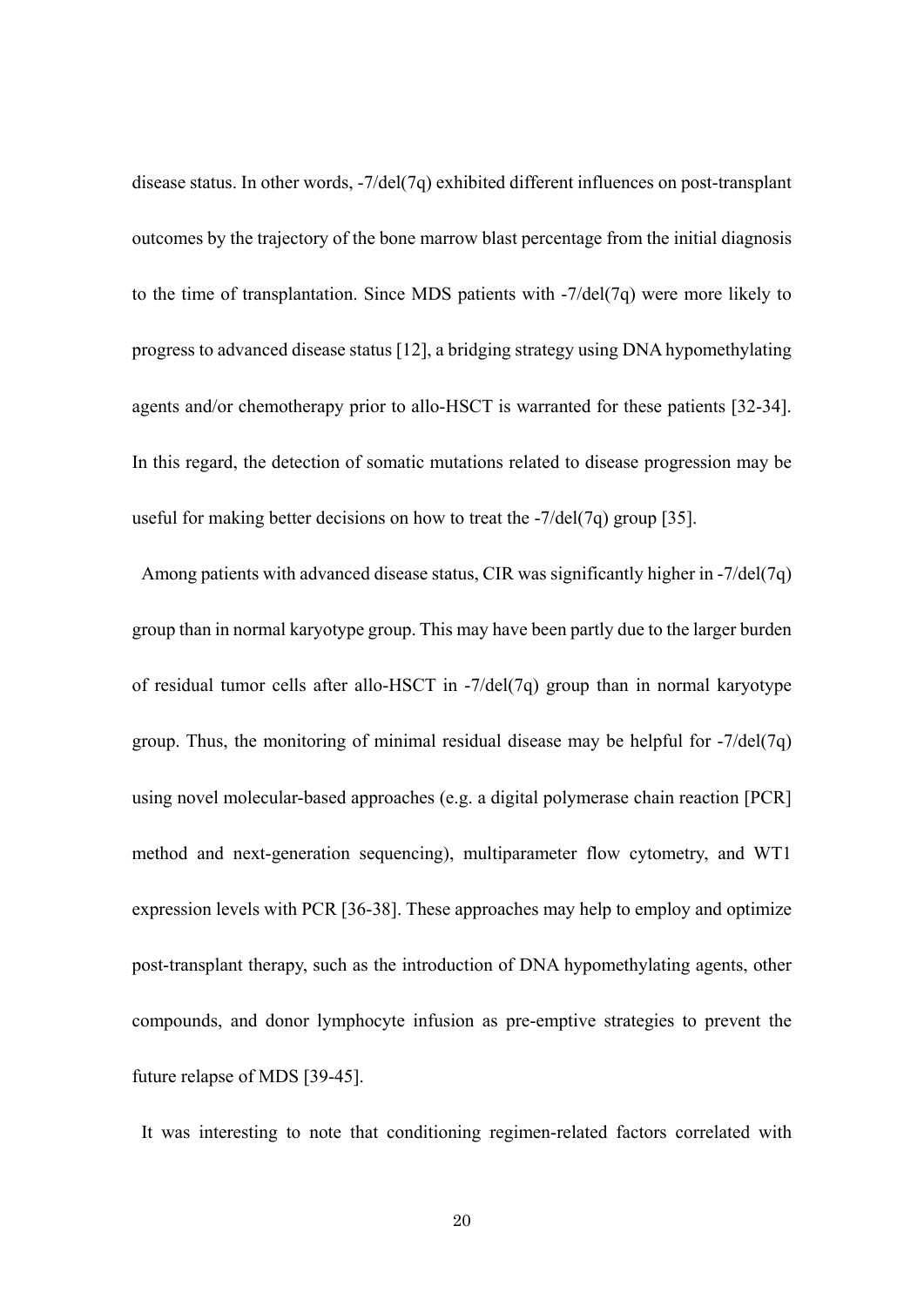increased CIR. The use of ATG in the conditioning regime for patients with advanced disease status and non-myeloablative conditioning regimen for those with early disease status were significant factors for a significantly higher CIR and were independent from the cytogenetic group. Previous studies indicated that the graft-versus-leukemia effect and optimal intensity of the conditioning regimen were crucial for the long-term survival of MDS patients [24, 46-50]. These findings suggested that careful attention to the conditioning regimen in consideration of the disease status at transplantation is needed for patients with single der(1;7) or  $-7$ /del(7q) abnormality and normal karyotype.

We were unable to assess the impact of somatic mutations due to the lack of data in TRUMP. Previous studies showed that the distinct mutation spectrum was identified in each karyotype; MDS patients with der(1;7) more often had *RUNX1* gene mutations [12, 30], whereas those with -7/del(7q) did the mutations in *SAMD9*, *SAMD9L*, *EZH2*, *MLL3*, and *TP53* genes [51, 52]. Based on the presence of mutations in several genes, such as *RUNX1* and *TP53* genes, negatively affecting post-transplant outcomes [53, 54], further attempts to integrate cytogenetics, molecular genetics, and pathological data are crucial to generate better prognostic system for pre-transplant candidates with the loss of chromosome 7q. In addition, the sequencing-based monitoring for measurable residual disease was reported to be helpful for predicting disease progression following allo-HSCT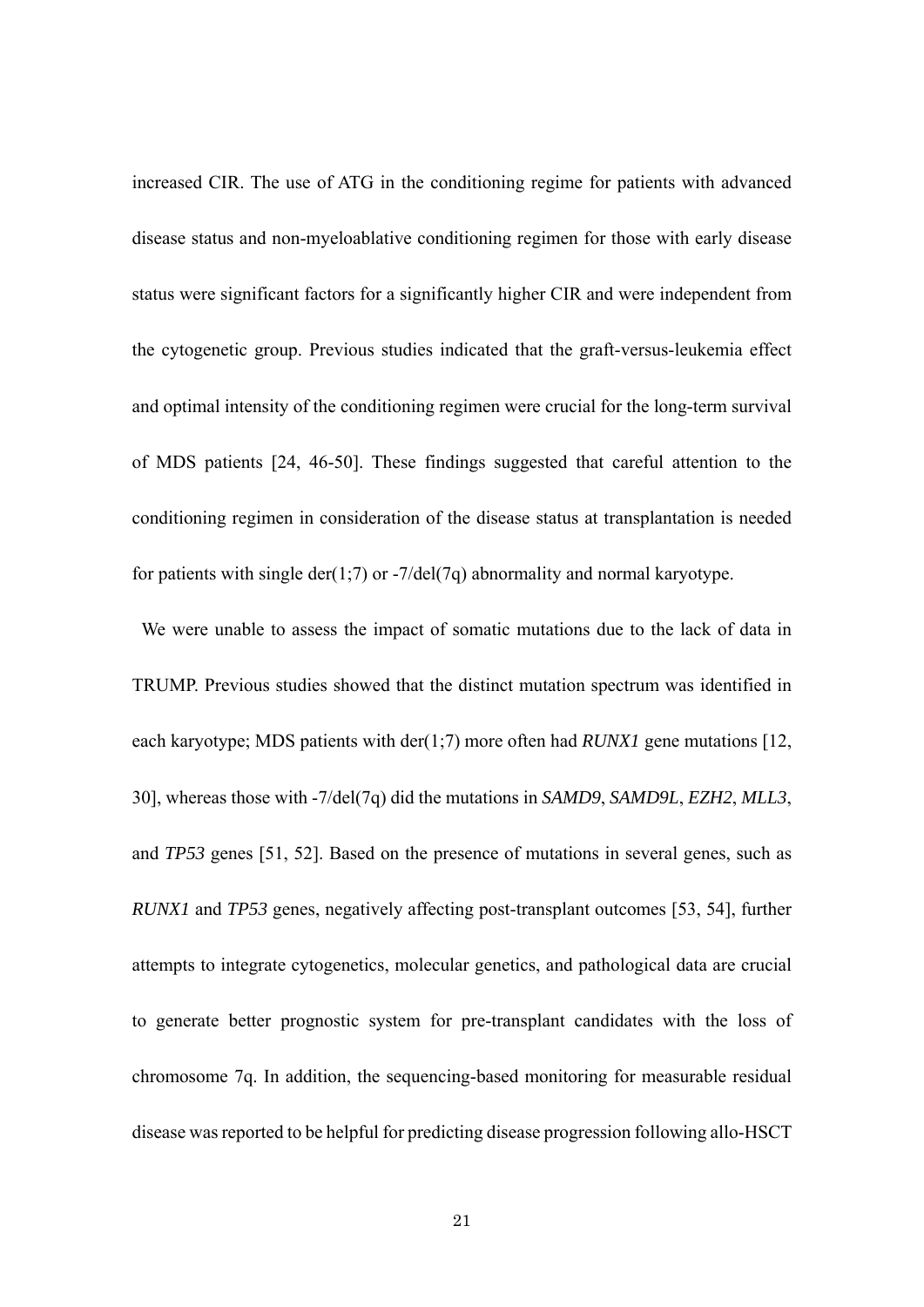[55], which could support the decision to promptly initiate preemptive and salvage treatment. For MDS patients with  $der(1,7)$  or  $-7/del(7q)$  abnormality, it would be crucial to develop the optimal diagnostic modality using cytogenetic analysis in combination with sequencing-based monitoring, on the basis sensitivity and accessibility.

There were several limitations in the present study. We were unable to evaluate the impact of IPSS, revised IPSS, and karyotype, including additional cytogenetic abnormalities, before allo-HSCT on post-transplant outcome [56-58]. Considering these predictive values for post-transplant outcomes, it would be of interest to determine whether these factors are helpful for risk-stratification among der(1;7) or  $-7/\text{del}(7q)$ groups. Furthermore, we carefully assessed the eligibility of patients who met all inclusion and exclusion criteria; however, patient characteristics and transplant procedures were heterogeneous. These factors may have exerted a bias and potentially affected the results obtained. Therefore, these results need to be cautiously interpreted and confirmed in larger prospective studies.

 In conclusion, the present study showed that allo-HSCT may provide durable remission for MDS patients with the loss of chromosome 7q, whereas its impact on OS and CIR after transplantation may differ based on the type of loss of 7q. The present results may contribute to improving the management of MDS patients with the loss of chromosome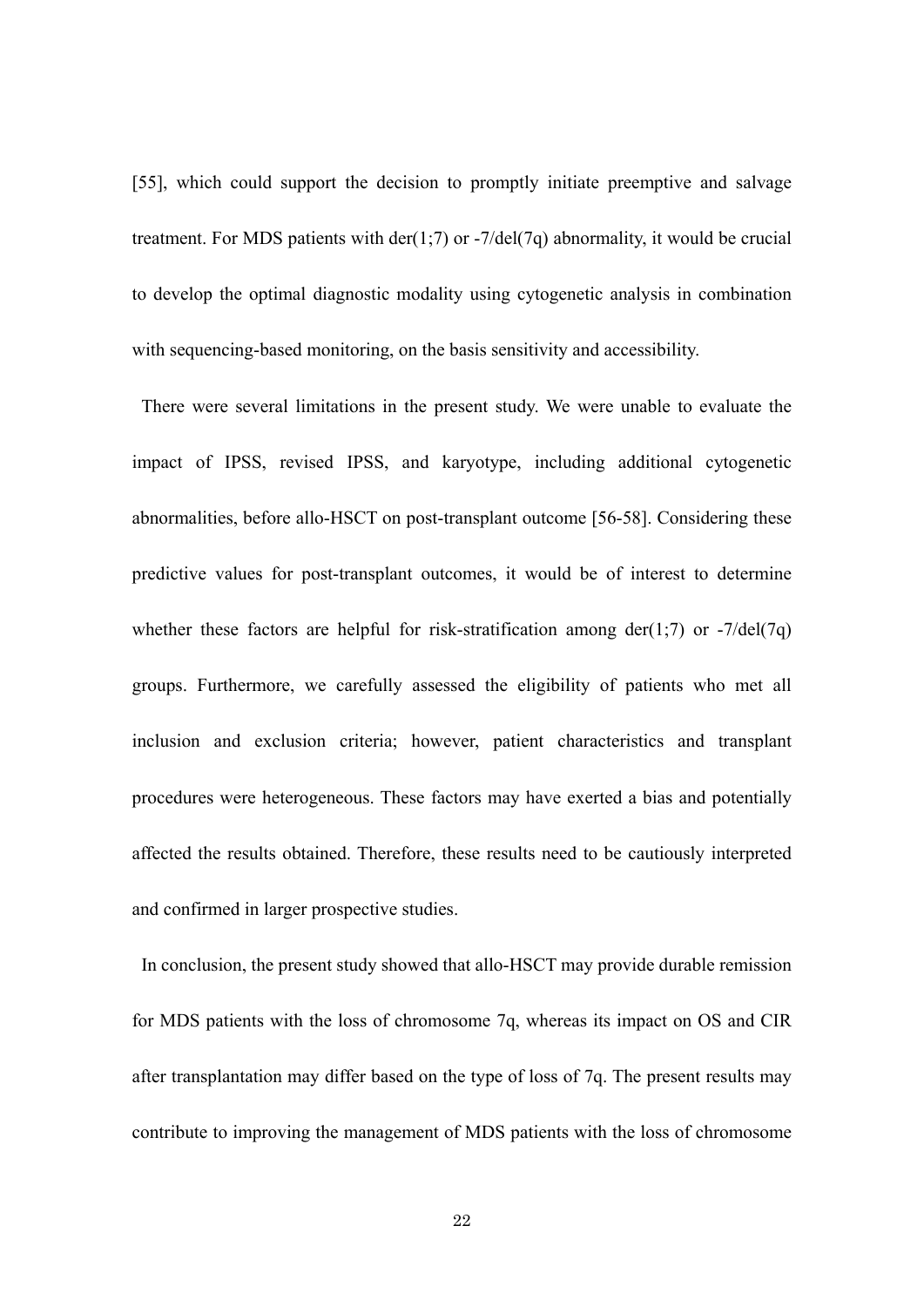7q before and after transplantation.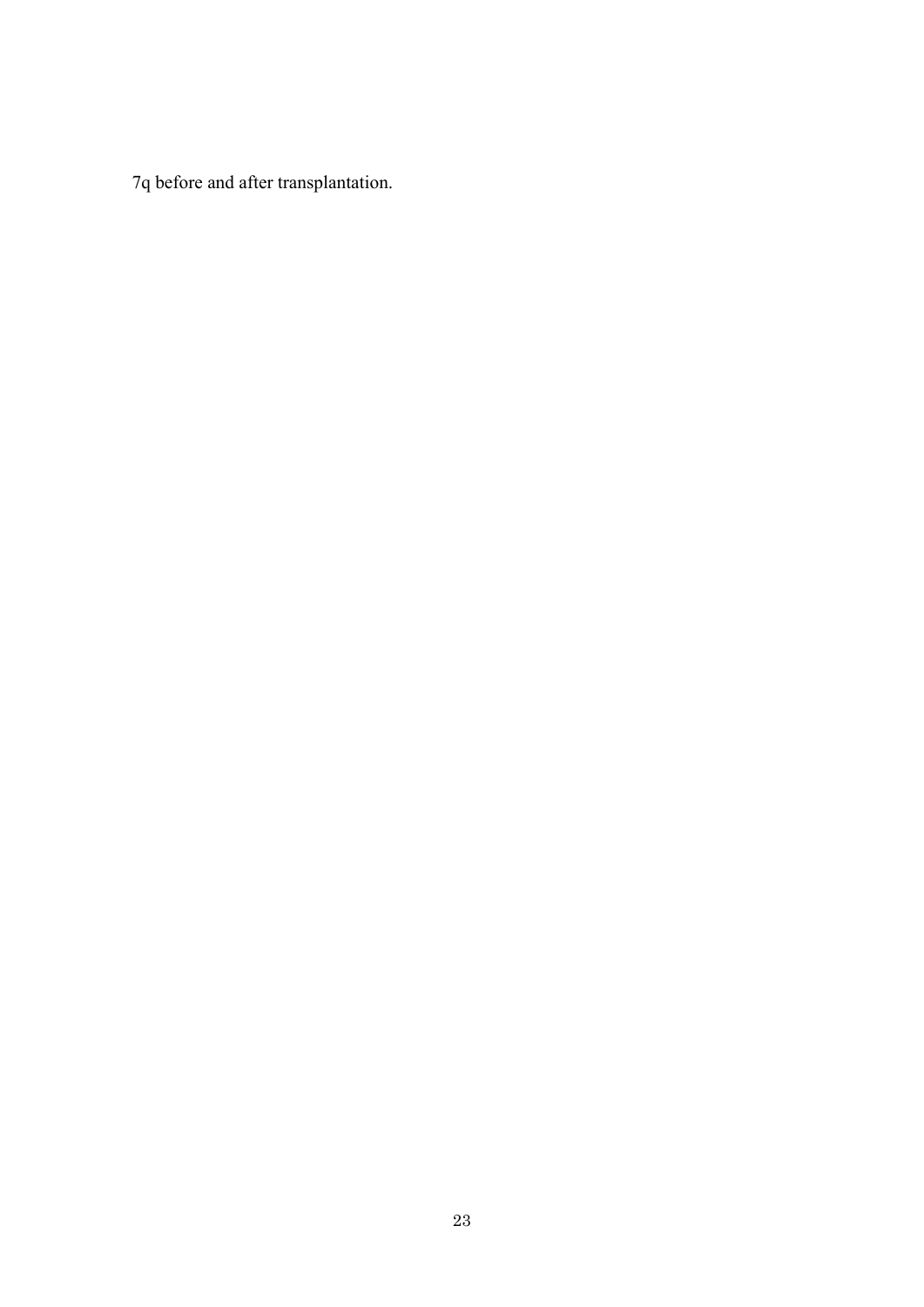## **Authorship**

Contributions

H.I. and Y.M. designed the research, organized the project, analyzed the data, and wrote the manuscript. H.I., K.A., J.A., T. Ishikawa, K. Ishiyama, and Y.M. collected data from TRUMP. H.I., K.A., J.A., T. Ishikawa, K. Ishiyama, N.U., T.F., Y. Ozawa, S.O., N.U., T.E., K. Iwato, Y. Ohno, M.T., T. Ichinohe, Y.A., and Y.M. interpreted data and reviewed and approved the final manuscript.

## **Conflict of interest**

The authors state that they have no conflict of interest.

## **Acknowledgments**

This work was supported in part by the Practical Research Project for Allergic Diseases and Immunology (Research Technology of Medical Transplantation) from the Japan Agency for Medical Research and Development, AMED.

The authors would like to thank all the physicians and data managers at the various institutes who contributed valuable data on transplantation to the Japan Society for Hematopoietic Cell Transplantation (JSHCT) and all the members of the data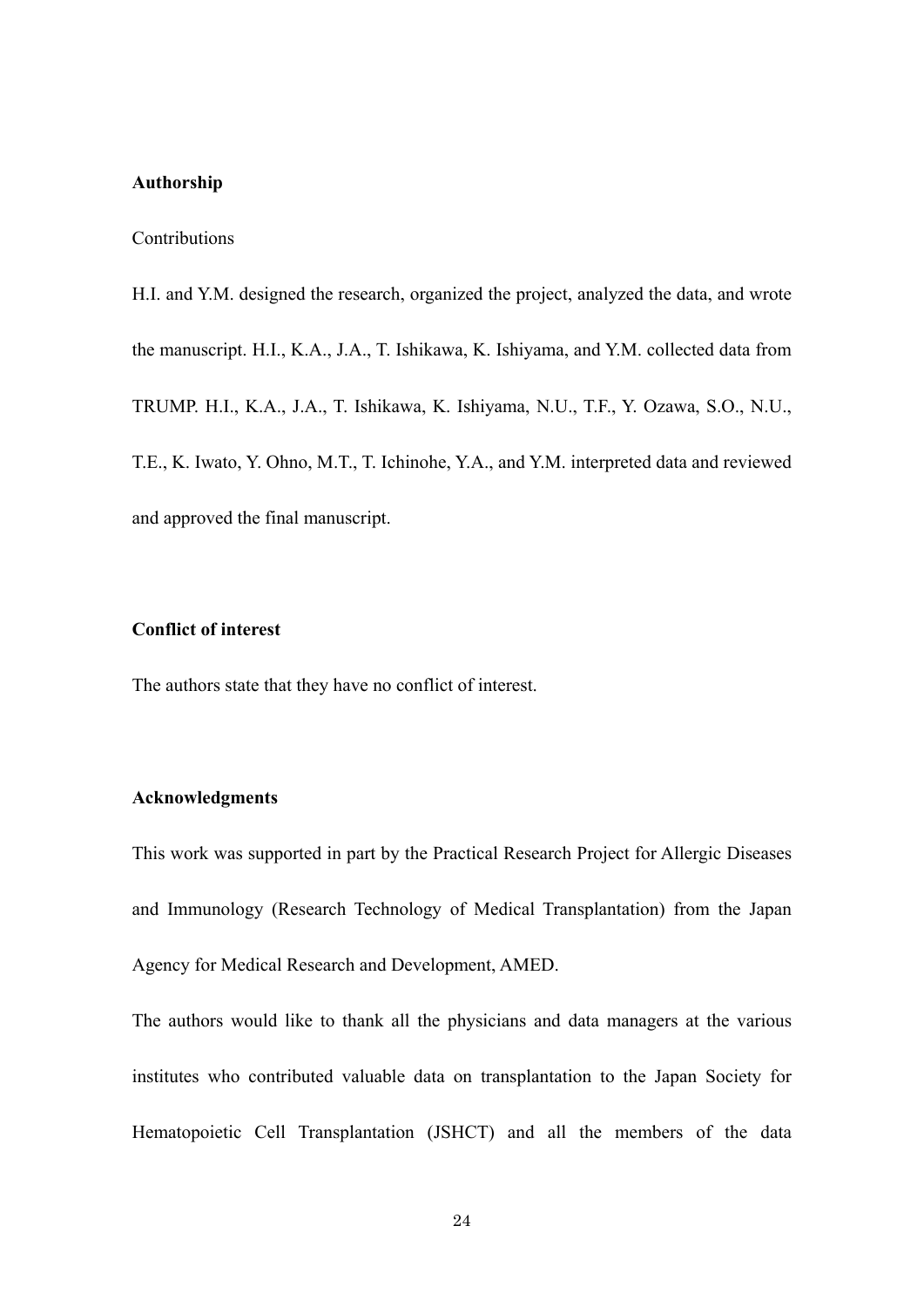management committees of JSHCT; a complete membership list of the "Adult Myelodysplastic Syndrome Working Group of the JSHCT" appears in the "Appendix".

## **Appendix**

The following institutions and hematologists contributed to this study: Nagasaki University: Dr. H. Itonaga and Dr. Y. Miyazaki; Kyoto University: Dr. A. Takeda and Dr. K. Aoki; Kanagawa Cancer Center: Dr. J. Aoki, Dr. M. Tanaka, and Dr. T Takahana; Kanazawa University Hospital: Dr. K. Ishiyama; Kobe City Medical General Hospital: Dr. Y. Shimomura and Dr. T. Ishikawa; Keio University School of Medicine: Drs. J. Kato and S. Okamoto; Japanese Red Cross Nagoya First Hospital: Dr. Y. Ozawa; Tokyo Metropolitan Cancer and Infectious Disease Centre Komagome Hospital: Drs. K. Kakizoe and N. Doki; JA Aichi Konan Kosei Hospital: Dr. A. Kohno; Toranomon Hospital: Dr. S. Takagi; Aichi Medical University: Dr. A. Takami; Hyogo College of Medicine: Dr. H. Tamaki; Akita University Hospital: Dr. M. Hirokawa; Mishuku Hospital: Dr. K. Masuoka; Niigata University: Dr. M. Masuko; Kinki University: Dr. K. Ashizawa and Dr. T. Ashida; NTT Medical Center Tokyo: Dr. R. Kida and Dr. K. Usuki; Hamanomachi Hospital: Dr. T. Eto; Sapporo Hokuyu Hospital: Dr. K. Minauchi and Dr. S. Ohta; Tohoku University Hospital: Dr. Y. Onishi; Kanazawa University Graduate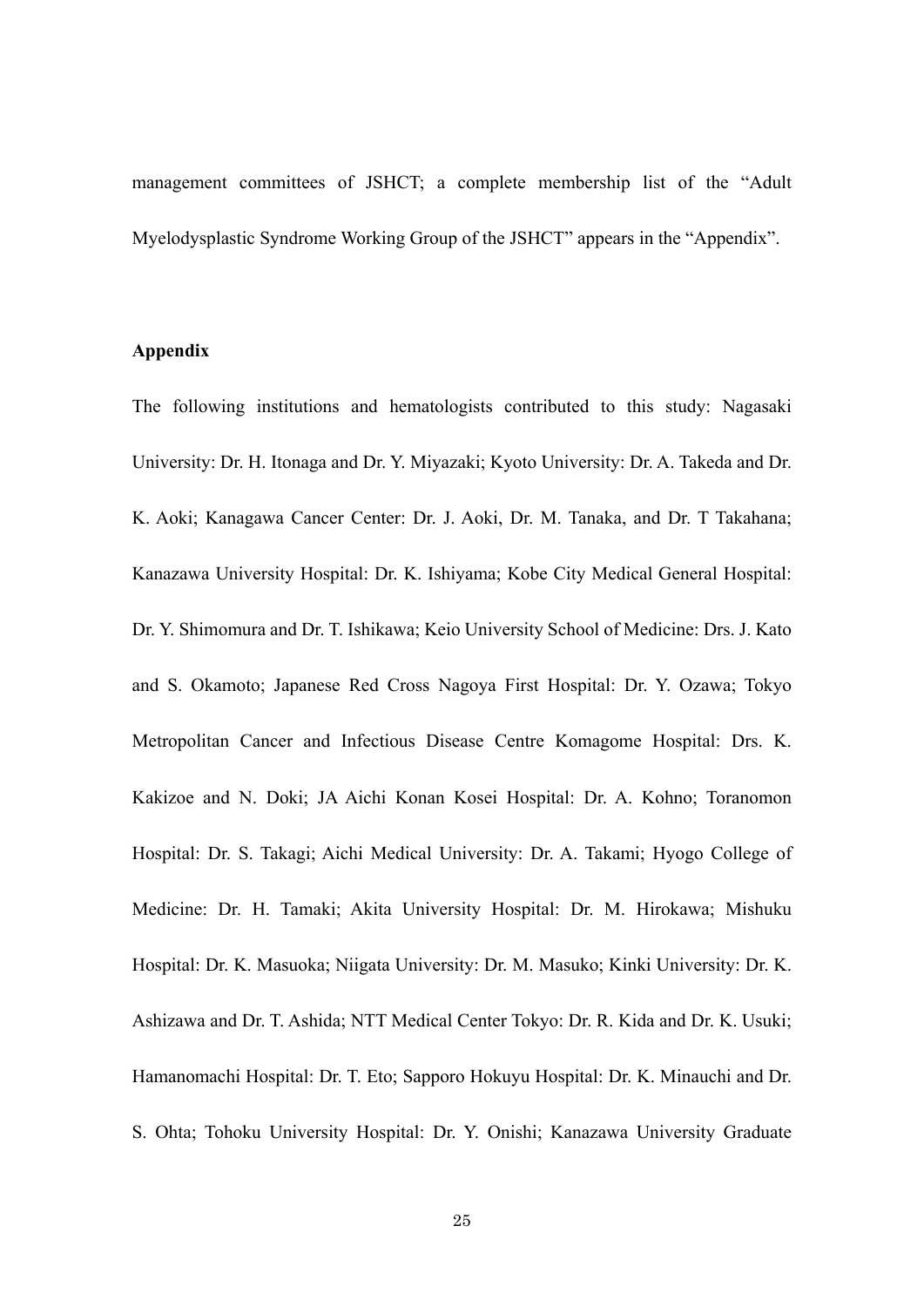School of Medical Sciences: Dr. S. Nakao; Shizuoka Cancer Center: Dr. T. Enami and Dr. T. Ikeda; Kansai Medical University Hirakata Hospital: Dr. K. Ishii; Tokyo Metropolitan Geriatric Hospital: Dr. S. Kobayashi; Tokai University School of Medicine: Dr. S. Machida; Osaka City University: Dr. H. Koh; National Cancer Center Hospital: Dr. T. Suzuki; The University of Tokyo: Dr. T. Konuma; Nagoya University Graduate School of Medicine: Dr. K. Miyao and Dr. T. Morishita; Tokyo Women's Medical University: Dr. K. Yoshinaga; Ishikawa Prefectural Central Hospital: Dr. Y. Mizumaki and Dr. C. Sugimori; Kokura Memorial Hospital: Dr. A. Yonezawa; Okawama University Hospital: Dr S. Fujii.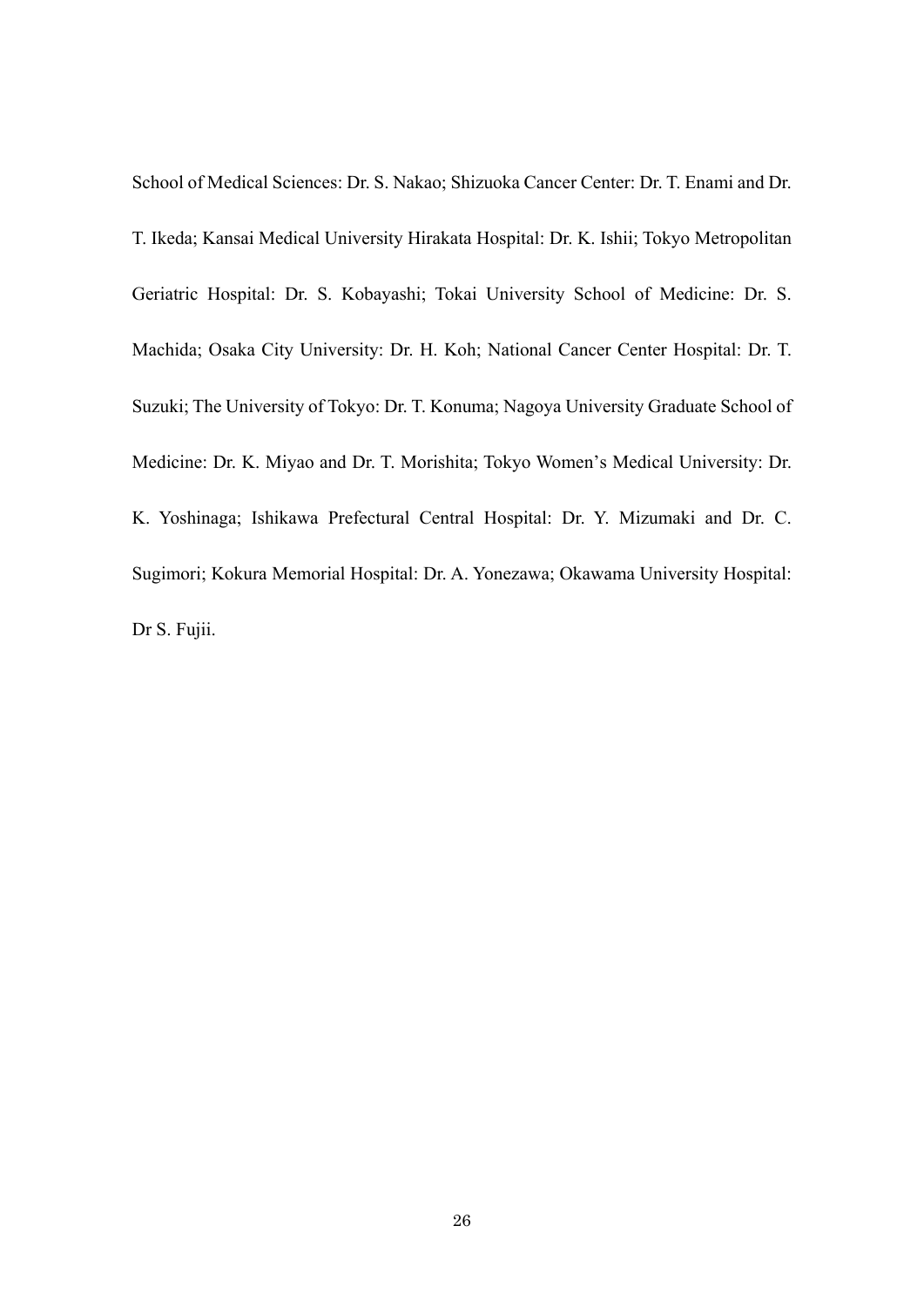## **References**

- 1. Tefferi A, Vardiman JW. Myelodysplastic syndromes. N Engl J Med. 2009;361(19):1872-1885.
- 2. Greenberg P, Cox C, LeBeau MM, Fenaux P, Morel P, Sanz G, et al. International scoring system for evaluating prognosis in myelodysplastic syndromes. Blood. 1997(6);89:2079-2088.
- 3. Greenberg PL, Tuechler H, Schanz J, Sanz G, Garcia-Manero G, Solé F, et al. Revised international prognostic scoring system for myelodysplastic syndromes. Blood. 2012;120(12):2454-2465.
- 4. Chang C, Storer BE, Scott BL, Bryant EM, Shulman HM, Flowers ME, et al. Hematopoietic cell transplantation in patients with myelodysplastic syndrome or acute myeloid leukemia arising from myelodysplastic syndrome: similar outcomes in patients with de novo disease and disease following prior therapy or antecedent hematologic disorders. Blood. 2007;110(4):1379-1387.
- 5. Flynn CM, Hirsch B, Defor T, Barker JN, Miller JS, Wagner JE, et al. Reduced intensity compared with high dose conditioning for allotransplantation in acute myeloid leukemia and myelodysplastic syndrome: a comparative clinical analysis. Am J Hematol. 2007;82(10):867-872.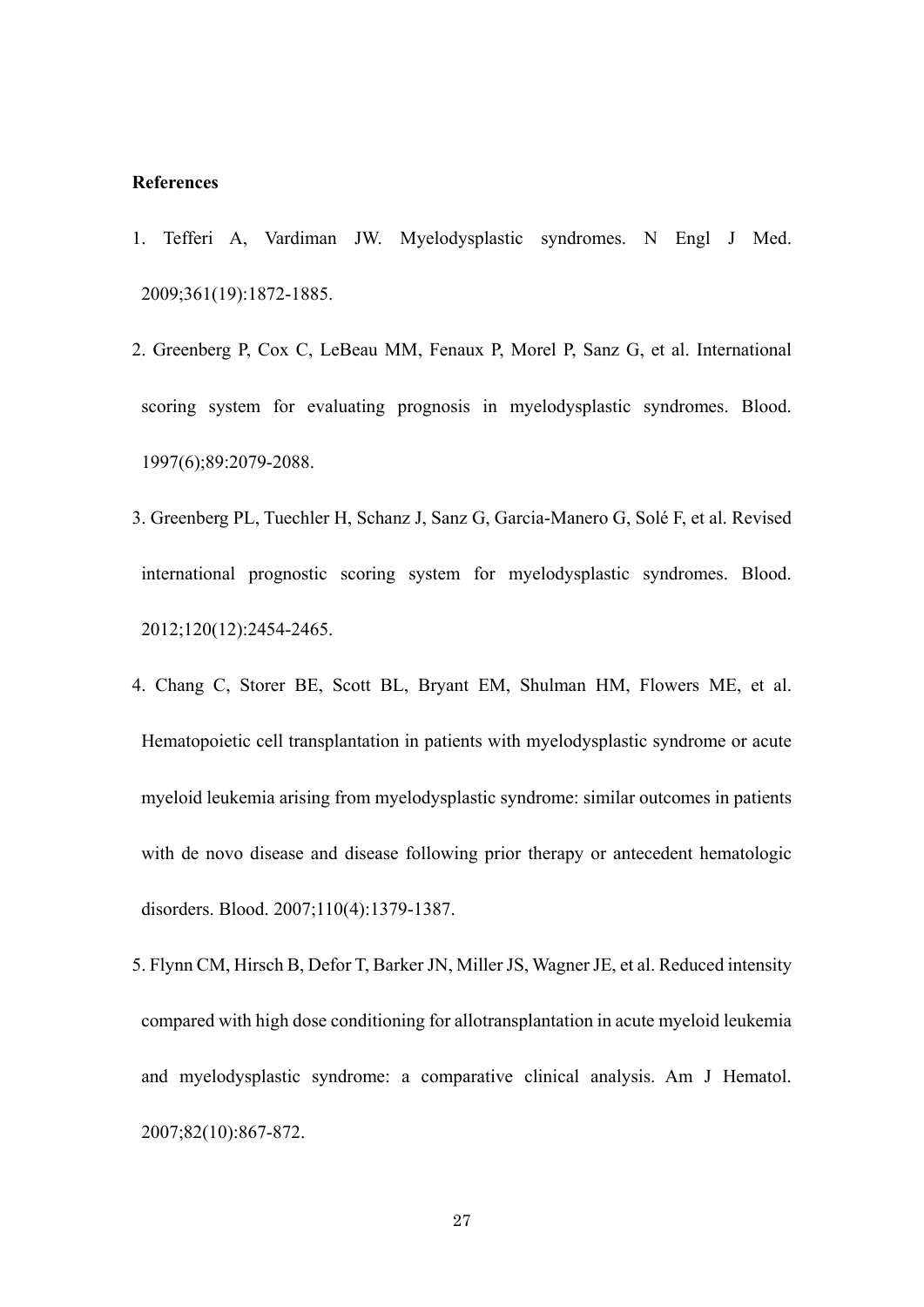- 6. Robin M, Porcher R, Zinke-Cerwenka W, van Biezen A, Volin L, Mufti G, et al. Allogeneic haematopoietic stem cell transplant in patients with lower risk myelodysplastic syndrome: a retrospective analysis on behalf of the Chronic Malignancy Working Party of the EBMT. Bone Marrow Transplant. 2017;52(2):209- 215.
- 7. Sutton L, Chastang C, Ribaud P, Jouet JP, Kuentz M, Attal M, et al. Factors influencing outcome in de novo myelodysplastic syndromes treated by allogeneic bone marrow transplantation: a long-term study of 71 patients Société Française de Greffe de Moelle. Blood. 1996;88(1):358-365.
- 8. Nevill TJ, Fung HC, Shepherd JD, Horsman DE, Nantel SH, Klingemann HG, et al. Cytogenetic abnormalities in primary myelodysplastic syndrome are highly predictive of outcome after allogeneic bone marrow transplantation. Blood. 1998;92(6):1910-1917. 9. Deeg HJ, Scott BL, Fang M, Shulman HM, Gyurkocza B, Myerson D, et al. Five-group cytogenetic risk classification, monosomal karyotype, and outcome after hematopoietic cell transplantation for MDS or acute leukemia evolving from MDS. Blood. 2012;120(7):1398-1408.
- 10. Díez Campelo M, Sánchez-Barba M, de Soria VG, Martino R, Sanz G, Insunza A, et al. Results of allogeneic stem cell transplantation in the Spanish MDS registry: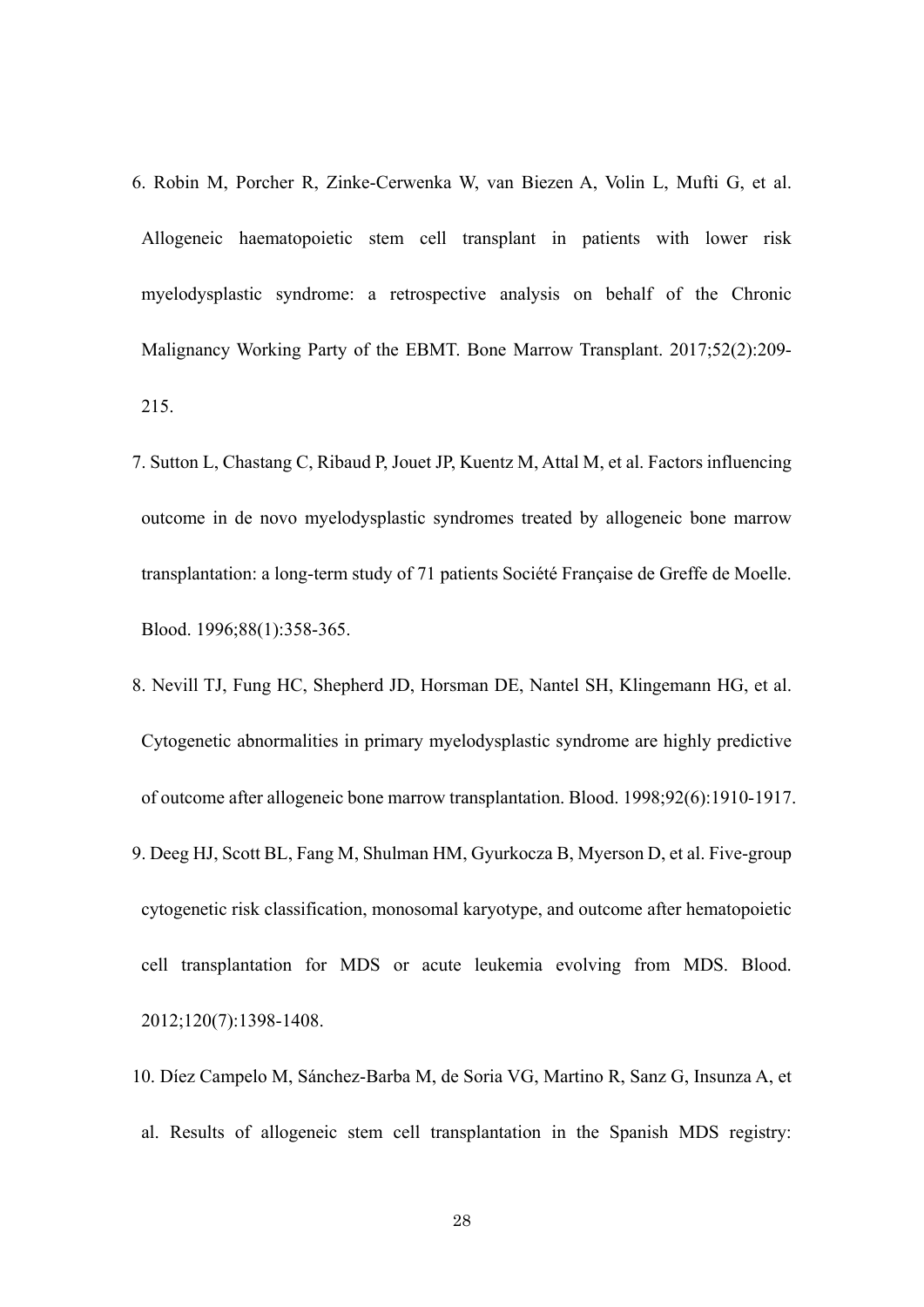prognostic factors for low risk patients. Leuk Res. 2014;38(10):1199-1206.

- 11. Shaffer L, Tommerup NE. An international System for Human Cytogenetic Nomenclature (2005). Karger: Basel, Switzerland, 2005.
- 12. Sanada M, Uike N, Ohyashiki K, Ozawa K, Lili W, Hangaishi A, et al. Unbalanced translocation  $der(1;7)(q10;p10)$  defines a unique clinicopathological subgroup of myeloid neoplasms. Leukemia. 2007;21:992-997.
- 13. Slovak ML, O'Donnell M, Smith DD, Gaal K. Does MDS with der(1;7)(q10;p10) constitute a distinct risk group? A retrospective single institutional analysis of clinical/pathologic features compared to -7/del(7q) MDS. Cancer Genet Cytogenet. 2009;193(2):78-85.
- 14. Hsiao HH, Sashida G, Ito Y, Kodama A, Fukutake K, Ohyashiki JH, Ohyashiki K. Additional cytogenetic changes and previous genotoxic exposure predict unfavorable prognosis in myelodysplastic syndromes and acute myeloid leukemia with der(1;7)(q10;p10). Cancer Genet Cytogenet. 2006;165(2):161-166.
- 15. Atsuta Y. Introduction of Transplant Registry Unified Management Program 2 (TRUMP2): scripts for TRUMP data analyses, part I (variables other than HLA-related data). Int J Hematol. 2016 Jan;103(1):3-10.
- 16. Kanda J. Scripts for TRUMP data analyses. Part II (HLA-related data): statistical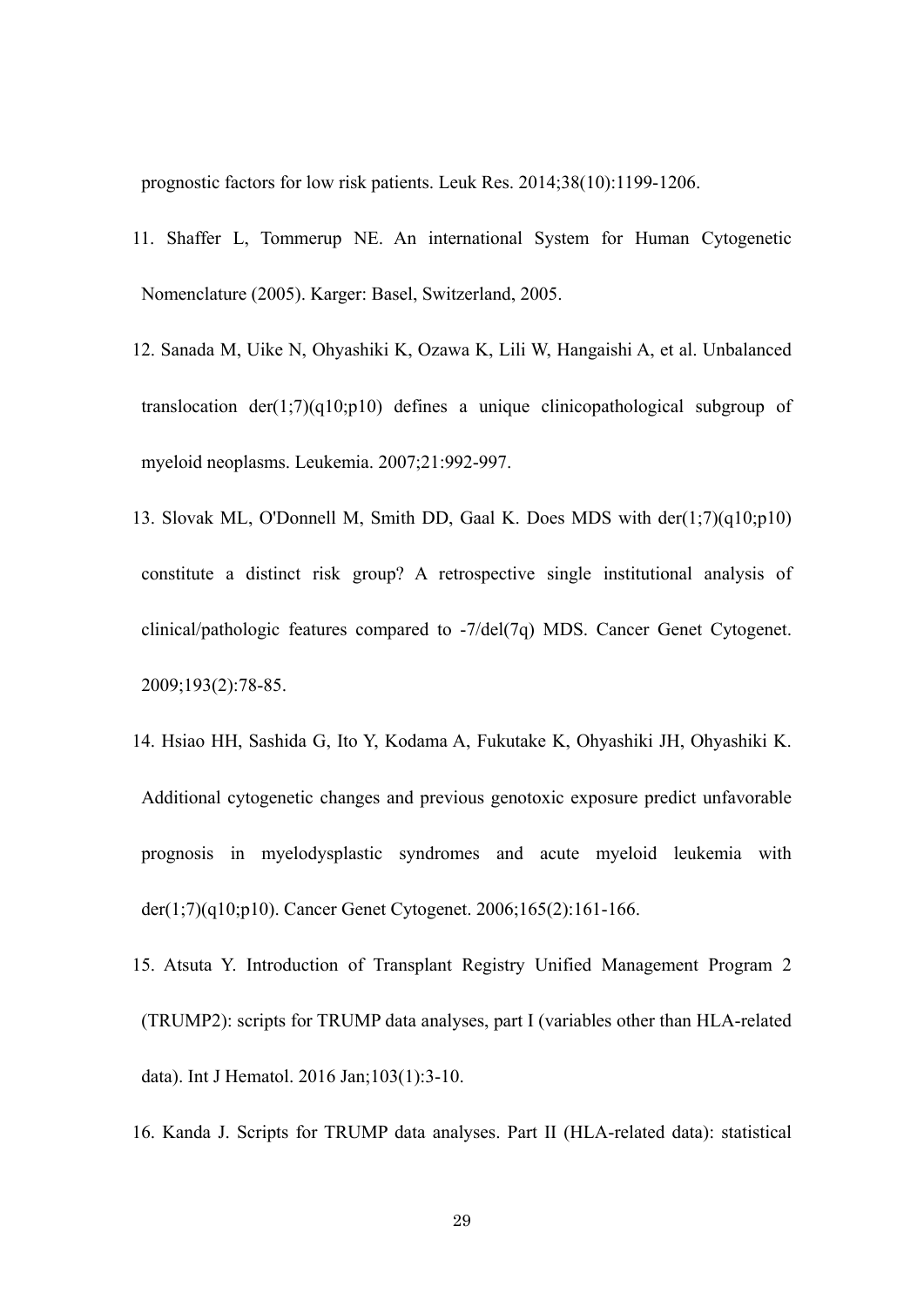analyses specific for hematopoietic stem cell transplantation. Int J Hematol. 2016;103(1):11-19.

- 17. Atsuta Y, Suzuki R, Yoshimi A, Gondo H, Tanaka J, Hiraoka A, et al. Unification of hematopoietic stem cell transplantation registries in Japan and establishment of the TRUMP System. Int J Hematol. 2007; 86(3): 269–274.
- 18. Bennett JM, Catovsky D, Daniel MT, Flandrin G, Galton DA, Gralnick HR, et al. Proposals for the classification of the myelodysplastic syndromes. Br J Haematol. 1982;51(2):189-199.
- 19. Giralt S, Ballen K, Rizzo D, Bacigalupo A, Horowitz M, Pasquini M, et al. Reducedintensity conditioning regimen workshop: defining the dose spectrum. Report of a workshop convened by the center for international blood and marrow transplant research. Biol Blood Marrow Transplant. 2009; 15(3): 367–369.
- 20. Bacigalupo A, Ballen K, Rizzo D, Giralt S, Lazarus H, Ho V, et al. Defining the intensity of conditioning regimens: working definitions. Biol Bone Marrow Transplant. 2009;15(12):1628-1633.
- 21. Atsuta Y, Suzuki R, Nagamura-Inoue T, Taniguchi S, Takahashi S, Kai S, et al. Disease-specific analyses of unrelated cord blood transplantation compared with unrelated bone marrow transplantation in adult patients with acute leukemia. Blood.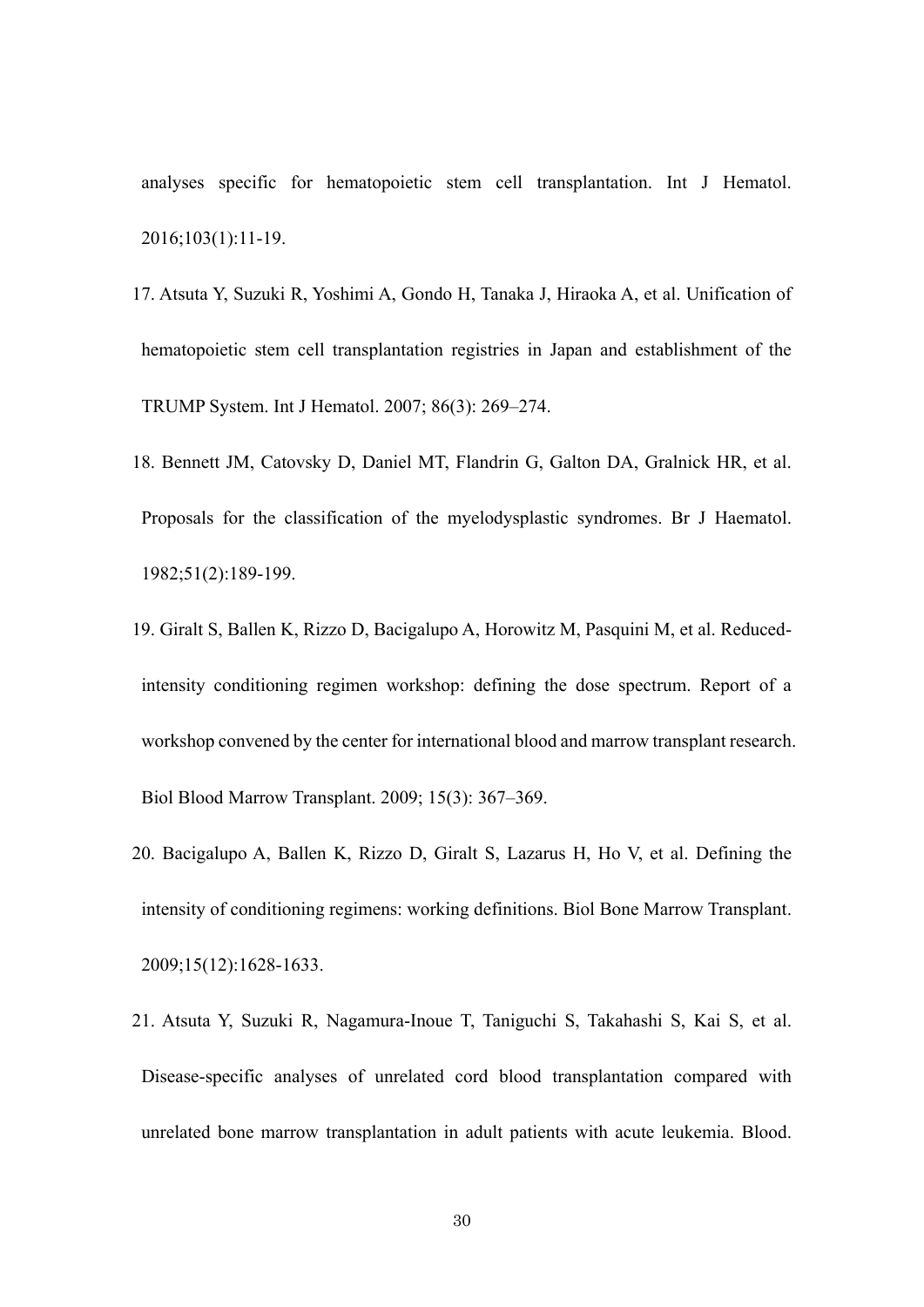#### 2009;113(8):1631-1638.

- 22. Inamoto Y, Kimura F, Kanda J, Sugita J, Ikegame K, Nakasone H, et al. Comparison of graft-versus-host disease-free, relapse-free survival according to a variety of graft sources: antithymocyte globulin and single cord blood provide favorable outcomes in some subgroups. Haematologica. 2016;101(12):1592-1602.
- 23. Saber W, Cutler CS, Nakamura R, Zhang MJ, Atallah E, Rizzo JD, et al. Impact of donor source on hematopoietic cell transplantation outcomes for patients with myelodysplastic syndromes (MDS). Blood. 2013;122(11):1974-1982.
- 24. Aoki K, Ishikawa T, Ishiyama K, Aoki J, Itonaga H, Fukuda T, et al. Allogeneic haematopoietic cell transplantation with reduced-intensity conditioning for elderly patients with advanced myelodysplastic syndromes: a nationwide study. Br J Haematol. 2015;168(3):463-466.
- 25. Gooley TA, Leisenring W, Crowley J, Storer BE. Estimation of failure probabilities in the presence of competing risks: new representations of old estimators. Stat Med. 1999; 18(6): 695–706.
- 26. Fine JP, Gray RJ. A proportional hazards model for subdistribution of a competing risk. J Am Stat Assoc. 1999; 94(446): 496–509.
- 27. Kanda Y. Investigation of the freely available easy-to-use software 'EZR' for medical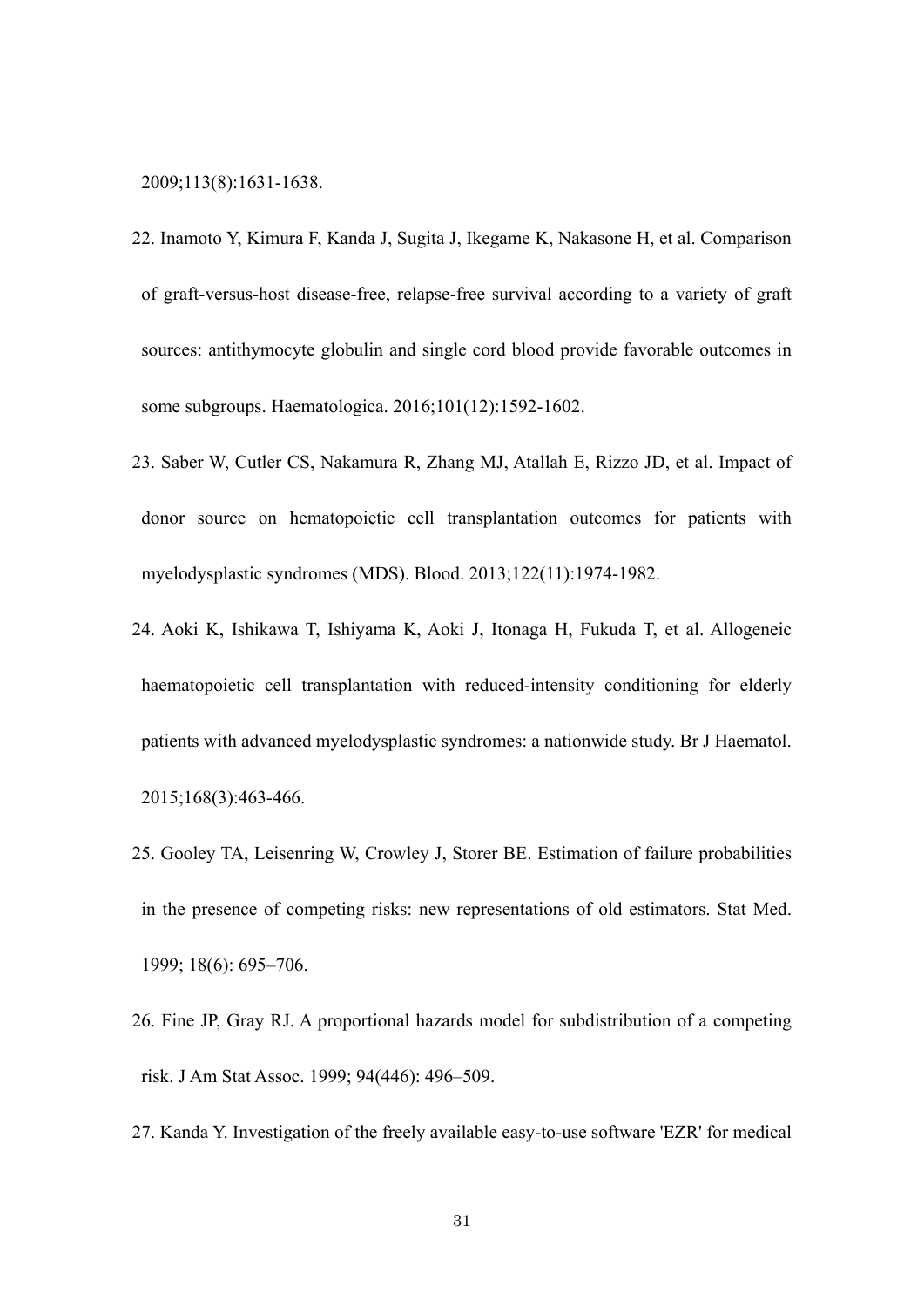statistics. Bone Marrow Transplant. 2013; 48(3): 452–458.

- 28. Schanz J, Tüchler H, Solé F, Mallo M, Luño E, Cervera J, et al. New comprehensive cytogenetic scoring system for primary myelodysplastic syndromes (MDS) and oligoblastic acute myeloid leukemia after MDS derived from an international database merge. J Clin Oncol. 2012;30(8):820-829.
- 29. Miyazaki Y, Tuechler H, Sanz G, Schanz J, Garcia-Manero G, Solé F, et al. Differing clinical features between Japanese and Caucasian patients with myelodysplastic syndromes: Analysis from the International Working Group for Prognosis of MDS. Leuk Res. 2018;73:51-57.
- 30. Zhang T, Xu Y, Pan J, Li H, Wang Q, Wen L, et al. High frequency of RUNX1 mutation in myelodysplastic syndrome patients with whole-arm translocation of der(1;7)(q10;p10). Leukemia. 2017;31(10):2257-2260.
- 31. Hussain FT, Nguyen EP, Raza S, Knudson R, Pardanani A, Hanson CA, et al. Sole abnormalities of chromosome 7 in myeloid malignancies: spectrum, histopathologic correlates, and prognostic implications. Am J Hematol. 2012;87(7):684-686.
- 32. Damaj G, Duhamel A, Robin M, Beguin Y, Michallet M, Mohty M, et al. Impact of azacitidine before allogeneic stem-cell transplantation for myelodysplastic syndromes: a study by the Société Française de Greffe de Moelle et de Thérapie-Cellulaire and the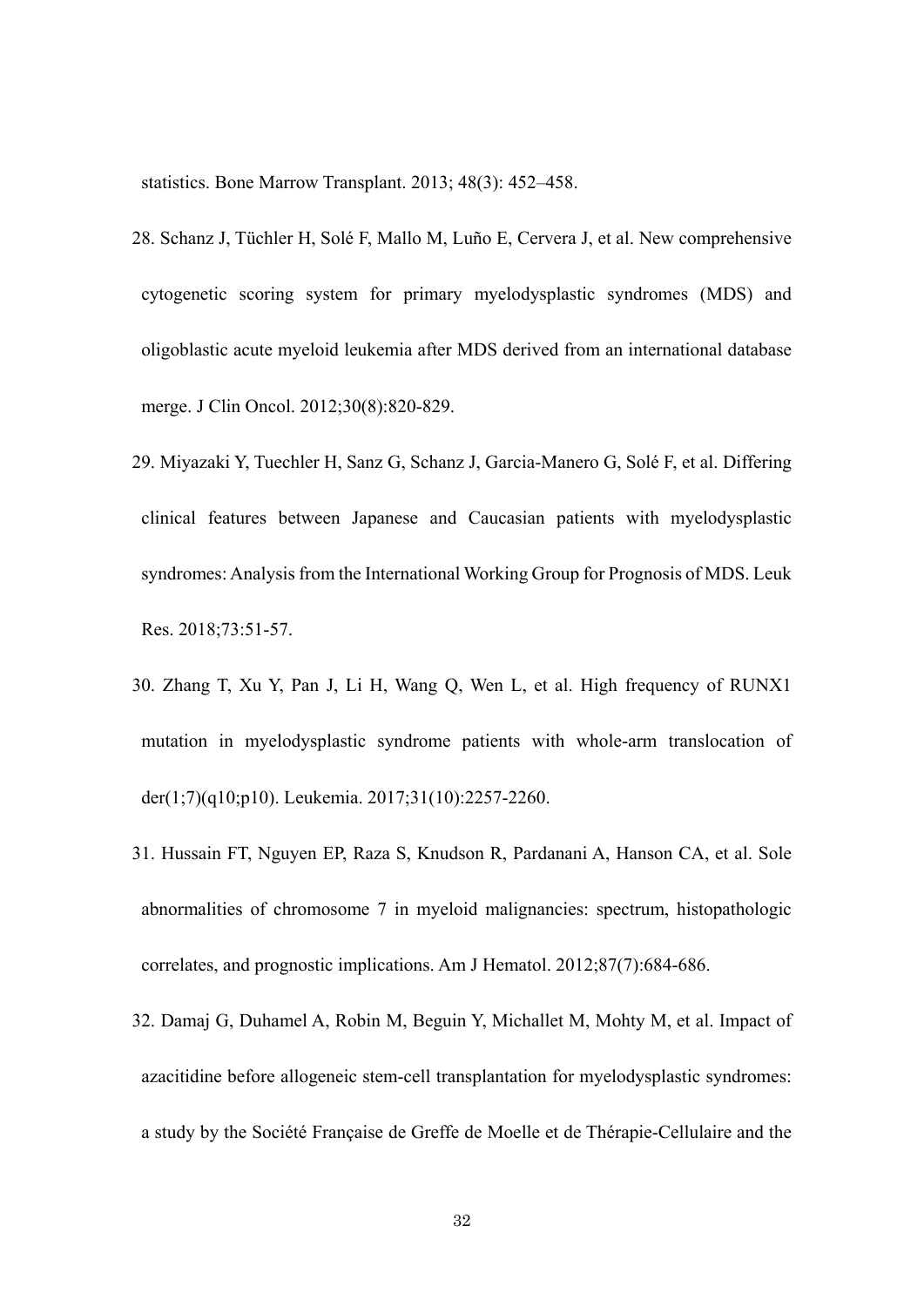Groupe-Francophone des Myélodysplasies. J Clin Oncol. 2012;30(36):4533-4540.

- 33. Gerds AT, Gooley TA, Estey EH, Appelbaum FR, Deeg HJ, Scott BL. Pretransplantation therapy with azacitidine vs induction chemotherapy and posttransplantation outcome in patients with MDS. Biol Blood Marrow Transplant. 2012;18(8):1211-1218.
- 34. Field T, Perkins J, Huang Y, Kharfan-Dabaja MA, Alsina M, Ayala E, et al. 5- Azacitidine for myelodysplasia before allogeneic hematopoietic cell transplantation. Bone Marrow Transplant. 2010;45(2):255-260.
- 35. Makishima H, Yoshizato T, Yoshida K, Sekeres MA, Radivoyevitch T, Suzuki H, et al. Dynamics of clonal evolution in myelodysplastic syndromes. Nat Genet. 2017;49(2):204-212.
- 36. Grimwade D, Freeman SD. Defining minimal residual disease in acute myeloid leukemia: which platforms are ready for "prime time"? Blood. 2014;124(23):3345-3355.
- 37. Cruz NM, Mencia-Trinchant N, Hassane DC, Guzman ML. Minimal residual disease in acute myelogenous leukemia. Int J Lab Hem. 2017;39(Suppl. 1):53-60.
- 38. Mo XD, Qin YZ, Zhang XH, Xu LP, Wang Y, Yan CH, et al. Minimal residual disease monitoring and preemptive immunotherapy in myelodysplastic syndrome after allogeneic hematopoietic stem cell transplantation. Ann Hematol. 2016;95(8):1233-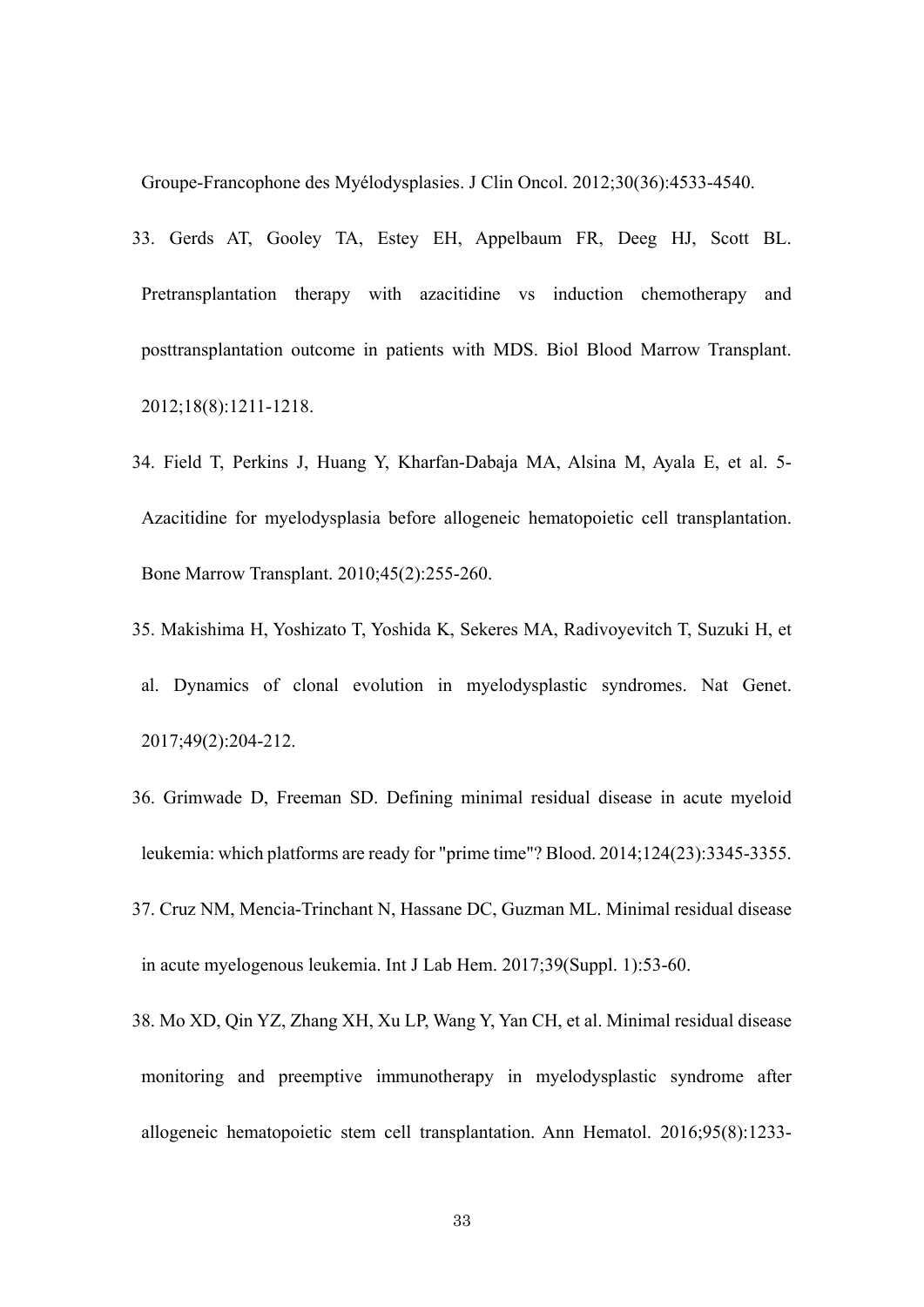1240.

- 39. Schroeder T, Rautenberg C, Haas R, Germing U, Kobbe G. Hypomethylating agents for treatment and prevention of relapse after allogeneic blood stem cell transplantation. Int J Hematol. 2018;107(2):138-150.
- 40. El-Cheikh J, Massoud R, Fares E, Kreidieh N, Mahfouz R, Charafeddine M, et al. Low-dose 5-azacytidine as preventive therapy for relapse of AML and MDS following allogeneic HCT. Bone Marrow Transplant. 2017;52(6):918-921.
- 41. Craddock C, Jilani N, Siddique S, Yap C, Khan J, Nagra S, et al. Tolerability and Clinical Activity of Post-Transplantation Azacitidine in Patients Allografted for Acute Myeloid Leukemia Treated on the RICAZA Trial. Biol Blood Marrow Transplant. 2016;22(2):385-390.
- 42. de Lima M, Giralt S, Thall PF, de Padua Silva L, Jones RB, Komanduri K, et al. Maintenance therapy with low-dose azacitidine after allogeneic hematopoietic stem cell transplantation for recurrent acute myelogenous leukemia or myelodysplastic syndrome: a dose and schedule finding study. Cancer. 2010;116(23):5420-5431.
- 43. Han S, Kim YJ, Lee J, Jeon S, Hong T, Park GJ, et al. Model-based adaptive phase I trial design of post-transplant decitabine maintenance in myelodysplastic syndrome. J Hematol Oncol. 2015;8:118.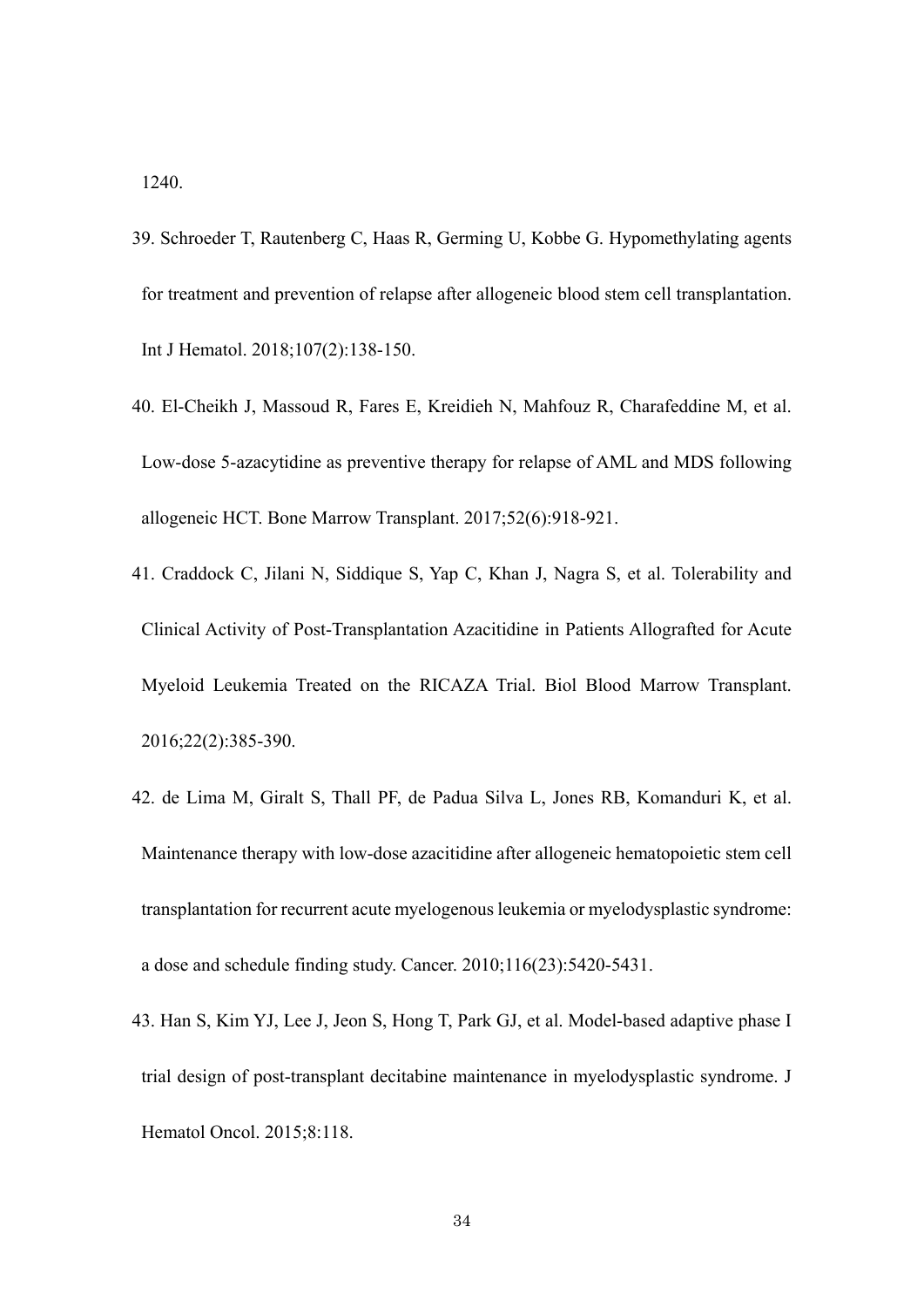- 44. Oshikawa G, Kakihana K, Saito M, Aoki J, Najima Y, Kobayashi T, et al. Posttransplant maintenance therapy with azacitidine and gemtuzumab ozogamicin for highrisk acute myeloid leukaemia. Br J Haematol. 2015;169(5):756-759.
- 45. Pusic I, Choi J, Fiala MA, Gao F, Holt M, Cashen AF, et al. Maintenance Therapy with Decitabine after Allogeneic Stem Cell Transplantation for Acute Myelogenous Leukemia and Myelodysplastic Syndrome. Biol Blood Marrow Transplant. 2015;21(10):1761-1769.
- 46. McClune BL, Weisdorf DJ, Pedersen TL, Tunes da Silva G, Tallman MS, Sierra J, et al. Effect of age on outcome of reduced-intensity hematopoietic cell transplantation for older patients with acute myeloid leukemia in first complete remission or with myelodysplastic syndrome. J Clin Oncol. 2010;28(11):1878-1887.
- 47. Scott BL, Pasquini MC, Logan BR, Wu J, Devine SM, Porter DL, et al. Myeloablative Versus Reduced-Intensity Hematopoietic Cell Transplantation for Acute Myeloid Leukemia and Myelodysplastic Syndromes. J Clin Oncol. 2017;35(11):1154-1161.
- 48. Choi EJ, Lee JH, Lee JH, Kim DY, Park HS, Seol M, et al. Non-myeloablative conditioning for lower-risk myelodysplastic syndrome with bone marrow blasts less than 5 %-a feasibility study. Ann Hematol. 2016;95(7):1151-1161.
- 49. Lee SE, Kim YJ, Yahng SA, Cho BS, Eom KS, Lee S, et al. Survival benefits from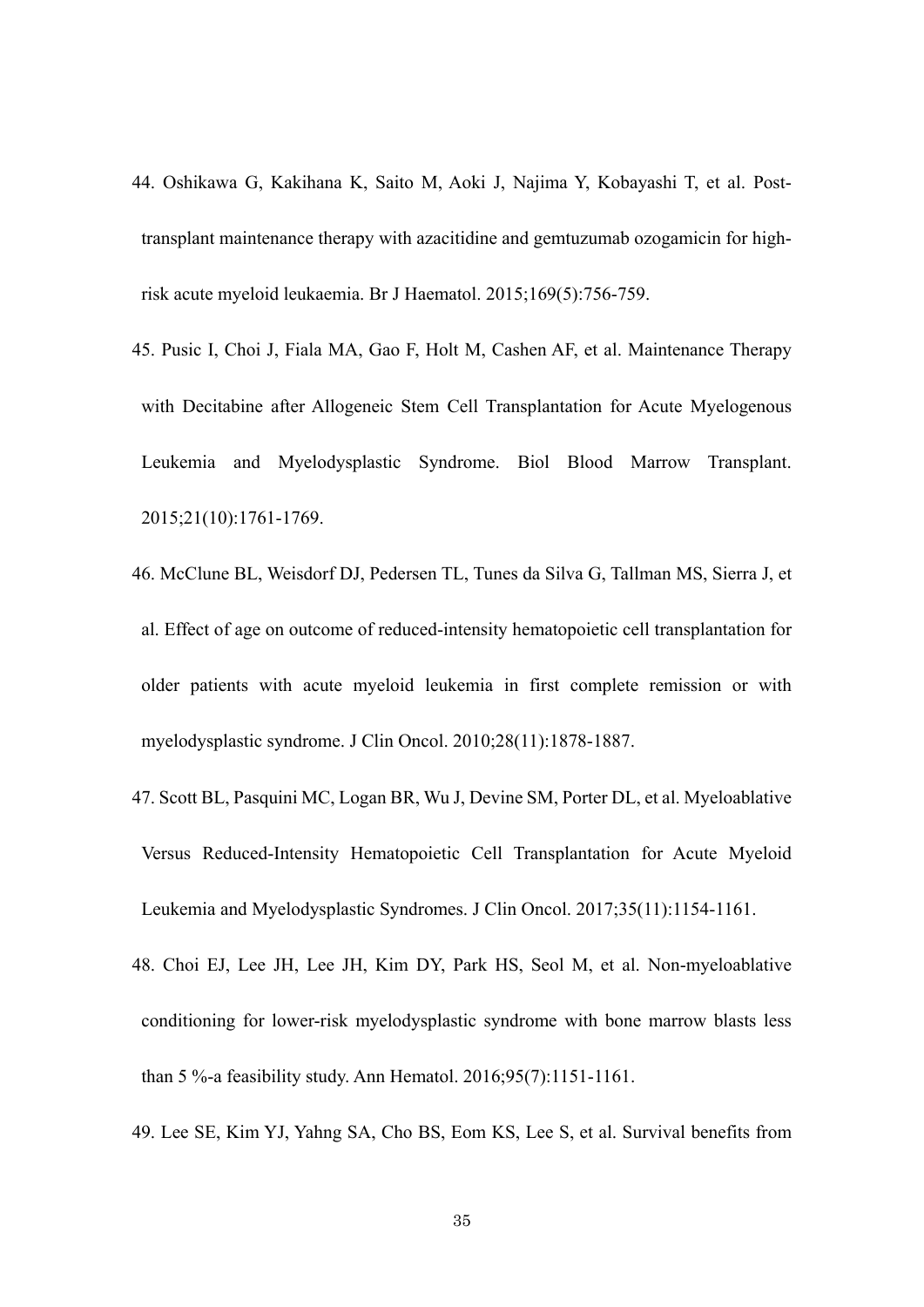reduced-intensity conditioning in allogeneic stem cell transplantation for young lowerrisk MDS patients without significant comorbidities. Eur J Haematol. 2011;87(6):510- 520.

- 50. de Lima M, Anagnostopoulos A, Munsell M, Shahjahan M, Ueno N, Ippoliti C, et al. Nonablative versus reduced-intensity conditioning regimens in the treatment of acute myeloid leukemia and high-risk myelodysplastic syndrome: dose is relevant for longterm disease control after allogeneic hematopoietic stem cell transplantation. Blood. 2004;104(3):865-872.
- 51. Christiansen DH, Andersen MK, Pedersen-Bjergaard J. Mutations of AML1 are common in therapy-related myelodysplasia following therapy with alkylating agents and are significantly associated with deletion or loss of chromosome arm 7q and with subsequent leukemic transformation. Blood. 2004;104(5):1474-1481.
- 52. Inaba T, Honda H, Matsui H. The enigma of monosomy 7. Blood. 2018;131(26):2891- 2898.
- 53. Yoshizato T, Nannya Y, Atsuta Y, Shiozawa Y, Iijima-Yamashita Y, Yoshida K, et al. Genetic abnormalities in myelodysplasia and secondary acute myeloid leukemia: impact on outcome of stem cell transplantation. Blood. 2017;129(17):2347-2358.
- 54. Della Porta MG, Gallì A, Bacigalupo A, Zibellini S, Bernardi M, Rizzo E, et al.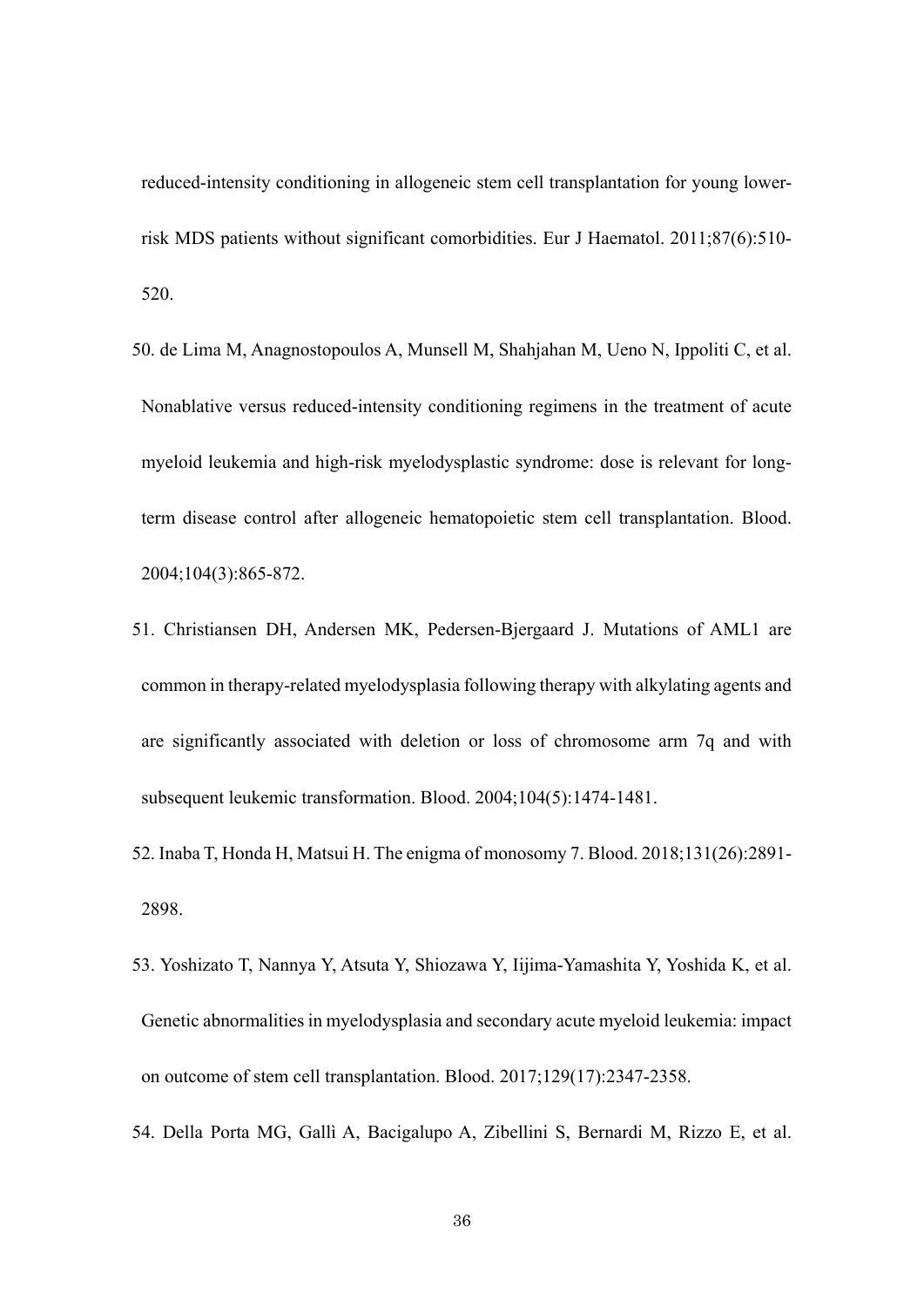Clinical Effects of Driver Somatic Mutations on the Outcomes of Patients With Myelodysplastic Syndromes Treated With Allogeneic Hematopoietic Stem-Cell Transplantation. J Clin Oncol. 2016 Sep 6. pii: JCO673616.

- 55. Duncavage EJ, Jacoby MA, Chang GS, Miller CA, Edwin N, Shao J, et al. Mutation Clearance after Transplantation for Myelodysplastic Syndrome. N Engl J Med. 2018;379(11):1028-1041.
- 56. Lee JH, Lee JH, Lim SN, Kim DY, Kim SH, Lee YS, et al. Allogeneic hematopoietic cell transplantation for myelodysplastic syndrome: prognostic significance of pretransplant IPSS score and comorbidity. Bone Marrow Transplant. 2010;45(3):450-457. 57. Nevill TJ, Shepherd JD, Sutherland HJ, Abou Mourad YR, Lavoie JC, Barnett MJ, et al. IPSS poor-risk karyotype as a predictor of outcome for patients with myelodysplastic syndrome following myeloablative stem cell transplantation. Biol Blood Marrow Transplant. 2009;15(2):205-213.
- 58. Della Porta MG, Alessandrino EP, Bacigalupo A, van Lint MT, Malcovati L, Pascutto C, et al. Predictive factors for the outcome of allogeneic transplantation in patients with MDS stratified according to the revised IPSS-R. Blood. 2014;123(15):2333-2342.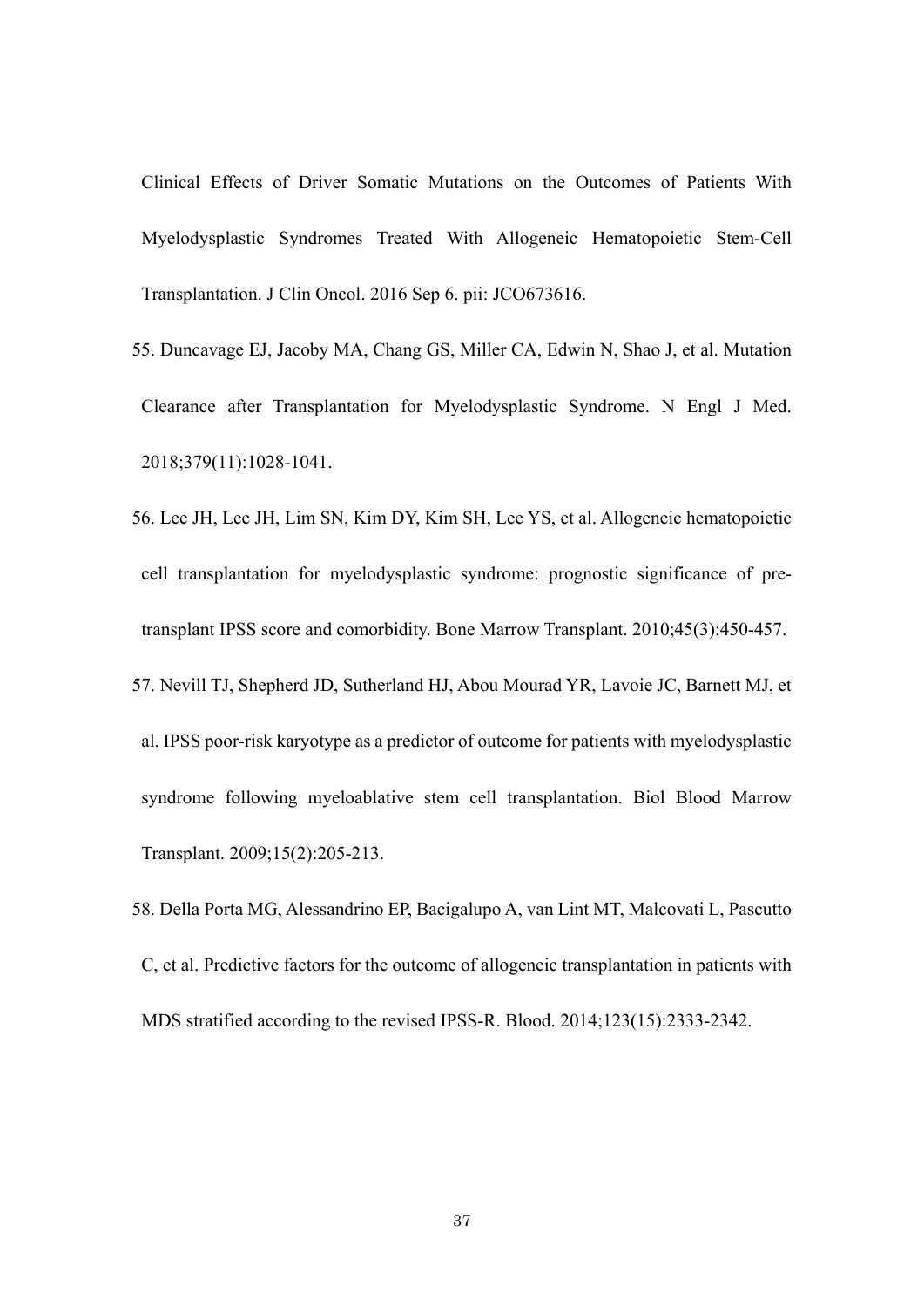# **Figure Legends**

# **Figure 1. Post-transplant outcomes of MDS with advanced disease status**

(A) Overall survival (OS) after allo-HSCT. (B) Cumulative incidence of relapse (CIR).

(C) Cumulative incidence of transplant-related mortality (TRM).

# **Figure 2. Post-transplant outcomes of MDS with early disease status**

(A) OS. (B) CIR. (C) TRM.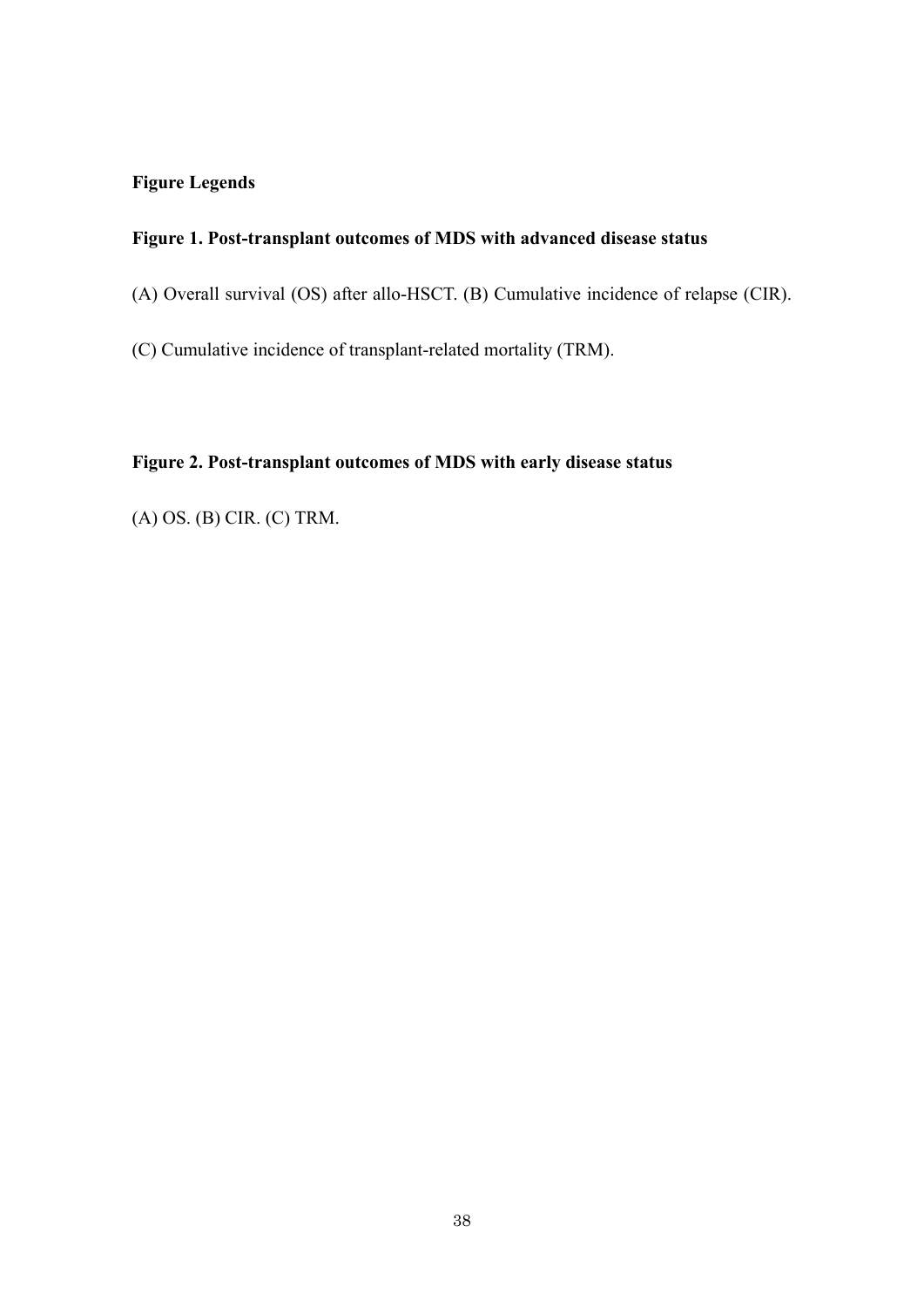## **Table 1. Patient characteristics**

| 655<br>Median age at allo-HSCT (range), y<br>$44(16 - 72)$<br>< 0.01<br>$51(16 - 73)$<br>< 0.01<br>Age at allo-HSCT<br>$\leq 49$<br>243<br>251<br>50-59<br>214<br>93<br>190<br>63<br>$\geq 60$<br>.025<br>Gender<br>433<br>236<br>Male<br>222<br>Female<br>163<br>Sex match<br>349<br>203<br>match<br>282<br>188<br>mismatch<br>24<br>8<br>missing<br>.001<br>Karyotype<br>69<br>23<br>der(1,7)<br>29<br>75<br>$-7$ /del $(7q)$<br>511<br>347<br>Normal karyotype<br>< 0.001<br>FAB at diagnosis<br>84<br>386<br>RA<br><b>RARS</b><br>5<br>13<br><b>RAEB</b><br>434<br>$\overline{\phantom{0}}$<br>132<br>RAEB-t<br>$\equiv$<br>IPSS at diagnosis<br>29<br>33<br>Low<br>136<br>170<br>Intermediate-1<br>197<br>21<br>Intermediate-2<br>78<br>High<br>$\mathbf{1}$<br>215<br>174<br>Missing<br>Performance status at allo-HSCT<br>306<br>175<br>0<br>297<br>202<br>$1 - 4$<br>22<br>52<br>Missing<br>< 0.01<br>Bone marrow blasts at allo-HSCT<br>$<$ 5%<br>85<br>299<br>$>5\%$<br>570<br>Conditioning regimen intensity<br>.932<br>392<br>243<br>Myeloablative<br>231<br>138<br>Reduced intensity<br>32<br>18<br>Non-myeloablative<br>< 0.001<br>Donor source<br>HLA-matched related<br>163<br>123<br>20<br>HLA-mismatched related<br>40<br>198<br>284<br>Unrelated bone marrow<br>168<br>58<br>Unrelated cord blood<br>GVHD prophylaxis<br>CsA-based<br>300<br>181<br>212<br>Tac-based<br>345<br>Other than calcineurin inhibitor-based<br>6<br>7<br>3<br>$\boldsymbol{0}$<br>Missing<br>.085<br>Antithymocyte globulin<br>608<br>358<br>No<br>Yes<br>47<br>41<br>Year of allo-HSCT<br>.008<br>1999-2003<br>92<br>131<br>2004-2008<br>194<br>145<br>2009-2012<br>330<br>162<br>$17.5(0.5 - 394.6)$<br>Interval between diagnosis and allo-HSCT, mo<br>< 0.001<br>< 0.01<br>Disease-altering therapy prior to allo-HSCT |       | <b>Advanced</b> disease status | Early disease status | $\overline{P}$ |
|-------------------------------------------------------------------------------------------------------------------------------------------------------------------------------------------------------------------------------------------------------------------------------------------------------------------------------------------------------------------------------------------------------------------------------------------------------------------------------------------------------------------------------------------------------------------------------------------------------------------------------------------------------------------------------------------------------------------------------------------------------------------------------------------------------------------------------------------------------------------------------------------------------------------------------------------------------------------------------------------------------------------------------------------------------------------------------------------------------------------------------------------------------------------------------------------------------------------------------------------------------------------------------------------------------------------------------------------------------------------------------------------------------------------------------------------------------------------------------------------------------------------------------------------------------------------------------------------------------------------------------------------------------------------------------------------------------------------------------------------------------------------------------------------------------------------------|-------|--------------------------------|----------------------|----------------|
|                                                                                                                                                                                                                                                                                                                                                                                                                                                                                                                                                                                                                                                                                                                                                                                                                                                                                                                                                                                                                                                                                                                                                                                                                                                                                                                                                                                                                                                                                                                                                                                                                                                                                                                                                                                                                         | Total |                                | 399                  |                |
|                                                                                                                                                                                                                                                                                                                                                                                                                                                                                                                                                                                                                                                                                                                                                                                                                                                                                                                                                                                                                                                                                                                                                                                                                                                                                                                                                                                                                                                                                                                                                                                                                                                                                                                                                                                                                         |       |                                |                      |                |
|                                                                                                                                                                                                                                                                                                                                                                                                                                                                                                                                                                                                                                                                                                                                                                                                                                                                                                                                                                                                                                                                                                                                                                                                                                                                                                                                                                                                                                                                                                                                                                                                                                                                                                                                                                                                                         |       |                                |                      |                |
|                                                                                                                                                                                                                                                                                                                                                                                                                                                                                                                                                                                                                                                                                                                                                                                                                                                                                                                                                                                                                                                                                                                                                                                                                                                                                                                                                                                                                                                                                                                                                                                                                                                                                                                                                                                                                         |       |                                |                      |                |
|                                                                                                                                                                                                                                                                                                                                                                                                                                                                                                                                                                                                                                                                                                                                                                                                                                                                                                                                                                                                                                                                                                                                                                                                                                                                                                                                                                                                                                                                                                                                                                                                                                                                                                                                                                                                                         |       |                                |                      |                |
|                                                                                                                                                                                                                                                                                                                                                                                                                                                                                                                                                                                                                                                                                                                                                                                                                                                                                                                                                                                                                                                                                                                                                                                                                                                                                                                                                                                                                                                                                                                                                                                                                                                                                                                                                                                                                         |       |                                |                      |                |
|                                                                                                                                                                                                                                                                                                                                                                                                                                                                                                                                                                                                                                                                                                                                                                                                                                                                                                                                                                                                                                                                                                                                                                                                                                                                                                                                                                                                                                                                                                                                                                                                                                                                                                                                                                                                                         |       |                                |                      |                |
|                                                                                                                                                                                                                                                                                                                                                                                                                                                                                                                                                                                                                                                                                                                                                                                                                                                                                                                                                                                                                                                                                                                                                                                                                                                                                                                                                                                                                                                                                                                                                                                                                                                                                                                                                                                                                         |       |                                |                      |                |
|                                                                                                                                                                                                                                                                                                                                                                                                                                                                                                                                                                                                                                                                                                                                                                                                                                                                                                                                                                                                                                                                                                                                                                                                                                                                                                                                                                                                                                                                                                                                                                                                                                                                                                                                                                                                                         |       |                                |                      |                |
|                                                                                                                                                                                                                                                                                                                                                                                                                                                                                                                                                                                                                                                                                                                                                                                                                                                                                                                                                                                                                                                                                                                                                                                                                                                                                                                                                                                                                                                                                                                                                                                                                                                                                                                                                                                                                         |       |                                |                      |                |
|                                                                                                                                                                                                                                                                                                                                                                                                                                                                                                                                                                                                                                                                                                                                                                                                                                                                                                                                                                                                                                                                                                                                                                                                                                                                                                                                                                                                                                                                                                                                                                                                                                                                                                                                                                                                                         |       |                                |                      |                |
|                                                                                                                                                                                                                                                                                                                                                                                                                                                                                                                                                                                                                                                                                                                                                                                                                                                                                                                                                                                                                                                                                                                                                                                                                                                                                                                                                                                                                                                                                                                                                                                                                                                                                                                                                                                                                         |       |                                |                      |                |
|                                                                                                                                                                                                                                                                                                                                                                                                                                                                                                                                                                                                                                                                                                                                                                                                                                                                                                                                                                                                                                                                                                                                                                                                                                                                                                                                                                                                                                                                                                                                                                                                                                                                                                                                                                                                                         |       |                                |                      |                |
|                                                                                                                                                                                                                                                                                                                                                                                                                                                                                                                                                                                                                                                                                                                                                                                                                                                                                                                                                                                                                                                                                                                                                                                                                                                                                                                                                                                                                                                                                                                                                                                                                                                                                                                                                                                                                         |       |                                |                      |                |
|                                                                                                                                                                                                                                                                                                                                                                                                                                                                                                                                                                                                                                                                                                                                                                                                                                                                                                                                                                                                                                                                                                                                                                                                                                                                                                                                                                                                                                                                                                                                                                                                                                                                                                                                                                                                                         |       |                                |                      |                |
|                                                                                                                                                                                                                                                                                                                                                                                                                                                                                                                                                                                                                                                                                                                                                                                                                                                                                                                                                                                                                                                                                                                                                                                                                                                                                                                                                                                                                                                                                                                                                                                                                                                                                                                                                                                                                         |       |                                |                      |                |
|                                                                                                                                                                                                                                                                                                                                                                                                                                                                                                                                                                                                                                                                                                                                                                                                                                                                                                                                                                                                                                                                                                                                                                                                                                                                                                                                                                                                                                                                                                                                                                                                                                                                                                                                                                                                                         |       |                                |                      |                |
|                                                                                                                                                                                                                                                                                                                                                                                                                                                                                                                                                                                                                                                                                                                                                                                                                                                                                                                                                                                                                                                                                                                                                                                                                                                                                                                                                                                                                                                                                                                                                                                                                                                                                                                                                                                                                         |       |                                |                      |                |
|                                                                                                                                                                                                                                                                                                                                                                                                                                                                                                                                                                                                                                                                                                                                                                                                                                                                                                                                                                                                                                                                                                                                                                                                                                                                                                                                                                                                                                                                                                                                                                                                                                                                                                                                                                                                                         |       |                                |                      |                |
|                                                                                                                                                                                                                                                                                                                                                                                                                                                                                                                                                                                                                                                                                                                                                                                                                                                                                                                                                                                                                                                                                                                                                                                                                                                                                                                                                                                                                                                                                                                                                                                                                                                                                                                                                                                                                         |       |                                |                      |                |
|                                                                                                                                                                                                                                                                                                                                                                                                                                                                                                                                                                                                                                                                                                                                                                                                                                                                                                                                                                                                                                                                                                                                                                                                                                                                                                                                                                                                                                                                                                                                                                                                                                                                                                                                                                                                                         |       |                                |                      |                |
|                                                                                                                                                                                                                                                                                                                                                                                                                                                                                                                                                                                                                                                                                                                                                                                                                                                                                                                                                                                                                                                                                                                                                                                                                                                                                                                                                                                                                                                                                                                                                                                                                                                                                                                                                                                                                         |       |                                |                      |                |
|                                                                                                                                                                                                                                                                                                                                                                                                                                                                                                                                                                                                                                                                                                                                                                                                                                                                                                                                                                                                                                                                                                                                                                                                                                                                                                                                                                                                                                                                                                                                                                                                                                                                                                                                                                                                                         |       |                                |                      |                |
|                                                                                                                                                                                                                                                                                                                                                                                                                                                                                                                                                                                                                                                                                                                                                                                                                                                                                                                                                                                                                                                                                                                                                                                                                                                                                                                                                                                                                                                                                                                                                                                                                                                                                                                                                                                                                         |       |                                |                      |                |
|                                                                                                                                                                                                                                                                                                                                                                                                                                                                                                                                                                                                                                                                                                                                                                                                                                                                                                                                                                                                                                                                                                                                                                                                                                                                                                                                                                                                                                                                                                                                                                                                                                                                                                                                                                                                                         |       |                                |                      |                |
|                                                                                                                                                                                                                                                                                                                                                                                                                                                                                                                                                                                                                                                                                                                                                                                                                                                                                                                                                                                                                                                                                                                                                                                                                                                                                                                                                                                                                                                                                                                                                                                                                                                                                                                                                                                                                         |       |                                |                      |                |
|                                                                                                                                                                                                                                                                                                                                                                                                                                                                                                                                                                                                                                                                                                                                                                                                                                                                                                                                                                                                                                                                                                                                                                                                                                                                                                                                                                                                                                                                                                                                                                                                                                                                                                                                                                                                                         |       |                                |                      |                |
|                                                                                                                                                                                                                                                                                                                                                                                                                                                                                                                                                                                                                                                                                                                                                                                                                                                                                                                                                                                                                                                                                                                                                                                                                                                                                                                                                                                                                                                                                                                                                                                                                                                                                                                                                                                                                         |       |                                |                      |                |
|                                                                                                                                                                                                                                                                                                                                                                                                                                                                                                                                                                                                                                                                                                                                                                                                                                                                                                                                                                                                                                                                                                                                                                                                                                                                                                                                                                                                                                                                                                                                                                                                                                                                                                                                                                                                                         |       |                                |                      |                |
|                                                                                                                                                                                                                                                                                                                                                                                                                                                                                                                                                                                                                                                                                                                                                                                                                                                                                                                                                                                                                                                                                                                                                                                                                                                                                                                                                                                                                                                                                                                                                                                                                                                                                                                                                                                                                         |       |                                |                      |                |
|                                                                                                                                                                                                                                                                                                                                                                                                                                                                                                                                                                                                                                                                                                                                                                                                                                                                                                                                                                                                                                                                                                                                                                                                                                                                                                                                                                                                                                                                                                                                                                                                                                                                                                                                                                                                                         |       |                                |                      |                |
|                                                                                                                                                                                                                                                                                                                                                                                                                                                                                                                                                                                                                                                                                                                                                                                                                                                                                                                                                                                                                                                                                                                                                                                                                                                                                                                                                                                                                                                                                                                                                                                                                                                                                                                                                                                                                         |       |                                |                      |                |
|                                                                                                                                                                                                                                                                                                                                                                                                                                                                                                                                                                                                                                                                                                                                                                                                                                                                                                                                                                                                                                                                                                                                                                                                                                                                                                                                                                                                                                                                                                                                                                                                                                                                                                                                                                                                                         |       |                                |                      |                |
|                                                                                                                                                                                                                                                                                                                                                                                                                                                                                                                                                                                                                                                                                                                                                                                                                                                                                                                                                                                                                                                                                                                                                                                                                                                                                                                                                                                                                                                                                                                                                                                                                                                                                                                                                                                                                         |       |                                |                      |                |
|                                                                                                                                                                                                                                                                                                                                                                                                                                                                                                                                                                                                                                                                                                                                                                                                                                                                                                                                                                                                                                                                                                                                                                                                                                                                                                                                                                                                                                                                                                                                                                                                                                                                                                                                                                                                                         |       |                                |                      |                |
|                                                                                                                                                                                                                                                                                                                                                                                                                                                                                                                                                                                                                                                                                                                                                                                                                                                                                                                                                                                                                                                                                                                                                                                                                                                                                                                                                                                                                                                                                                                                                                                                                                                                                                                                                                                                                         |       |                                |                      |                |
|                                                                                                                                                                                                                                                                                                                                                                                                                                                                                                                                                                                                                                                                                                                                                                                                                                                                                                                                                                                                                                                                                                                                                                                                                                                                                                                                                                                                                                                                                                                                                                                                                                                                                                                                                                                                                         |       |                                |                      |                |
|                                                                                                                                                                                                                                                                                                                                                                                                                                                                                                                                                                                                                                                                                                                                                                                                                                                                                                                                                                                                                                                                                                                                                                                                                                                                                                                                                                                                                                                                                                                                                                                                                                                                                                                                                                                                                         |       |                                |                      |                |
|                                                                                                                                                                                                                                                                                                                                                                                                                                                                                                                                                                                                                                                                                                                                                                                                                                                                                                                                                                                                                                                                                                                                                                                                                                                                                                                                                                                                                                                                                                                                                                                                                                                                                                                                                                                                                         |       |                                |                      |                |
|                                                                                                                                                                                                                                                                                                                                                                                                                                                                                                                                                                                                                                                                                                                                                                                                                                                                                                                                                                                                                                                                                                                                                                                                                                                                                                                                                                                                                                                                                                                                                                                                                                                                                                                                                                                                                         |       |                                |                      |                |
|                                                                                                                                                                                                                                                                                                                                                                                                                                                                                                                                                                                                                                                                                                                                                                                                                                                                                                                                                                                                                                                                                                                                                                                                                                                                                                                                                                                                                                                                                                                                                                                                                                                                                                                                                                                                                         |       |                                |                      |                |
|                                                                                                                                                                                                                                                                                                                                                                                                                                                                                                                                                                                                                                                                                                                                                                                                                                                                                                                                                                                                                                                                                                                                                                                                                                                                                                                                                                                                                                                                                                                                                                                                                                                                                                                                                                                                                         |       |                                |                      |                |
|                                                                                                                                                                                                                                                                                                                                                                                                                                                                                                                                                                                                                                                                                                                                                                                                                                                                                                                                                                                                                                                                                                                                                                                                                                                                                                                                                                                                                                                                                                                                                                                                                                                                                                                                                                                                                         |       |                                |                      |                |
|                                                                                                                                                                                                                                                                                                                                                                                                                                                                                                                                                                                                                                                                                                                                                                                                                                                                                                                                                                                                                                                                                                                                                                                                                                                                                                                                                                                                                                                                                                                                                                                                                                                                                                                                                                                                                         |       |                                |                      |                |
|                                                                                                                                                                                                                                                                                                                                                                                                                                                                                                                                                                                                                                                                                                                                                                                                                                                                                                                                                                                                                                                                                                                                                                                                                                                                                                                                                                                                                                                                                                                                                                                                                                                                                                                                                                                                                         |       |                                |                      |                |
|                                                                                                                                                                                                                                                                                                                                                                                                                                                                                                                                                                                                                                                                                                                                                                                                                                                                                                                                                                                                                                                                                                                                                                                                                                                                                                                                                                                                                                                                                                                                                                                                                                                                                                                                                                                                                         |       |                                |                      |                |
|                                                                                                                                                                                                                                                                                                                                                                                                                                                                                                                                                                                                                                                                                                                                                                                                                                                                                                                                                                                                                                                                                                                                                                                                                                                                                                                                                                                                                                                                                                                                                                                                                                                                                                                                                                                                                         |       |                                |                      |                |
|                                                                                                                                                                                                                                                                                                                                                                                                                                                                                                                                                                                                                                                                                                                                                                                                                                                                                                                                                                                                                                                                                                                                                                                                                                                                                                                                                                                                                                                                                                                                                                                                                                                                                                                                                                                                                         |       |                                |                      |                |
|                                                                                                                                                                                                                                                                                                                                                                                                                                                                                                                                                                                                                                                                                                                                                                                                                                                                                                                                                                                                                                                                                                                                                                                                                                                                                                                                                                                                                                                                                                                                                                                                                                                                                                                                                                                                                         |       |                                |                      |                |
|                                                                                                                                                                                                                                                                                                                                                                                                                                                                                                                                                                                                                                                                                                                                                                                                                                                                                                                                                                                                                                                                                                                                                                                                                                                                                                                                                                                                                                                                                                                                                                                                                                                                                                                                                                                                                         |       |                                |                      |                |
|                                                                                                                                                                                                                                                                                                                                                                                                                                                                                                                                                                                                                                                                                                                                                                                                                                                                                                                                                                                                                                                                                                                                                                                                                                                                                                                                                                                                                                                                                                                                                                                                                                                                                                                                                                                                                         |       |                                |                      |                |
| 253<br>Intensive chemotherapy alone<br>20                                                                                                                                                                                                                                                                                                                                                                                                                                                                                                                                                                                                                                                                                                                                                                                                                                                                                                                                                                                                                                                                                                                                                                                                                                                                                                                                                                                                                                                                                                                                                                                                                                                                                                                                                                               |       |                                |                      |                |
| 38<br>Azacitidine treatment alone<br>7                                                                                                                                                                                                                                                                                                                                                                                                                                                                                                                                                                                                                                                                                                                                                                                                                                                                                                                                                                                                                                                                                                                                                                                                                                                                                                                                                                                                                                                                                                                                                                                                                                                                                                                                                                                  |       |                                |                      |                |
| 3<br>Intensive chemotherapy and azacitidine treatment<br>11                                                                                                                                                                                                                                                                                                                                                                                                                                                                                                                                                                                                                                                                                                                                                                                                                                                                                                                                                                                                                                                                                                                                                                                                                                                                                                                                                                                                                                                                                                                                                                                                                                                                                                                                                             |       |                                |                      |                |
| 353<br>369<br>No treatment with disease-altering therapy                                                                                                                                                                                                                                                                                                                                                                                                                                                                                                                                                                                                                                                                                                                                                                                                                                                                                                                                                                                                                                                                                                                                                                                                                                                                                                                                                                                                                                                                                                                                                                                                                                                                                                                                                                |       |                                |                      |                |
| Follow-up of survivors, y<br>$3.1(0.1 - 14.4)$<br>$4.3(0.1 - 13.3)$                                                                                                                                                                                                                                                                                                                                                                                                                                                                                                                                                                                                                                                                                                                                                                                                                                                                                                                                                                                                                                                                                                                                                                                                                                                                                                                                                                                                                                                                                                                                                                                                                                                                                                                                                     |       |                                |                      |                |
| Final status                                                                                                                                                                                                                                                                                                                                                                                                                                                                                                                                                                                                                                                                                                                                                                                                                                                                                                                                                                                                                                                                                                                                                                                                                                                                                                                                                                                                                                                                                                                                                                                                                                                                                                                                                                                                            |       |                                |                      |                |
| Alive<br>333<br>275                                                                                                                                                                                                                                                                                                                                                                                                                                                                                                                                                                                                                                                                                                                                                                                                                                                                                                                                                                                                                                                                                                                                                                                                                                                                                                                                                                                                                                                                                                                                                                                                                                                                                                                                                                                                     |       |                                |                      |                |
| Death after relapse (disease-associated death)<br>134<br>26<br>98<br>188<br>Death without relapse (transplant-related death)                                                                                                                                                                                                                                                                                                                                                                                                                                                                                                                                                                                                                                                                                                                                                                                                                                                                                                                                                                                                                                                                                                                                                                                                                                                                                                                                                                                                                                                                                                                                                                                                                                                                                            |       |                                |                      |                |

Abbreviations: der(1;7) indicates, 46, XY (or 46, XX), +1, der(1;7)(q10;p10); -7/del(7q), monosomy 7 or the partial deletion of 7q; FAB classification, French-American-British classification; RA, refractory anemia; RARS, RA with ringed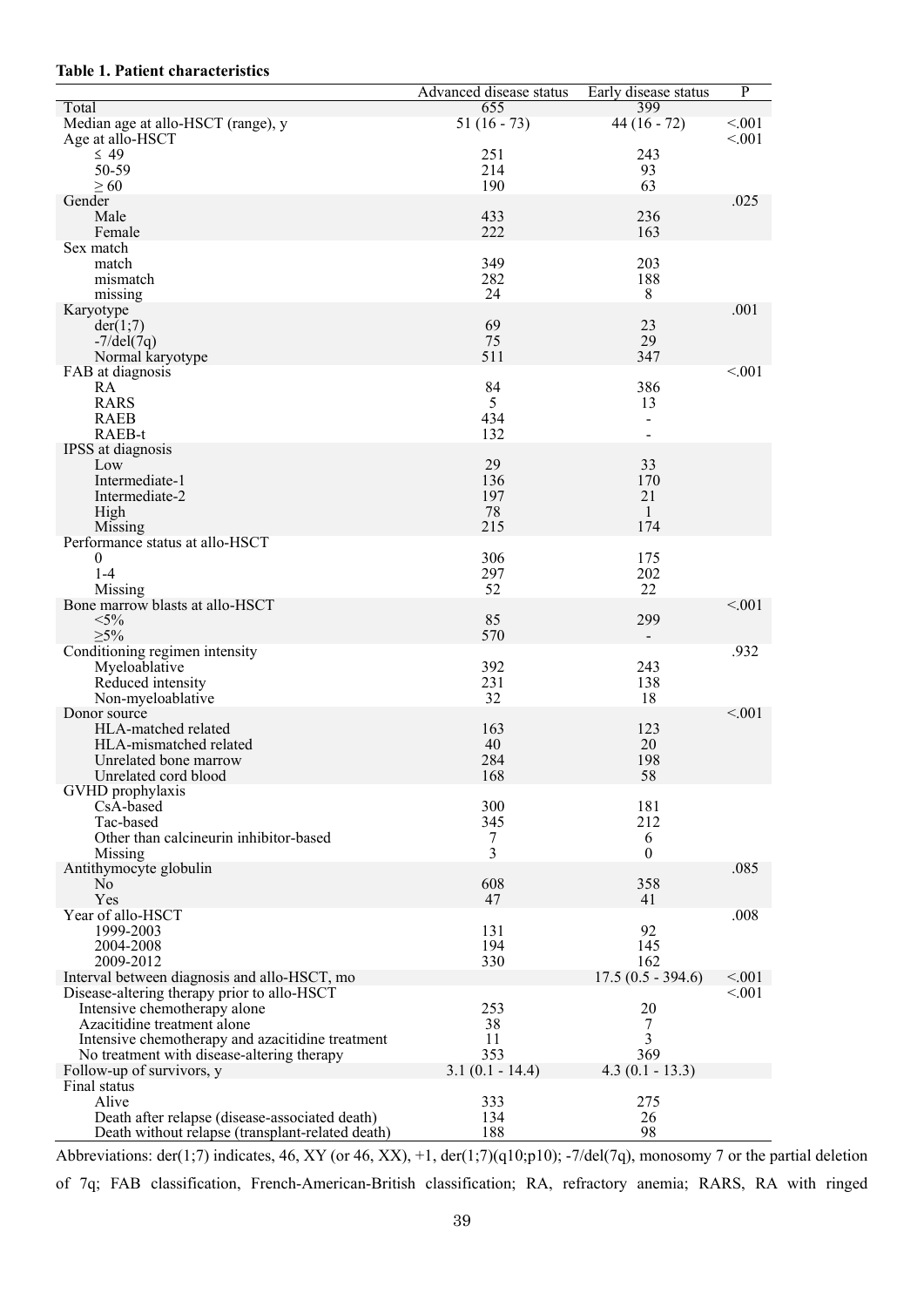sideroblasts; RAEB, RA with excess blasts; RAEB-t, RAEB in transformation; allo-HSCT, allogeneic hematopoietic stem cell transplantation; HLA, human leukocyte antigen; CsA, cyclosporine A; Tac, tacrolimus.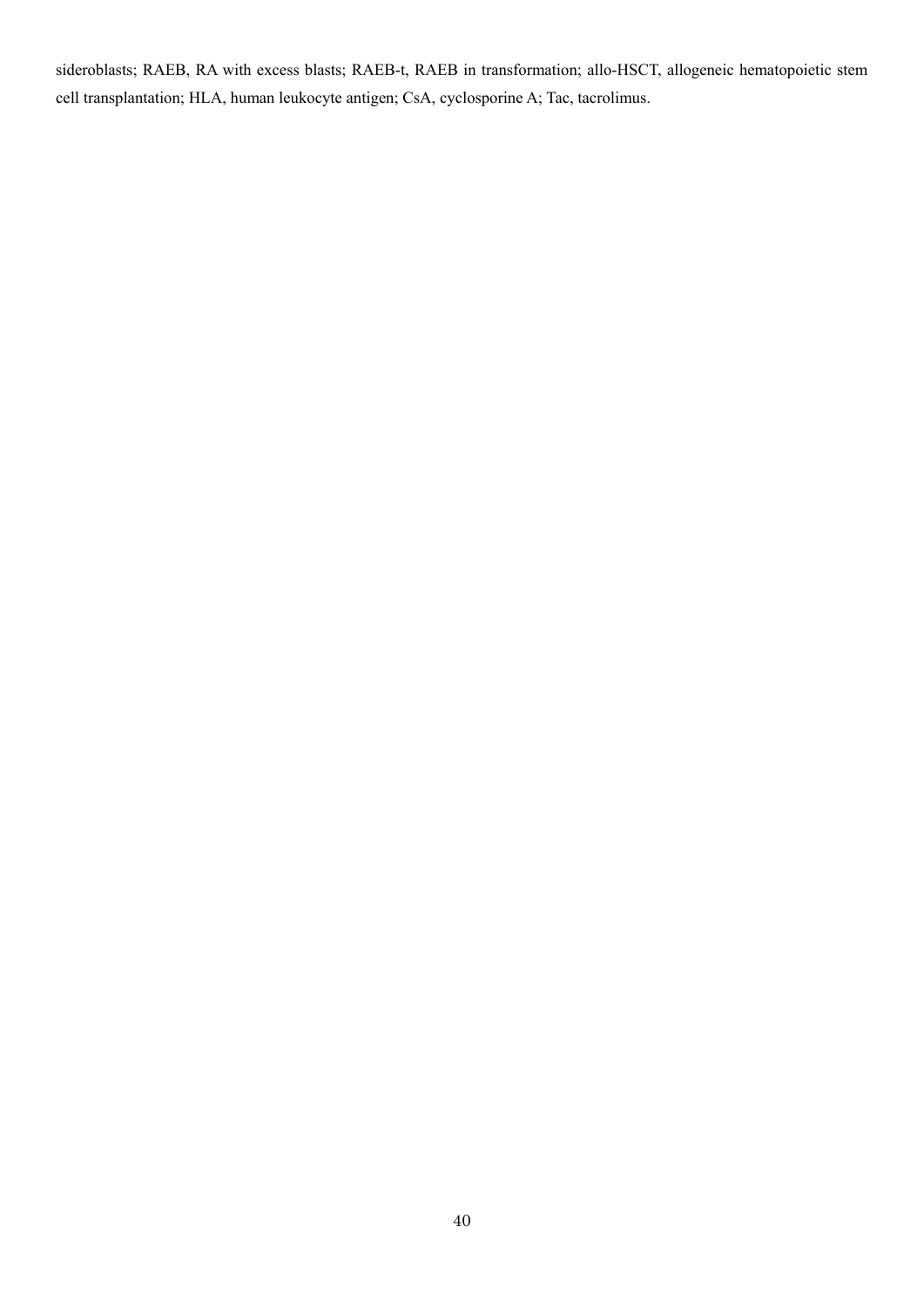|  |  |  | Table 2. Impact of the cytogenetic group in patients with advanced disease status |  |
|--|--|--|-----------------------------------------------------------------------------------|--|
|  |  |  |                                                                                   |  |

|                               | Univariate analysis | <b>Multivariate analysis</b> |                     |                  |  |
|-------------------------------|---------------------|------------------------------|---------------------|------------------|--|
| <b>Outcomes</b>               | <b>HR (95% CI)</b>  | $\boldsymbol{P}$             | HR (95% CI)         | $\boldsymbol{P}$ |  |
| Cytogenetic group             |                     |                              |                     |                  |  |
| Overall mortality*            |                     |                              |                     |                  |  |
| Normal karyotype              | 1.00                |                              | 1.00                |                  |  |
| der(1,7)                      | $1.05(0.73-1.52)$   | 0.781                        | $0.90(0.62 - 1.31)$ | 0.583            |  |
| $-7/\text{del}(7q)$           | $1.49(1.09-2.04)$   | 0.012                        | $1.38(1.00-1.89)$   | 0.048            |  |
| Transplant-related mortality† |                     |                              |                     |                  |  |
| Normal karyotype              | 1.00                |                              |                     |                  |  |
| der(1,7)                      | $1.08(0.69-1.70)$   | 0.736                        |                     |                  |  |
| $-7$ /del $(7q)$              | $0.95(0.60-1.51)$   | 0.840                        |                     |                  |  |
| Relapse <sup>†</sup>          |                     |                              |                     |                  |  |
| Normal karyotype              | 1.00                |                              | 1.00                |                  |  |
| der(1;7)                      | $0.93(0.51-1.70)$   | 0.808                        | $0.90(0.47-1.72)$   | 0.757            |  |
| $-7$ /del $(7q)$              | $2.15(1.39-3.30)$   | 0.001                        | $2.11(1.36-3.28)$   | 0.001            |  |

The multivariate analysis including the cytogenetic group as a covariate identified other significant factors as follows: \*Other factors associated with worse OS were recipient age at transplantation (≥60 year), performance status (PS) at transplantation (PS 1-4 and missing data), the type of donor source (unrelated cord blood), and the interval from diagnosis to transplantation (>7.8 months).

**†**Other factors associated with worse TRM were recipient age at transplantation (≥60 year), the type of donor source (HLAmismatched related graft, unrelated bone marrow, and unrelated cord blood), and the interval from diagnosis to transplantation (>7.8 months); another factor associated with better TRM was the period of transplantation (2004-2008 and 2009-2012).

‡Other factors associated with an increased relapse rate were PS at transplantation (PS 1-4), the use of ATG in the conditioning regimen (presence), the type of GVHD prophylaxis (other than calcineurin inhibitor-based), and type of donor source (unrelated cord blood); another factor associated with a reduced relapse rate was the type of donor source (unrelated bone marrow).

Abbreviations: HR, hazard ratio; CI, confidential interval.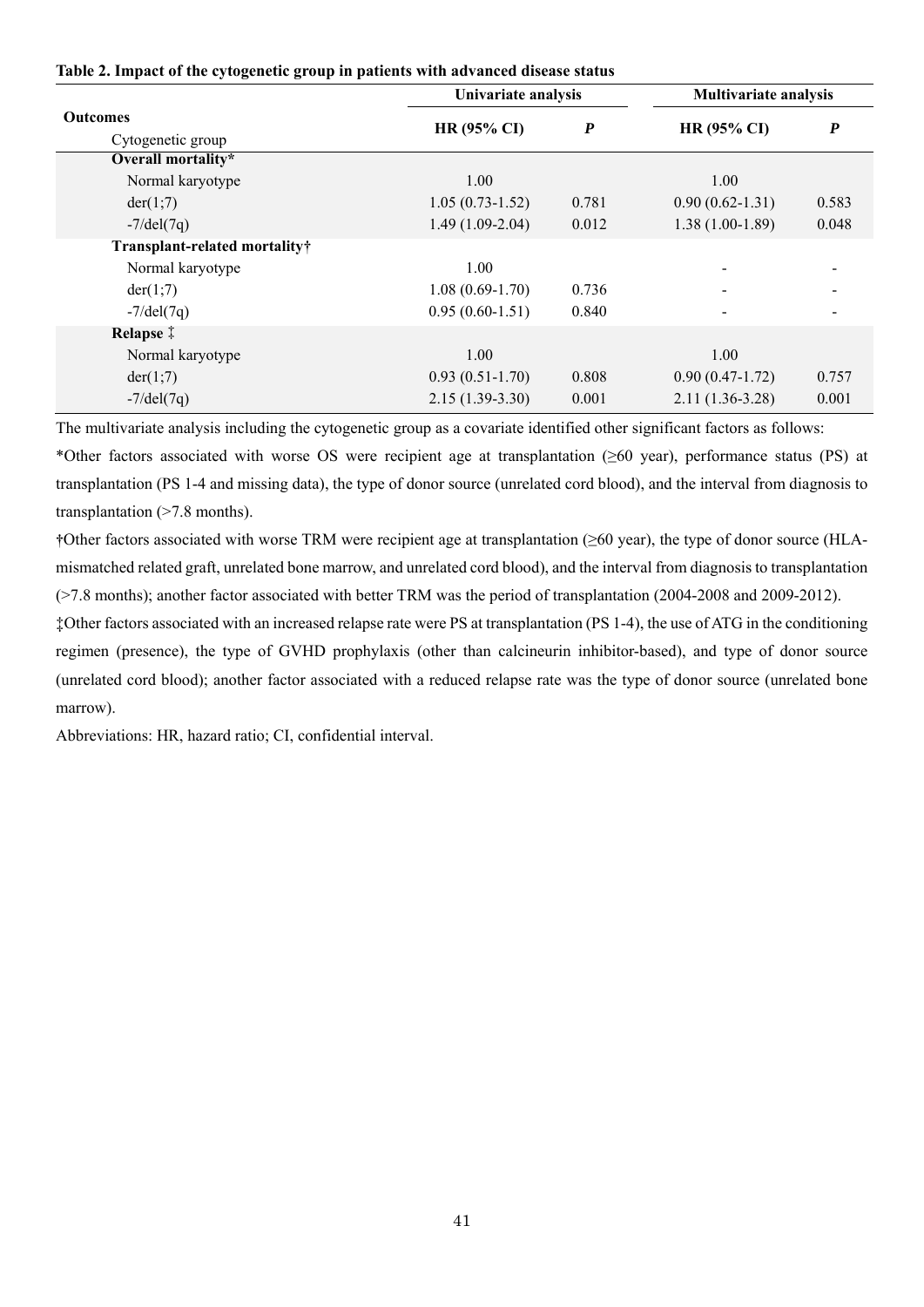|  |  |  | Table 3. Impact of the cytogenetic group in patients with early disease status |
|--|--|--|--------------------------------------------------------------------------------|
|  |  |  |                                                                                |

|                                          | Univariate analysis |       |  |  |  |  |
|------------------------------------------|---------------------|-------|--|--|--|--|
| <b>Outcomes</b><br>Cytogenetic group     | HR (95% CI)         | P     |  |  |  |  |
| Overall mortality*                       |                     |       |  |  |  |  |
| Normal karyotype                         | 1.00                |       |  |  |  |  |
| der(1,7)                                 | $1.44(0.73-2.85)$   | 0.294 |  |  |  |  |
| $-7/\text{del}(7q)$                      | $0.99(0.50-1.95)$   | 0.968 |  |  |  |  |
| Transplant-related mortality†            |                     |       |  |  |  |  |
| Normal karyotype                         | 1.00                |       |  |  |  |  |
| der(1,7)                                 | $1.35(0.65-2.79)$   | 0.421 |  |  |  |  |
| $-7$ /del $(7q)$                         | $0.81(0.36-1.86)$   | 0.624 |  |  |  |  |
| Relapse <sup><math>\ddagger</math></sup> |                     |       |  |  |  |  |
| Normal karyotype                         | 1.00                |       |  |  |  |  |
| der(1,7)                                 | $1.56(0.38-6.49)$   | 0.537 |  |  |  |  |
| $-7/del(7q)$                             | $2.47(0.87 - 7.02)$ | 0.091 |  |  |  |  |

The multivariate analysis including the cytogenetic group as a covariate identified other significant factors as follows:

\*Other factors associated with worse OS were recipient age at transplantation (≥60 year), the type of donor source (unrelated cord blood), and the type of disease-altering therapy prior to allo-HSCT (intensive chemotherapy alone).

**†**Other factors associated with worse TRM were the type of donor source (HLA-mismatched related graft and unrelated cord blood) and type of disease-altering therapy prior to allo-HSCT (intensive chemotherapy alone).

**‡**Other factors associated with an increased relapse rate were recipient age at transplantation (50-59 years) and the intensity of the conditioning regimen (non-myeloablative conditioning regimen); other factors associated with a reduced relapse rate were the type of donor source (HLA-mismatched related graft and unrelated bone marrow) and period of transplantation (2004-2008).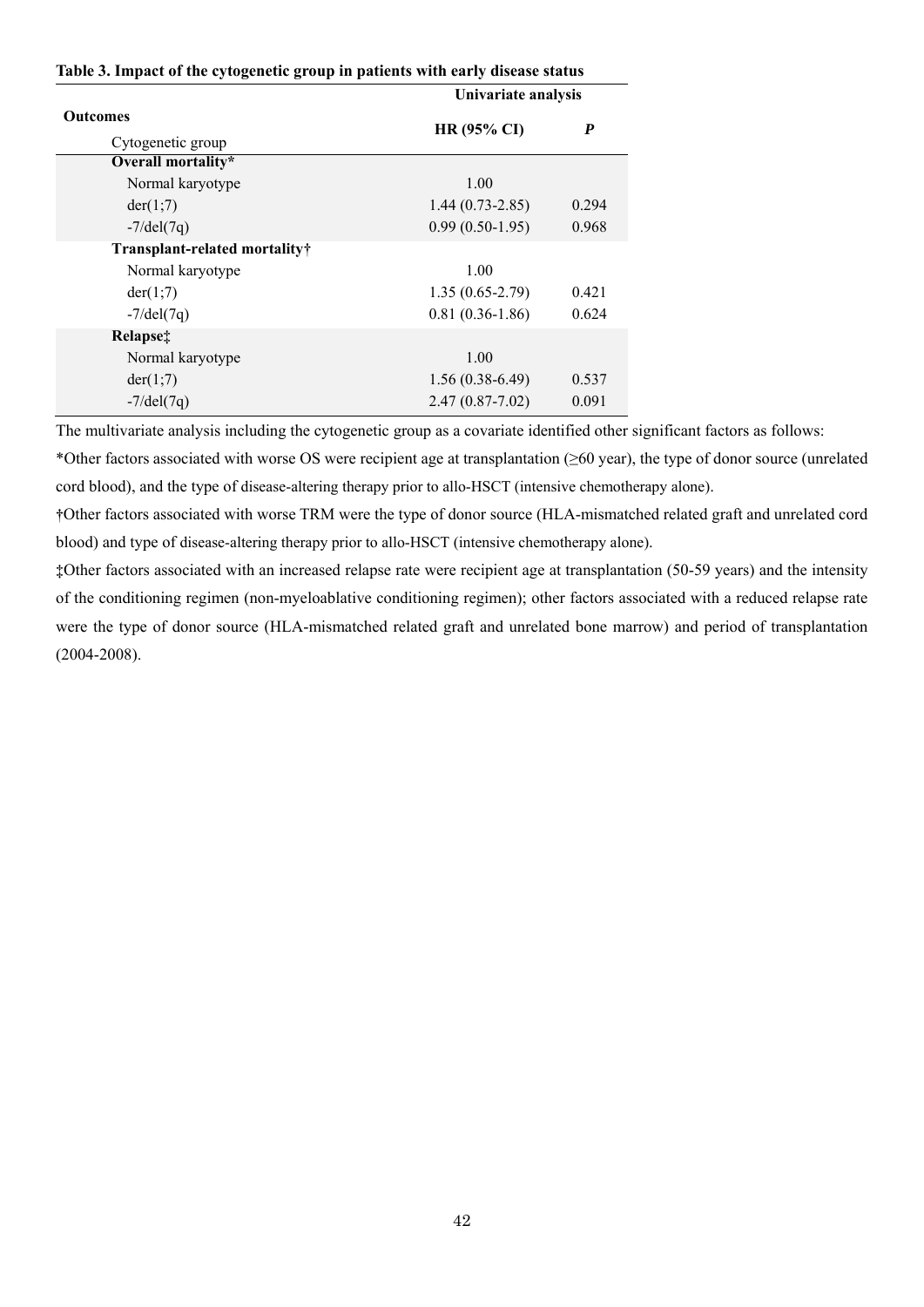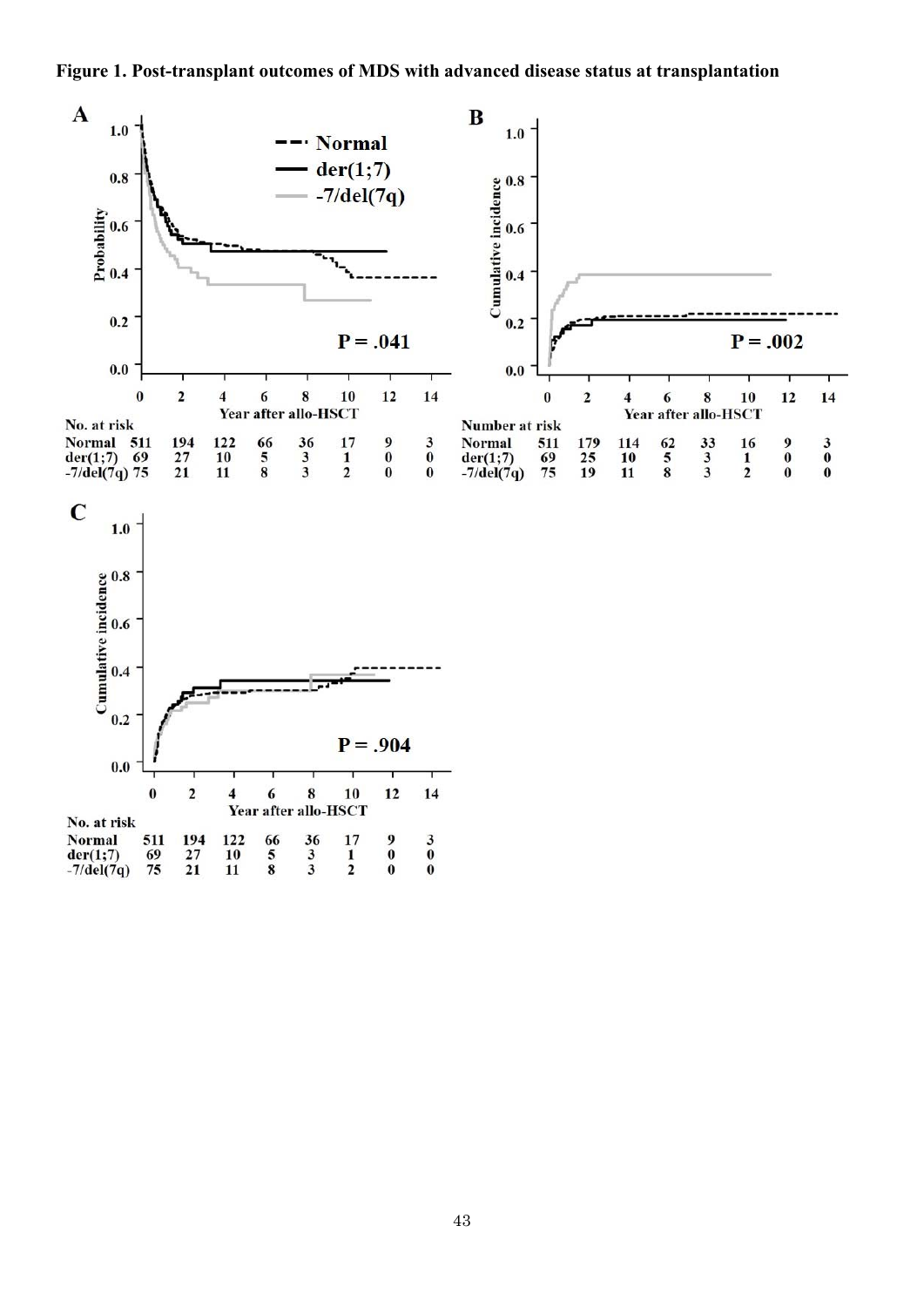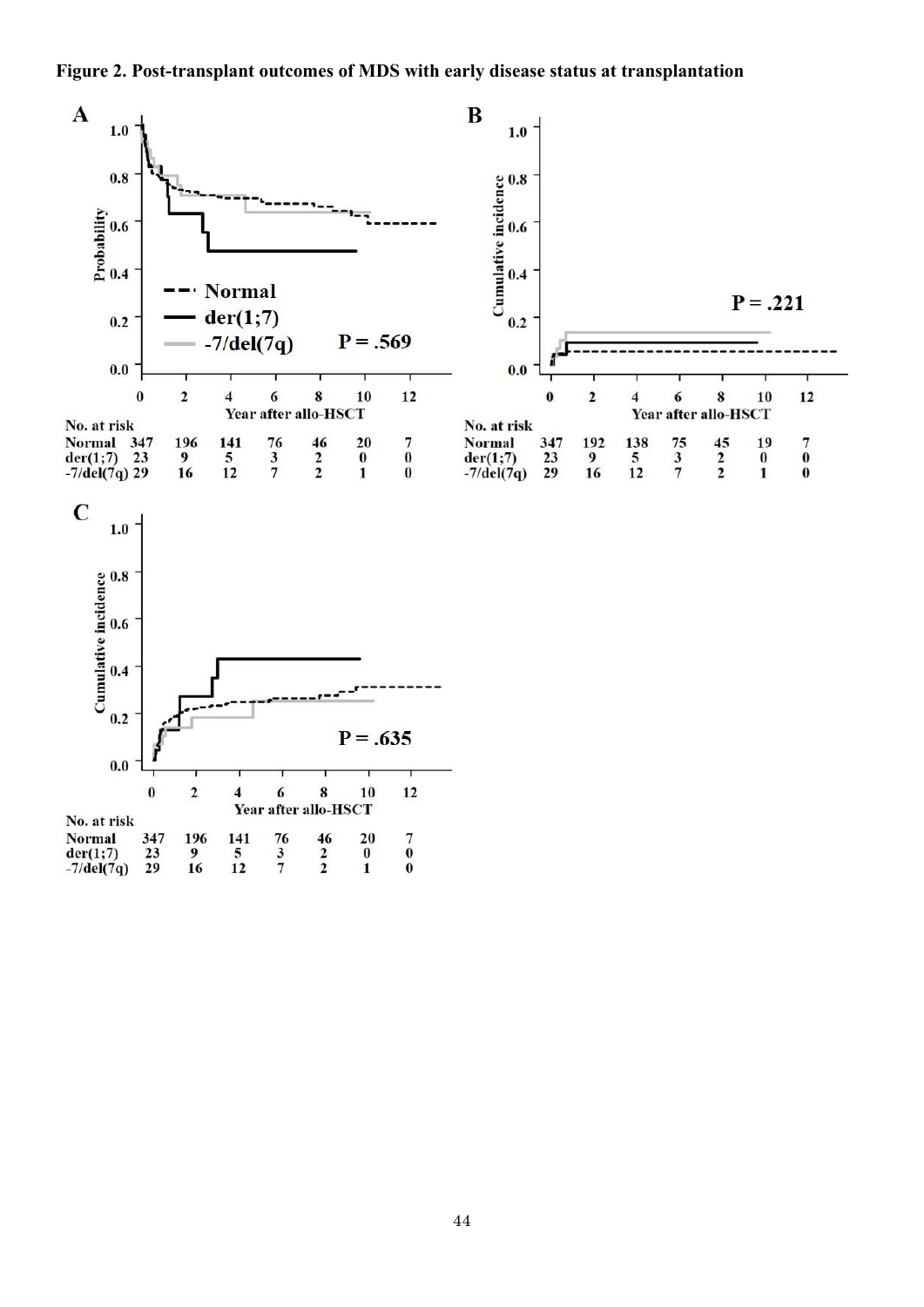# **Supplemental Table 1. Characteristics of patients with advanced disease status**

|                                              |                         | Total            |                  |                  |
|----------------------------------------------|-------------------------|------------------|------------------|------------------|
|                                              | der(1;7)                | $-7/del(7q)$     | Normal           | $\boldsymbol{P}$ |
| Total                                        | 69                      | $\overline{75}$  | $\overline{511}$ |                  |
| Median age at allo-HSCT (range), y           | 58 (19-73)              | 53 (16-73)       | 54 (16-73)       | 0.005            |
| Age at allo-HSCT                             |                         |                  |                  | 0.019            |
| $\leq 49$                                    | 15                      | 33               | 203              |                  |
| 50-59                                        | 24<br>30                | 22<br>20         | 168              |                  |
| $\geq 60$<br>Gender                          |                         |                  | 140              | 0.002            |
| Male                                         | 58                      | 53               | 322              |                  |
| Female                                       | 11                      | 22               | 189              |                  |
| Sex match                                    |                         |                  |                  | 0.358            |
| match                                        | 39                      | 33               | 277              |                  |
| mismatch                                     | 28                      | 37               | 217              |                  |
| missing                                      | $\overline{2}$          | 5                | 17               |                  |
| FAB at diagnosis                             |                         |                  |                  | 0.074            |
| RA                                           | 16                      | 7                | 61               |                  |
| <b>RARS</b>                                  | $\mathbf{0}$            | $\mathbf{1}$     | 4                |                  |
| <b>RAEB</b>                                  | 43                      | 56               | 335              |                  |
| RAEB-t                                       | 10                      | 11               | 111              |                  |
| IPSS at diagnosis                            |                         |                  |                  | < 0.001          |
| Low                                          | $\sqrt{2}$              | $\mathbf{1}$     | $26\,$           |                  |
| $Int-1$                                      | 11                      | 5                | 120              |                  |
| $Int-2$                                      | 30                      | 25               | 142              |                  |
| High                                         | 15                      | 19               | 44               |                  |
| Missing                                      | 11                      | 25               | 179              |                  |
| Performance status at allo-HSCT              |                         |                  |                  | 0.143            |
| $\boldsymbol{0}$                             | 32                      | 25               | 249              |                  |
| $1-4$                                        | 33                      | 43               | 221              |                  |
| Missing                                      | $\overline{\mathbf{4}}$ | $\tau$           | 41               |                  |
| Bone marrow blasts at allo-HSCT              |                         |                  |                  | < 0.001          |
| $<$ 5%                                       | $\mathfrak{Z}$          | $\overline{c}$   | 80               |                  |
| $\geq 5\%$                                   | 66                      | 73               | 431              |                  |
| Intensity of the conditioning regimen        |                         |                  |                  | 0.256            |
| Myeloablative                                | 35                      | 40               | 317              |                  |
| Reduced intensity                            | 30                      | 32               | 169              |                  |
| Non-myeloablative<br>Donor source            | 4                       | 3                | 25               | 0.621            |
| HLA-matched related                          | 17                      | 15               | 131              |                  |
| HLA-mismatched related                       | $\sqrt{6}$              | $\boldsymbol{7}$ | 27               |                  |
| Unrelated bone marrow                        | 26                      | 33               | 225              |                  |
| Unrelated cord blood                         | 20                      | 20               | 128              |                  |
| GVHD prophylaxis                             |                         |                  |                  | 0.625            |
| CsA-based                                    | 34                      | 38               | 228              |                  |
| Tac-based                                    | 33                      | 35               | 277              |                  |
| Other                                        | $\mathbf{1}$            | $\mathbf{1}$     | 5                |                  |
| Missing                                      | $\mathbf{1}$            | 1                | $\mathbf{1}$     |                  |
| Use of ATG in the conditioning regimen       |                         |                  |                  | 0.601            |
| No                                           | 66                      | $70\,$           | 472              |                  |
| Yes                                          | $\overline{3}$          | 5                | 39               |                  |
| Year of allo-HSCT                            |                         |                  |                  | 0.224            |
| 1999-2003                                    | 8                       | 15               | 108              |                  |
| 2004-2008                                    | 18                      | 25               | 151              |                  |
| 2009-2012                                    | 43                      | 35               | 252              |                  |
| Interval between diagnosis and allo-HSCT, mo | $9.4(1.1-82.2)$         | $7.3(1.6-75.9)$  | $7.8(0.7-237.8)$ | 0.402            |
| Disease-altering therapy prior to allo-HSCT  |                         |                  |                  | 0.154            |
| ICT alone                                    | 22                      | 23               | 208              |                  |
| Azacitidine treatment alone                  | 1                       | 5                | 32               |                  |
| ICT and azacitidine treatment                | $\boldsymbol{2}$        | 1                | 8                |                  |
| No treatment with disease-altering therapy   | 44                      | 46               | 263              |                  |
| Follow-up of survivors, y                    | $2.6(0.3-11.8)$         | $2.8(0.3-11.1)$  | $3.2(0.1-14.4)$  | 0.830            |
| Final status                                 |                         |                  |                  |                  |
| Alive                                        | 36                      | 28               | 269              |                  |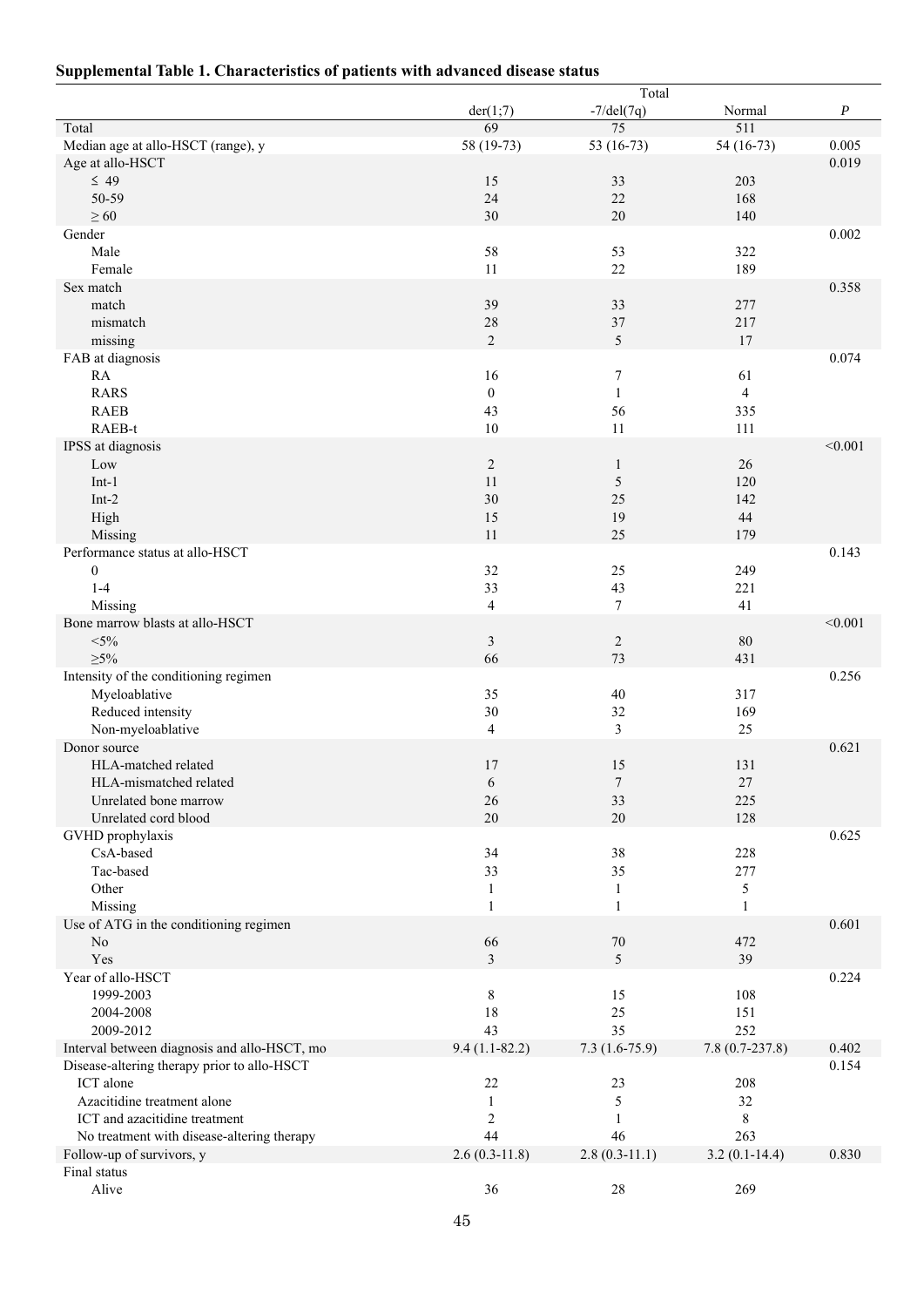| Death after relapse (disease-associated death)  | ∠ | u |  |
|-------------------------------------------------|---|---|--|
| Death without relanse (treatment-related death) |   |   |  |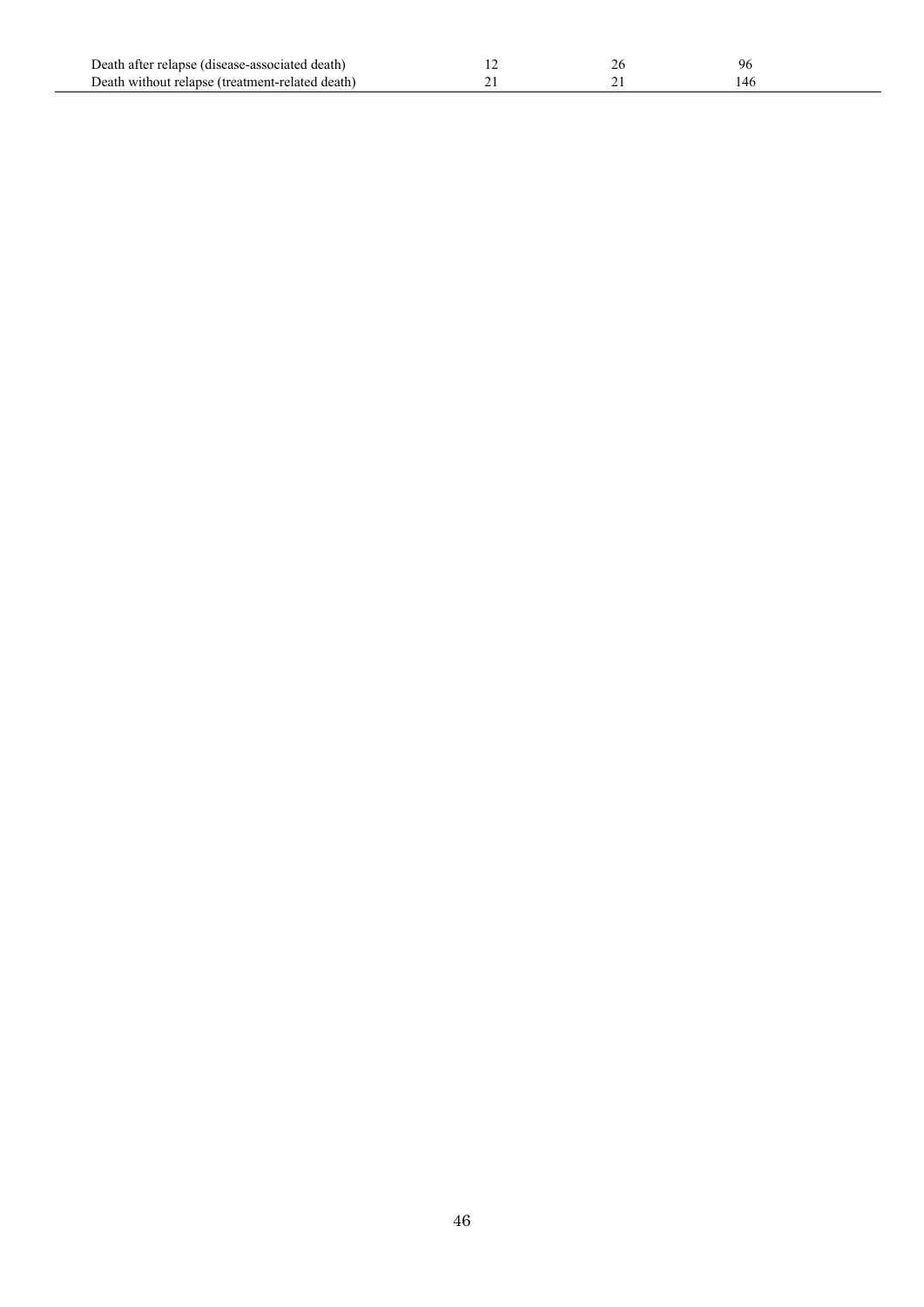Abbreviations: der(1;7) indicates, 46, XY (or 46, XX), +1, der(1;7)(q10;p10); -7/del(7q), monosomy 7 or the partial deletion of 7q; FAB classification, French-American-British classification; RA, refractory anemia; RARS, RA with ringed sideroblasts; RAEB, RA with excess blasts; RAEB-t, RAEB in transformation; allo-HSCT, allogeneic hematopoietic stem cell transplantation; HLA, human leukocyte antigen; CsA, cyclosporine A; Tac, tacrolimus; ICT, intensive chemotherapy.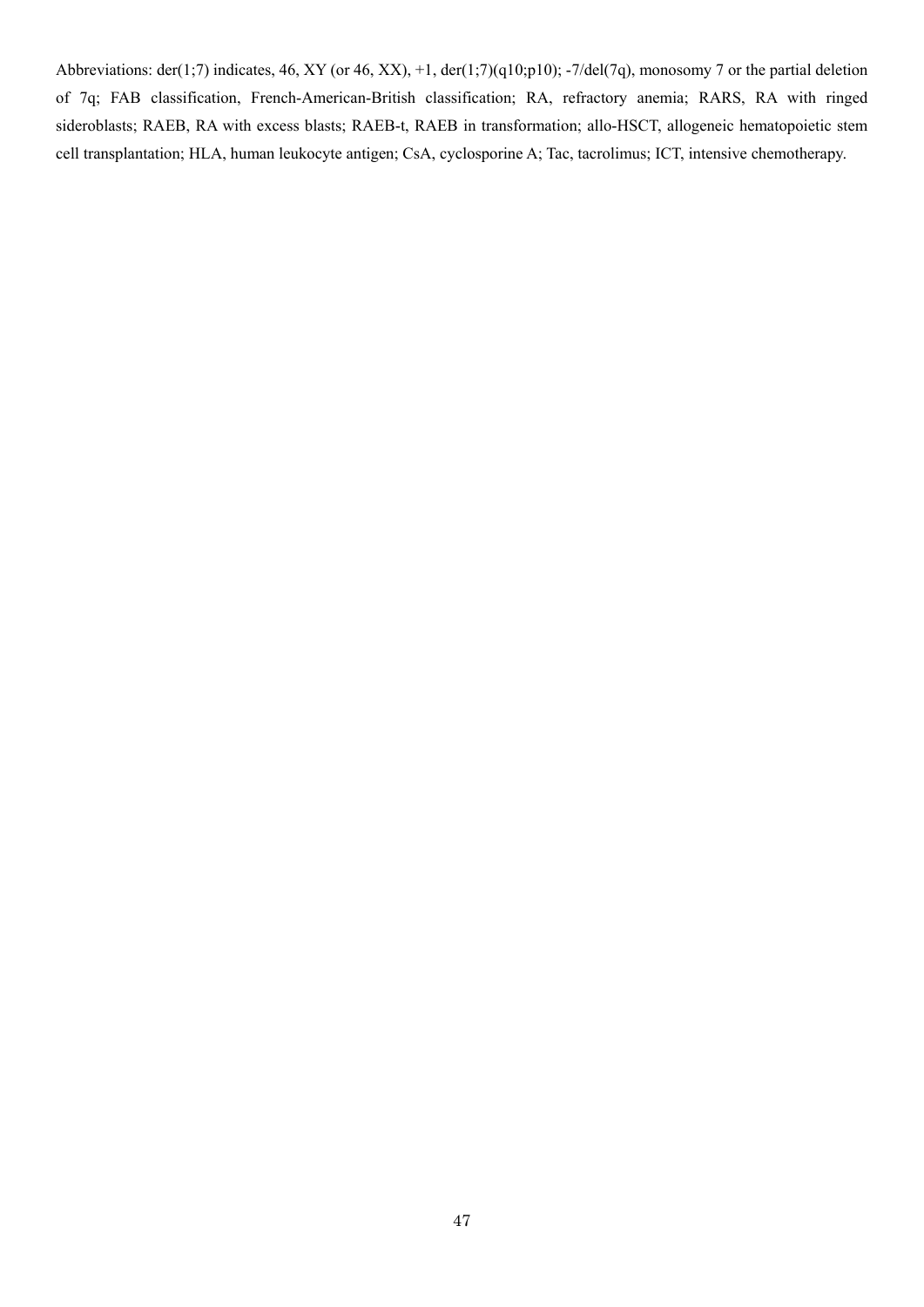## **Supplemental Table 2. Prognostic factors analyzed in patients with advanced disease status**

|                                                     |                           |                  | <b>Overall mortality</b>                  |         |                           |                  | <b>Treatment-related mortality</b> |                  |                           |                  | Relapse                            |                  |
|-----------------------------------------------------|---------------------------|------------------|-------------------------------------------|---------|---------------------------|------------------|------------------------------------|------------------|---------------------------|------------------|------------------------------------|------------------|
|                                                     | Univariate analysis<br>HR |                  | <b>Multivariate analysis</b><br><b>HR</b> |         | Univariate analysis<br>HR |                  | <b>Multivariate analysis</b><br>HR |                  | Univariate analysis<br>HR |                  | <b>Multivariate analysis</b><br>HR |                  |
| Variable                                            | (95% CI)                  | $\boldsymbol{P}$ | (95% CI)                                  | P       | (95% CI)                  | $\boldsymbol{P}$ | $(95\% \text{ C}I)$                | $\boldsymbol{P}$ | (95% CI)                  | $\boldsymbol{P}$ | (95% CI)                           | $\boldsymbol{P}$ |
| <b>Patient sex</b>                                  |                           |                  |                                           |         |                           |                  |                                    |                  |                           |                  |                                    |                  |
| Female                                              | 1.00<br>1.40              |                  | 1.00<br>1.26                              |         | 1.00<br>1.30              |                  |                                    |                  | 1.00<br>1.19              |                  |                                    |                  |
| Male                                                | $(1.11 - 1.78)$           | 0.005            | $(0.98 - 1.61)$                           | 0.068   | $(0.95 - 1.77)$           | 0.102            |                                    |                  | $(0.83 - 1.71)$           | 0.341            |                                    |                  |
| Sex matching                                        |                           |                  |                                           |         |                           |                  |                                    |                  |                           |                  |                                    |                  |
| Match                                               | 1.00<br>0.92              |                  |                                           |         | 1.00<br>1.05              |                  |                                    |                  | 1.00<br>0.76              |                  |                                    |                  |
| Mismatch                                            | $(0.73 - 1.15)$           | 0.465            |                                           |         | $(0.78 - 1.41)$           | 0.732            |                                    |                  | $(0.53 - 1.08)$           | 0.127            |                                    |                  |
| Age at transplantation                              |                           |                  |                                           |         |                           |                  |                                    |                  |                           |                  |                                    |                  |
| 49 years or younger                                 | 1.00                      |                  | 1.00<br>1.15                              |         | 1.00<br>1.04              |                  | 1.00<br>0.98                       |                  | 1.00                      |                  | not selected                       |                  |
| 50-59 years                                         | 1.25<br>$(0.95 - 1.63)$   | 0.106            | $(0.88 - 1.51)$                           | 0.315   | $(0.73 - 1.48)$           | 0.827            | $(0.70 - 1.42)$                    | 0.981            | 1.49<br>$(0.99 - 2.23)$   | 0.054            | not selected                       |                  |
| Older than 59 years                                 | 1.74                      | < 0.001          | 1.39<br>$(1.05 - 1.85)$                   | 0.023   | 1.43                      | 0.042            | 1.46                               | 0.045            | 1.46                      | 0.077            | not selected                       |                  |
| Performance status at allo-HSCT                     | $(1.33 - 2.28)$           |                  |                                           |         | $(1.01 - 2.03)$           |                  | $(1.00-2.11)$                      |                  | $(0.96 - 2.23)$           |                  |                                    |                  |
| $\Omega$                                            | 1.00                      |                  | 1.00                                      |         | 1.00                      |                  | 1.00                               |                  | 1.00                      |                  | 1.00                               |                  |
| $1 - 4$                                             | 1.64                      | < 0.001          | 1.56                                      | < 0.001 | 1.35                      | 0.057            | 1.33                               | 0.073            | 3.20                      | < 0.001          | 2.51                               | < 0.001          |
|                                                     | $(1.29 - 2.07)$<br>1.88   |                  | $(1.22 - 1.99)$<br>1.87                   |         | $(0.99 - 1.83)$<br>2.11   |                  | $(0.97-1.82)$<br>1.55              |                  | $(1.96 - 5.23)$<br>0.67   |                  | $(1.52 - 4.13)$<br>0.65            |                  |
| Missing                                             | $(1.29 - 2.73)$           | 0.001            | $(1.26 - 2.77)$                           | 0.002   | $(1.32 - 3.35)$           | 0.002            | $(0.90-2.68)$                      | 0.108            | $(0.32 - 1.42)$           | 0.297            | $(0.30 - 1.38)$                    | 0.259            |
| Blasts in bone marrow at allo-HSCT<br>Lower than 5% |                           |                  | 1.00                                      |         | $\overline{\phantom{a}}$  | $\sim$           |                                    | $\overline{a}$   | $\sim$                    | $\sim$           |                                    |                  |
| 5% or higher                                        | 1.83<br>$(1.25 - 2.67)$   | 0.002            | 1.40<br>$(0.94 - 2.10)$                   | 0.099   | 1.47<br>$(0.91 - 2.36)$   | 0.112            |                                    |                  | 1.58<br>$(0.91 - 2.75)$   | 0.107            |                                    |                  |
| <b>Conditioning regimen</b>                         |                           |                  |                                           |         |                           |                  |                                    |                  |                           |                  |                                    |                  |
| MAC                                                 | 1.00                      |                  | not selected                              |         | 1.00                      |                  |                                    |                  | 1.00                      |                  | not selected                       |                  |
| <b>RIC</b>                                          | 1.31<br>$(1.04 - 1.65)$   | 0.023            | not selected                              |         | 1.03<br>$(0.76 - 1.39)$   | 0.850            |                                    |                  | 1.64<br>$(1.16 - 2.33)$   | 0.005            | not selected                       |                  |
| <b>NMAC</b>                                         | 1.73                      | 0.013            | not selected                              |         | 0.80                      | 0.543            |                                    |                  | 2.77                      | 0.002            | not selected                       |                  |
| <b>GVHD</b> prophylaxis                             | $(1.12 - 2.68)$           |                  |                                           |         | $(0.40 - 1.63)$           |                  |                                    |                  | $(1.44 - 5.32)$           |                  |                                    |                  |
| Cyclosporine-based                                  | 1.00                      |                  |                                           |         | 1.00                      |                  |                                    |                  | 1.00                      |                  | 1.00                               |                  |
| Tacrolimus-based                                    | 1.09                      | 0.458            |                                           |         | 1.11<br>$(0.83 - 1.48)$   | 0.476            |                                    |                  | 0.96<br>$(0.68 - 1.34)$   | 0.796            | 1.00<br>$(0.67 - 1.49)$            | 0.982            |
| Other                                               | $(0.87 - 1.36)$<br>1.17   | 0.753            |                                           |         | not calculated            |                  |                                    |                  | 3.39                      | 0.015            | 4.50                               | 0.001            |
| Type of donor                                       | $(0.43 - 3.17)$           |                  |                                           |         |                           |                  |                                    |                  | $(1.26 - 9.09)$           |                  | $(1.81 - 11.19)$                   |                  |
| HLA-matched related donor                           | 1.00                      |                  | 1.00                                      |         | 1.00                      |                  | 1.00                               |                  | 1.00                      |                  | 1.00                               |                  |
| HLA-mismatched related donor                        | 1.76                      | 0.017            | 1.55                                      | 0.074   | 2.70                      | 0.001            | 3.02                               | < 0.001          | 0.64                      | 0.305            | 0.41                               | 0.062            |
|                                                     | $(1.11 - 2.81)$<br>1.26   |                  | $(0.96 - 2.51)$<br>0.95                   |         | $(1.53 - 4.76)$<br>1.96   |                  | $(1.73 - 5.24)$<br>1.72            |                  | $(0.27 - 1.50)$<br>0.59   |                  | $(0.16 - 1.04)$<br>0.57            |                  |
| Unrelated bone marrow donor                         | $(0.94 - 1.70)$           | 0.120            | $(0.69 - 1.30)$                           | 0.752   | $(1.31 - 2.92)$           | 0.001            | $(1.11-2.66)$                      | 0.016            | $(0.37 - 0.92)$           | 0.020            | $(0.34 - 0.94)$                    | 0.028            |
| Unrelated cord blood donor                          | 2.35<br>$(1.72 - 3.19)$   | < 0.001          | 1.85<br>$(1.33 - 2.56)$                   | < 0.001 | 2.24<br>$(1.45 - 3.47)$   | < 0.001          | 2.25<br>$(1.35 - 3.74)$            | 0.002            | 1.64<br>$(1.08 - 2.49)$   | 0.020            | 1.58<br>$(1.01 - 2.51)$            | 0.047            |
| Period of transplantation                           |                           |                  |                                           |         |                           |                  |                                    |                  |                           |                  |                                    |                  |
| 1999-2003                                           | $1.00\,$                  |                  |                                           | $\sim$  | 1.00                      |                  | $1.00\,$                           |                  | 1.00                      |                  | not selected                       |                  |
| 2004-2008                                           | 0.91<br>$(0.68 - 1.22)$   | 0.529            |                                           |         | 0.71<br>$(0.49 - 1.04)$   | 0.075            | 0.62<br>$(0.41 - 0.94)$            | 0.024            | 1.58<br>$(0.96 - 2.58)$   | 0.072            | not selected                       |                  |
| 2009-2012                                           | 0.79                      | 0.105            |                                           |         | 0.69                      | 0.031            | 0.57                               | 0.013            | 1.24                      | 0.379            | not selected                       |                  |
| Interval from diagnosis to allo-HSCT*               | $(0.60 - 1.05)$           |                  |                                           |         | $(0.49 - 0.97)$           |                  | $(0.38 - 0.89)$                    |                  | $(0.77 - 2.01)$           |                  |                                    |                  |
| 7.8 months or shorter                               | 1.00                      |                  |                                           | $\sim$  | 1.00                      |                  | 1.00                               | $\sim$           | 1.00                      |                  |                                    |                  |
| Longer than 7.8 months                              | 1.50<br>$(1.20 - 1.87)$   | < 0.001          | 1.54<br>$(1.22 - 1.95)$                   | < 0.001 | 1.79<br>$(1.33 - 2.41)$   | < 0.001          | 1.68<br>$(1.24 - 2.29)$            | 0.001            | 0.90<br>$(0.64 - 1.27)$   | 0.556            |                                    |                  |
| Use of ATG in the conditioning regimen              |                           |                  |                                           |         |                           |                  |                                    |                  |                           |                  |                                    |                  |
| No                                                  | 1.00                      |                  | not selected                              |         | 1.00                      |                  |                                    | $\overline{a}$   | 1.00                      |                  |                                    |                  |
| Yes                                                 | 1.46<br>$(0.99 - 2.16)$   | 0.054            | not selected                              |         | 0.85<br>$(0.45 - 1.59)$   | 0.612            |                                    |                  | 1.85<br>$(1.08-3.14)$     | 0.024            | $2.42$<br>(1.29-4.57)              | 0.006            |
| Disease-altering therapy prior to allo-HSCT         |                           |                  |                                           |         |                           |                  |                                    |                  |                           |                  |                                    |                  |
| No treatment with disease-altering therapy          | 1.00                      |                  |                                           |         | 1.00                      |                  |                                    |                  | 1.00                      |                  |                                    |                  |
| ICT alone                                           | 1.05                      | 0.690            |                                           |         | 0.97                      | 0.819            |                                    |                  | 1.11                      | 0.555            |                                    |                  |
|                                                     | $(0.83 - 1.31)$<br>0.75   |                  |                                           |         | $(0.72 - 1.30)$<br>0.72   |                  |                                    |                  | $(0.79 - 1.57)$<br>0.84   |                  |                                    |                  |
| Azacitidine treatment alone                         | $(0.40 - 1.38)$<br>1.87   | 0.348            |                                           |         | $(0.34 - 1.54)$<br>2.15   | 0.401            |                                    |                  | $(0.37 - 1.93)$<br>0.45   | 0.681            |                                    |                  |
| ICT and azacitidine treatment                       | $(0.83 - 4.24)$           | 0.133            |                                           |         | $(0.92 - 5.04)$           | 0.077            |                                    |                  | $(0.59 - 3.49)$           | 0.447            |                                    |                  |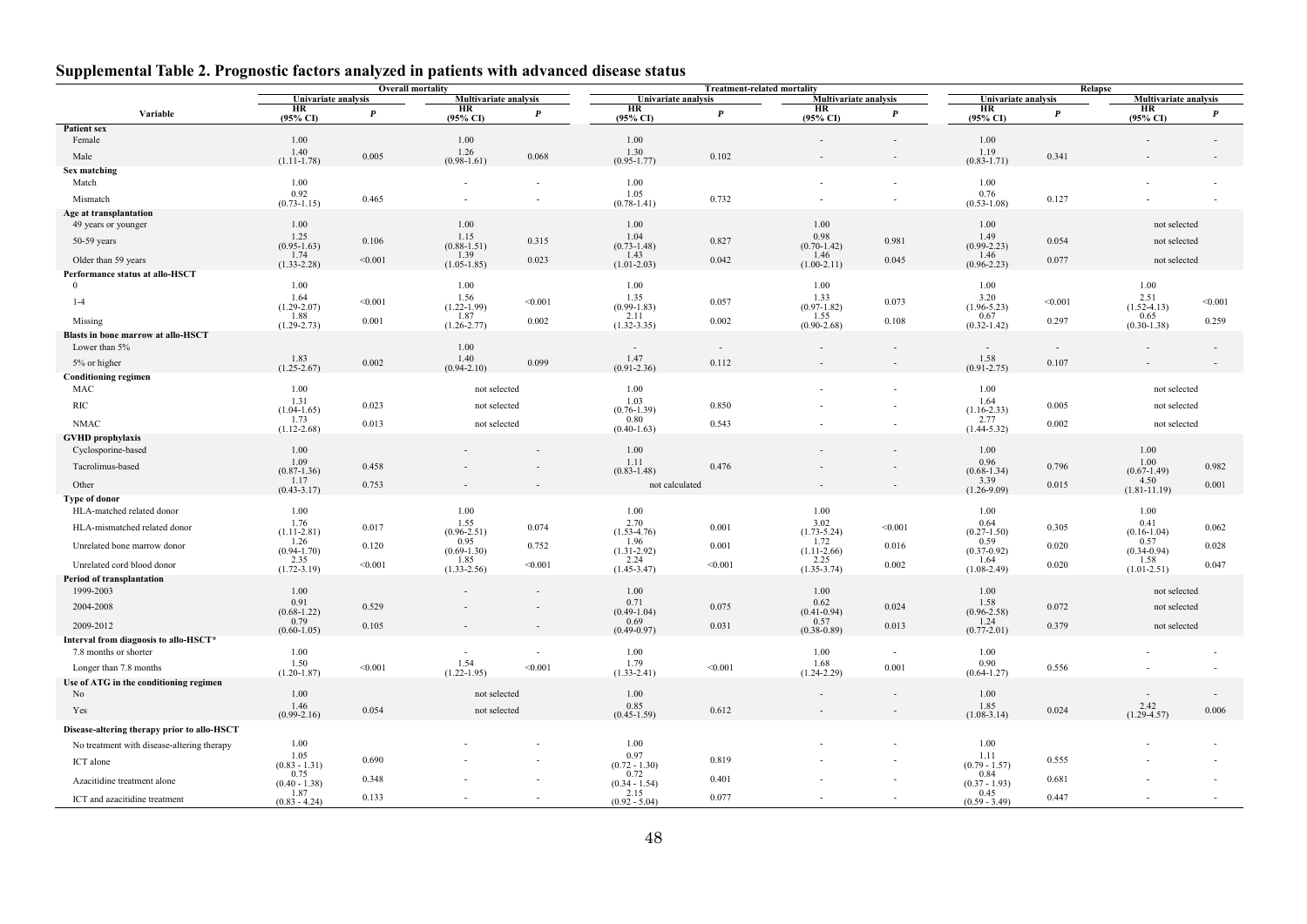\*The median interval from the diagnosis to allo-HSCT was 7.8 months in MDS patients with advanced disease status.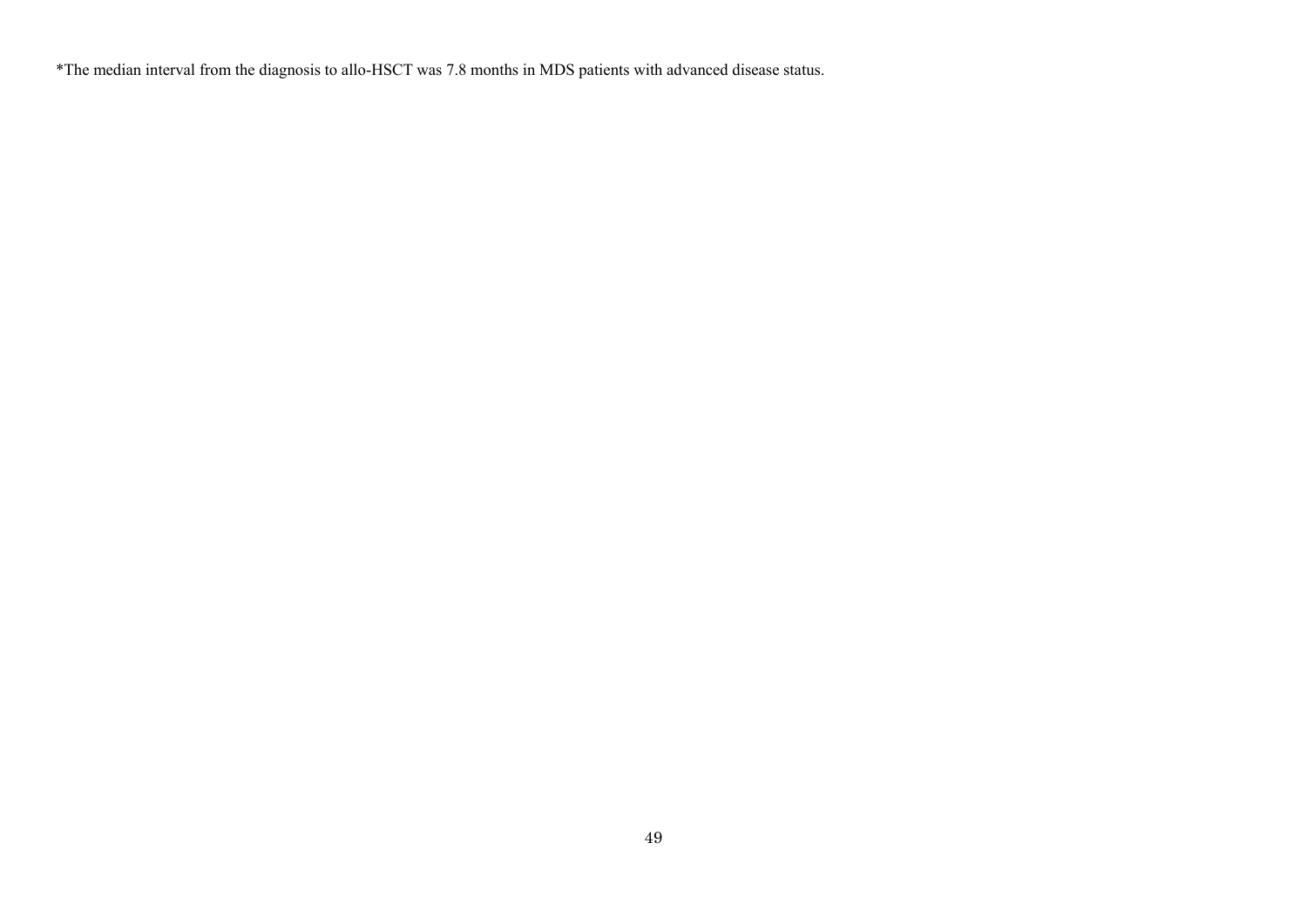# **Supplemental Table 3. Prognostic factors analyzed in patients having der(1;7) or -7/del(7q) with advanced disease status**

|                                             |                         | <b>Overall survival</b> |                              |                          | <b>Treatment-related mortality</b> |                  |                              | Relapse                  |                           |                  |                           |                  |
|---------------------------------------------|-------------------------|-------------------------|------------------------------|--------------------------|------------------------------------|------------------|------------------------------|--------------------------|---------------------------|------------------|---------------------------|------------------|
|                                             | Univariate analysis     |                         | <b>Multivariate analysis</b> |                          | Univariate analysis                |                  | <b>Multivariate analysis</b> |                          | Univariate analysis       |                  | Multivariate analysis     |                  |
| Variable                                    | HR<br>(95% CI)          | $\boldsymbol{P}$        | HR<br>(95% CI)               | $\boldsymbol{P}$         | HR<br>$(95\% \text{ CI})$          | $\boldsymbol{P}$ | HR<br>$(95\% \text{ CI})$    | $\boldsymbol{P}$         | HR<br>$(95\% \text{ CI})$ | $\boldsymbol{P}$ | HR<br>$(95\% \text{ CI})$ | $\boldsymbol{P}$ |
| Karyotype at diagnosis                      |                         |                         |                              |                          |                                    |                  |                              |                          |                           |                  |                           |                  |
| der(1;7)                                    | 1.00                    |                         |                              | $\sim$                   | 1.00                               |                  |                              | $\sim$                   | 1.00                      |                  | 1.00                      |                  |
| $-7$ /del $(7q)$                            | 1.42<br>$(0.91 - 2.22)$ | 0.120                   |                              |                          | 0.88<br>$(0.48 - 1.61)$            | 0.682            |                              |                          | $2.28$<br>(1.15-4.51)     | 0.018            | 2.19<br>$(1.08-4.44)$     | 0.029            |
| <b>Patient sex</b>                          |                         |                         |                              |                          |                                    |                  |                              |                          |                           |                  |                           |                  |
| Female                                      | 1.00                    |                         |                              |                          | 1.00                               |                  |                              |                          | 1.00                      |                  | 1.00                      |                  |
| Male                                        | 1.51<br>$(0.87 - 2.62)$ | 0.139                   |                              |                          | 0.77<br>$(0.40 - 1.47)$            | 0.425            |                              |                          | 3.24<br>$(1.20 - 8.72)$   | 0.020            | 4.23<br>$(1.48 - 12.04)$  | 0.007            |
| Sex matching                                |                         |                         |                              |                          |                                    |                  |                              |                          |                           |                  |                           |                  |
| Match                                       | 1.00                    |                         |                              |                          | 1.00                               |                  |                              | $\overline{\phantom{a}}$ | 1.00                      |                  |                           |                  |
| Mismatch                                    | 0.98<br>$(0.62 - 1.55)$ | 0.938                   |                              |                          | 0.73<br>$(0.39 - 1.37)$            | 0.327            |                              |                          | 1.11<br>$(0.57 - 2.14)$   | 0.766            |                           |                  |
| Age at transplantation                      |                         |                         |                              |                          |                                    |                  |                              |                          |                           |                  |                           |                  |
| 49 years or younger                         | 1.00                    |                         |                              |                          | 1.00                               |                  |                              |                          | 1.00                      |                  | not selected              |                  |
|                                             | 1.24                    | 0.439                   |                              |                          | 0.94                               |                  |                              |                          | 1.91                      |                  |                           |                  |
| 50-59 years                                 | $(0.72 - 2.16)$<br>1.32 |                         |                              |                          | $(0.47 - 1.89)$<br>0.61            | 0.866            |                              |                          | $(0.76 - 4.80)$<br>2.96   | 0.166            | not selected              |                  |
| Older than 59 years                         | $(0.77 - 2.27)$         | 0.315                   |                              |                          | $(0.28 - 1.32)$                    | 0.214            |                              |                          | $(1.24 - 7.07)$           | 0.015            | not selected              |                  |
| Performance status at allo-HSCT             |                         |                         |                              |                          |                                    |                  |                              |                          |                           |                  |                           |                  |
| $\mathbf{0}$                                | 1.00                    |                         | not selected                 |                          | 1.00                               |                  | 1.00                         |                          | 1.00                      |                  | 1.00                      |                  |
| $1 - 4$                                     | 1.87<br>$(1.03 - 3.42)$ | 0.041                   | not selected                 |                          | 0.33<br>$(0.09 - 1.28)$            | 0.110            | 0.26<br>$(0.06 - 1.07)$      | 0.063                    | 3.93<br>$(1.88 - 8.24)$   | < 0.001          | 2.93<br>$(1.35-6.35)$     | 0.007            |
| Missing                                     | 1.56<br>$(0.71 - 3.42)$ | 0.270                   | not selected                 |                          | 2.35                               | 0.095            | 2.41<br>$(0.89 - 6.57)$      | 0.084                    | not calculated            |                  | not calculated            |                  |
| <b>Blast in bone marrow at allo-HSCT</b>    |                         |                         |                              |                          | $(0.86 - 6.44)$                    |                  |                              |                          |                           |                  |                           |                  |
| Lower than 5%                               | 1.00                    |                         |                              |                          | 1.00                               |                  |                              | $\overline{a}$           | 1.00                      |                  |                           |                  |
| 5% or higher                                | 1.86                    | 0.387                   |                              |                          | 1.66                               | 0.604            |                              | $\overline{\phantom{a}}$ | 0.78                      | 0.685            |                           |                  |
| <b>Conditioning regimen</b>                 | $(0.46 - 7.57)$         |                         |                              |                          | $(0.24 - 11.40)$                   |                  |                              |                          | $(0.23 - 2.62)$           |                  |                           |                  |
| MAC                                         | 1.00                    |                         |                              |                          | 1.00                               |                  |                              | $\overline{\phantom{a}}$ | 1.00                      |                  |                           |                  |
|                                             | 1.03                    |                         |                              |                          | 0.85                               |                  |                              |                          | 1.31                      |                  |                           |                  |
| <b>RIC</b>                                  | $(0.66 - 1.63)$         | 0.882                   |                              |                          | $(0.46 - 1.58)$<br>0.89            | 0.613            |                              |                          | $(0.70 - 2.45)$<br>0.64   | 0.406            |                           |                  |
| <b>NMAC</b>                                 | 1.14<br>$(0.41 - 3.19)$ | 0.802                   |                              |                          | $(0.21 - 3.73)$                    | 0.876            |                              |                          | $(0.07 - 5.71)$           | 0.691            |                           |                  |
| <b>GVHD</b> prophylaxis                     |                         |                         |                              |                          |                                    |                  |                              |                          |                           |                  |                           |                  |
| Cyclosporine-based                          | 1.00                    |                         |                              | $\overline{\phantom{a}}$ | 1.00                               |                  |                              | $\overline{\phantom{a}}$ | 1.00                      |                  |                           |                  |
| Tacrolimus-based                            | 1.00<br>$(0.64 - 1.57)$ | 0.998                   |                              | $\overline{\phantom{a}}$ | 0.87<br>$(0.47 - 1.60)$            | 0.646            |                              |                          | 1.20<br>$(0.63 - 2.28)$   | 0.582            | 1.27<br>$(0.63 - 2.56)$   | 0.502            |
| Other                                       | 1.73<br>$(0.42 - 7.18)$ | 0.451                   |                              |                          | not calculated                     |                  |                              |                          | 4.65<br>$(2.62 - 8.25)$   | < 0.001          | 9.03<br>$(3.61 - 22.58)$  | < 0.001          |
| Type of donor                               |                         |                         |                              |                          |                                    |                  |                              |                          |                           |                  |                           |                  |
| HLA-matched related donor                   | 1.00                    |                         | 1.00                         |                          | 1.00                               |                  | not selected                 |                          | 1.00                      |                  | 1.00                      |                  |
| HLA-mismatched related donor                | 1.65<br>$(0.66 - 4.14)$ | 0.286                   | 1.60<br>$(0.64 - 4.02)$      | 0.319                    | 2.97<br>$(0.97 - 9.09)$            | 0.056            | not selected                 |                          | 0.63<br>$(0.13 - 3.02)$   | 0.562            | 0.59<br>$(0.12 - 2.86)$   | 0.509            |
| Unrelated bone marrow donor                 | 1.53                    | 0.201                   | 1.49                         | 0.234                    | 2.80                               | 0.031            | not selected                 |                          | 0.61                      | 0.324            | 0.73                      | 0.564            |
| Unrelated cord blood donor                  | $(0.80 - 2.93)$<br>3.24 | < 0.001                 | $(0.77 - 2.86)$<br>3.17      | 0.001                    | $(1.10 - 7.13)$<br>2.05            | 0.166            | not selected                 |                          | $(0.23 - 1.62)$<br>2.83   | 0.018            | $(0.24 - 2.16)$<br>2.76   | 0.037            |
| Period of transplantation                   | $(1.68 - 6.25)$         |                         | $(1.64 - 6.11)$              |                          | $(0.74 - 5.68)$                    |                  |                              |                          | $(1.20 - 6.67)$           |                  | $(1.06 - 7.20)$           |                  |
| 1999-2003                                   | 1.00                    |                         |                              |                          | 1.00                               |                  | not selected                 |                          | 1.00                      |                  |                           |                  |
|                                             | 0.83                    |                         |                              |                          | 0.49                               |                  |                              |                          | 2.40                      |                  |                           |                  |
| 2004-2008                                   | $(0.46 - 1.51)$<br>0.62 | 0.541                   |                              |                          | $(0.22 - 1.07)$<br>0.47            | 0.075            | not selected                 |                          | $(0.67 - 8.60)$<br>2.14   | 0.178            |                           |                  |
| 2009-2012                                   | $(0.35 - 1.11)$         | 0.35                    |                              |                          | $(0.23 - 0.95)$                    | 0.035            | not selected                 |                          | $(0.62 - 7.40)$           | 0.230            |                           |                  |
| <b>Interval from diagnosis to allo-HSCT</b> |                         |                         |                              |                          |                                    |                  |                              |                          |                           |                  |                           |                  |
| 7.8 months or shorter                       | 1.00                    |                         |                              |                          | 1.00                               |                  | $1.00\,$                     |                          | 1.00                      |                  | 1.00                      |                  |
| Longer than 7.8 months                      | 1.28<br>$(0.82 - 2.00)$ | 0.268                   |                              |                          | 2.32<br>$(1.21 - 4.46)$            | 0.012            | 2.30<br>$(1.17 - 4.54)$      | 0.016                    | 0.55<br>$(0.29 - 1.06)$   | 0.073            | 0.53<br>$(0.25 - 1.10)$   | 0.250            |
| Aanti-thymocyte globuline as conditioning   |                         |                         |                              |                          |                                    |                  |                              |                          |                           |                  |                           |                  |
| No                                          | 1.00                    |                         | 1.00                         |                          | 1.00                               |                  | 1.00                         |                          | 1.00                      |                  |                           |                  |
| Yes                                         | 2.16<br>$(0.94 - 4.98)$ | 0.071                   | 2.03<br>$(0.88 - 4.71)$      | 0.096                    | 2.73<br>$(0.91 - 8.17)$            | 0.072            | 3.59<br>$(1.41-9.14)$        | 0.007                    | 0.51<br>$(0.06-4.11)$     | 0.530            |                           |                  |
|                                             |                         |                         |                              |                          |                                    |                  |                              |                          |                           |                  |                           |                  |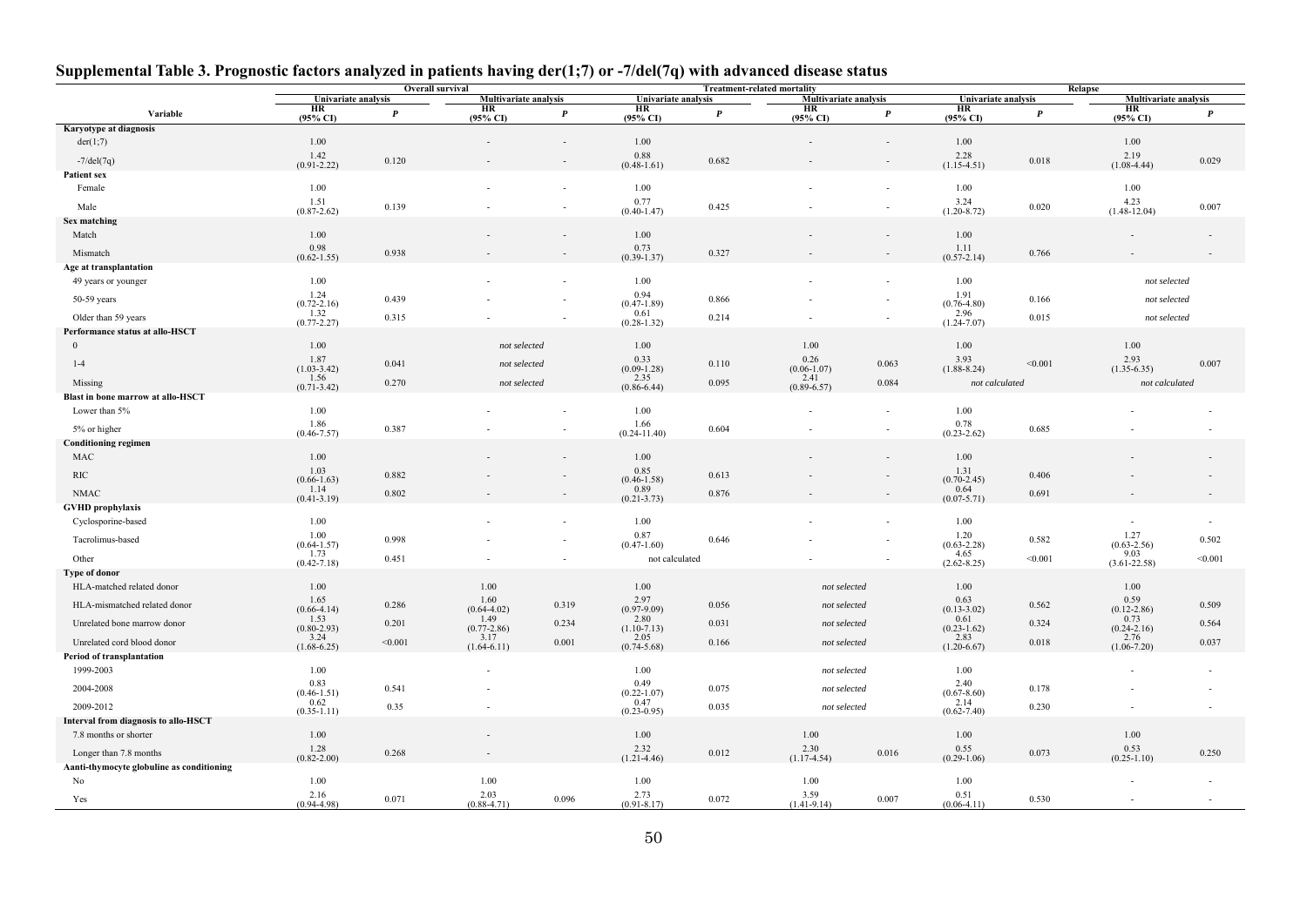| Supplemental Table 4. Causes of death among patients with advanced disease status |  |  |  |  |  |
|-----------------------------------------------------------------------------------|--|--|--|--|--|
|-----------------------------------------------------------------------------------|--|--|--|--|--|

|                         |                  | No. of patients $(\% )$ |                  |                     |                |         |  |  |
|-------------------------|------------------|-------------------------|------------------|---------------------|----------------|---------|--|--|
|                         |                  | der(1;7)                |                  | $-7/\text{del}(7q)$ |                | Normal  |  |  |
| Recurrence of MDS       | 12               | (35.3)                  | 26               | (55.3)              | 96             | (39.8)  |  |  |
| Graft failure/rejection | $\boldsymbol{0}$ | (0.0)                   | $\boldsymbol{0}$ | (0.0)               | 6              | (2.5)   |  |  |
| <b>GVHD</b>             | $\overline{3}$   | (8.8)                   |                  | (14.9)              | 21             | (8.7)   |  |  |
| Infection               | $\tau$           | (20.6)                  |                  | (14.9)              | 44             | (18.3)  |  |  |
| Idiopathic pneumonia    | 2                | (5.9)                   | 2                | (4.3)               | 13             | (5.4)   |  |  |
| Organ failure           | 3                | (8.8)                   | 3                | (6.4)               | 26             | (10.8)  |  |  |
| Secondary cancer        | $\theta$         | (0.0)                   | $\mathbf{0}$     | (0.0)               | $\mathfrak{Z}$ | (1.2)   |  |  |
| Bleeding                |                  | (2.9)                   | 1                | (2.1)               | 12             | (5.0)   |  |  |
| <b>TMA</b>              | $\theta$         | (0.0)                   | $\theta$         | (0.0)               | 4              | (1.7)   |  |  |
| SOS                     | 1                | (2.9)                   | 0                | (0.0)               | 8              | (3.3)   |  |  |
| Other                   | 5                | (14.7)                  | 1                | (2.1)               | 8              | (3.3)   |  |  |
| Total                   | 34               | (100.0)                 | 47               | (100.0)             | 241            | (100.0) |  |  |

Abbreviations: MDS, myelodysplastic syndrome; TMA, thrombotic microangiopathy; SOS, sinusoid obstruction syndrome.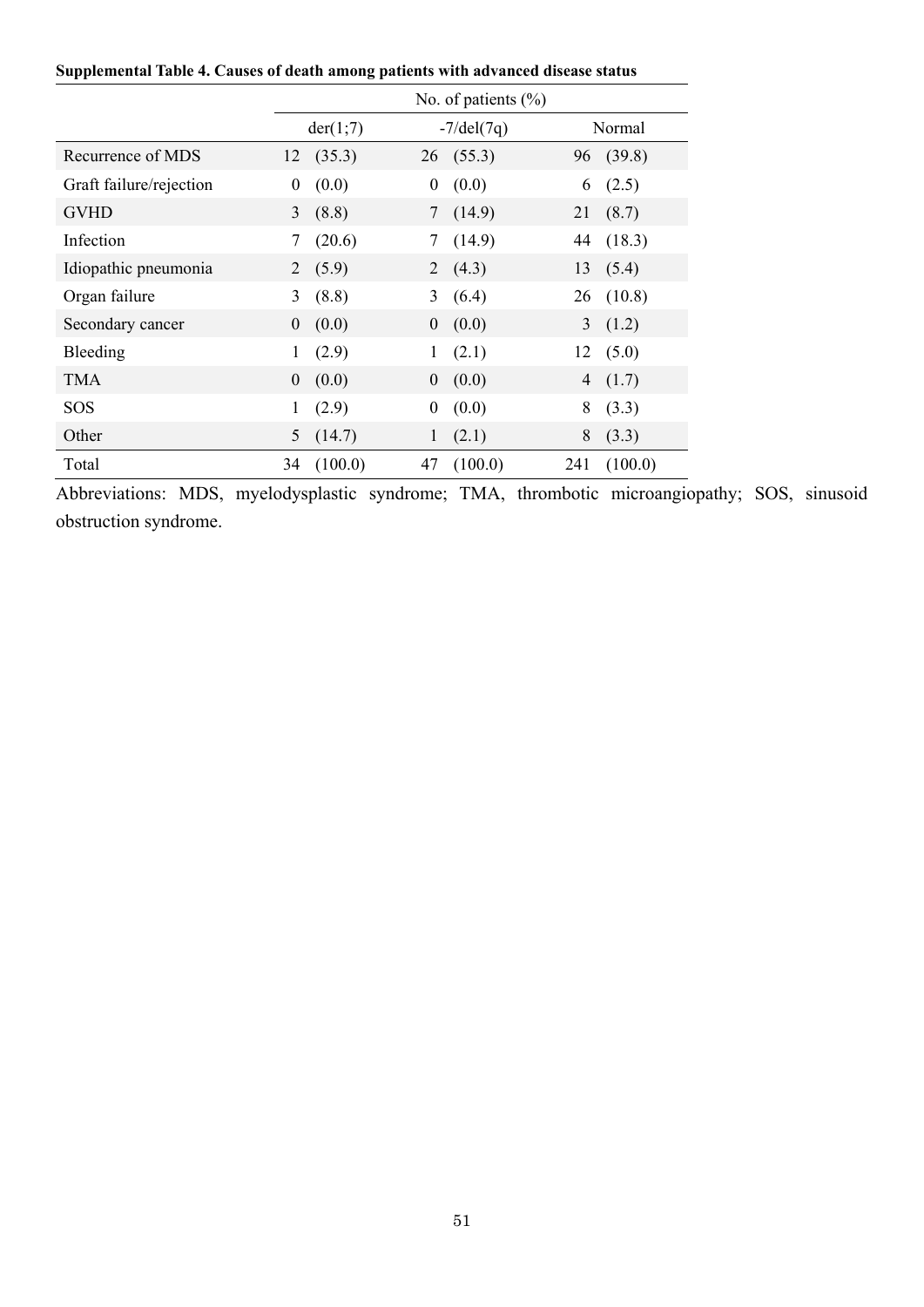| Supplemental Table 5. Characteristics of patients with early disease status |  |  |  |  |
|-----------------------------------------------------------------------------|--|--|--|--|
|-----------------------------------------------------------------------------|--|--|--|--|

|                                                  |                    | Total                   |                          |                  |
|--------------------------------------------------|--------------------|-------------------------|--------------------------|------------------|
|                                                  | der(1;7)           | $-7/del(7q)$            | Normal                   | $\boldsymbol{P}$ |
| Total                                            | 23                 | 29                      | 347                      |                  |
| Median age at allo-HSCT (range), y               | 48 (18-66)         | 51 (16-69)              | 43 (16-72)               | 0.045            |
| Age at allo-HSCT                                 |                    |                         |                          | 0.234            |
| $<$ 49                                           | 12                 | 13                      | 218                      |                  |
| 50-59                                            | $\,8\,$            | 10                      | 75                       |                  |
| $\geq 60$                                        | 3                  | 6                       | 54                       |                  |
| Gender                                           |                    |                         |                          | 0.013            |
| Male                                             | 20                 | 19                      | 197                      |                  |
| Female                                           | 3                  | 10                      | 150                      |                  |
| Sex match                                        |                    |                         |                          | 0.59             |
| match                                            | 13                 | 11                      | 179                      |                  |
| mismatch                                         | 10                 | 17                      | 161                      |                  |
| missing                                          | $\overline{0}$     | $\mathbf{1}$            | $\tau$                   |                  |
|                                                  |                    |                         |                          |                  |
| FAB at diagnosis                                 |                    |                         |                          | 0.663            |
| RA                                               | 23                 | 28                      | 335                      |                  |
| <b>RARS</b>                                      | $\overline{0}$     | $\mathbf{1}$            | 12                       |                  |
| <b>RAEB</b>                                      |                    |                         | $\overline{\phantom{a}}$ |                  |
| RAEB-t                                           |                    |                         |                          |                  |
| IPSS at diagnosis                                |                    |                         |                          | < 0.001          |
| Low                                              | $\mathbf{1}$       | 2                       | 30                       |                  |
| $Int-1$                                          | 5                  | $\boldsymbol{0}$        | 165                      |                  |
| $Int-2$                                          | 9                  | 10                      | $\sqrt{2}$               |                  |
| High                                             | $\boldsymbol{0}$   | $\boldsymbol{0}$        | $\mathbf{1}$             |                  |
| Missing                                          | 8                  | 17                      | 149                      |                  |
| Performance status at allo-HSCT                  |                    |                         |                          | 0.898            |
| $\boldsymbol{0}$                                 | 11                 | 14                      | 150                      |                  |
| $1-4$                                            | 12                 | 14                      | 176                      |                  |
| Missing                                          | $\boldsymbol{0}$   | $\mathbf{1}$            | 21                       |                  |
| Intensity of the conditioning regimen            |                    |                         |                          | 0.334            |
| Myeloablative                                    | 13                 | 16                      | 214                      |                  |
| Reduced intensity                                | 10                 | 13                      | 115                      |                  |
| Non-myeloablative                                | $\overline{0}$     | $\boldsymbol{0}$        | 18                       |                  |
| Donor source                                     |                    |                         |                          | 0.254            |
| HLA-matched related                              | 7                  | 14                      | 102                      |                  |
| HLA-mismatched related                           | $\mathbf{1}$       | $\overline{\mathbf{c}}$ | 17                       |                  |
| Unrelated bone marrow                            | 10                 | 8                       | 180                      |                  |
|                                                  |                    |                         |                          |                  |
| Unrelated cord blood                             | 5                  | 5                       | 48                       |                  |
| GVHD prophylaxis                                 |                    |                         |                          | 0.65             |
| CsA-based                                        | 10                 | 14                      | 157                      |                  |
| Tac-based                                        | 12                 | 14                      | 186                      |                  |
| Other                                            | $\mathbf{1}$       | $\mathbf{1}$            | $\overline{4}$           |                  |
| Use of ATG in the conditioning regimen           |                    |                         |                          | 0.096            |
| No                                               | 23                 | $28\,$                  | 307                      |                  |
| Yes                                              | $\mathbf{0}$       | $\mathbf{1}$            | 40                       |                  |
| Year of allo-SCT                                 |                    |                         |                          | 0.159            |
| 1999-2003                                        | $\mathbf{1}$       | 8                       | 83                       |                  |
| 2004-2008                                        | 12                 | 12                      | 121                      |                  |
| 2009-2012                                        | $10\,$             | 9                       | 143                      |                  |
| Interval between diagnosis and allo-HSCT, mo     | $10.1 (0.5-133.2)$ | 18.9 (2.2-119.9)        | $19.7(0.5-394.6)$        | 0.019            |
| Disease-altering therapy prior to SCT            |                    |                         |                          | 0.152            |
| Intensive chemotherapy alone                     | 1                  | $\mathbf{1}$            | 18                       |                  |
| Azacitidine treatment alone                      | 1                  | $\overline{c}$          | $\overline{\mathcal{A}}$ |                  |
| Intensive chemotherapy and azacitidine treatment | $\boldsymbol{0}$   | $\mathbf{1}$            | $\overline{c}$           |                  |
| No treatment with disease-altering therapy       | 21                 | 25                      | 323                      |                  |
|                                                  | $1.8(0.3-9.6)$     | $4.4(0.5-10.2)$         |                          | 0.199            |
| Follow-up of survivors, y                        |                    |                         | $4.4(0.1-13.3)$          |                  |
| Final status                                     |                    |                         |                          |                  |
| Alive                                            | 14                 | 20                      | 241                      |                  |
| Death after relapse (disease-associated death)   | $\overline{c}$     | 3                       | 21                       |                  |
| Death without relapse (treatment-related death)  | 7                  | 6                       | 85                       |                  |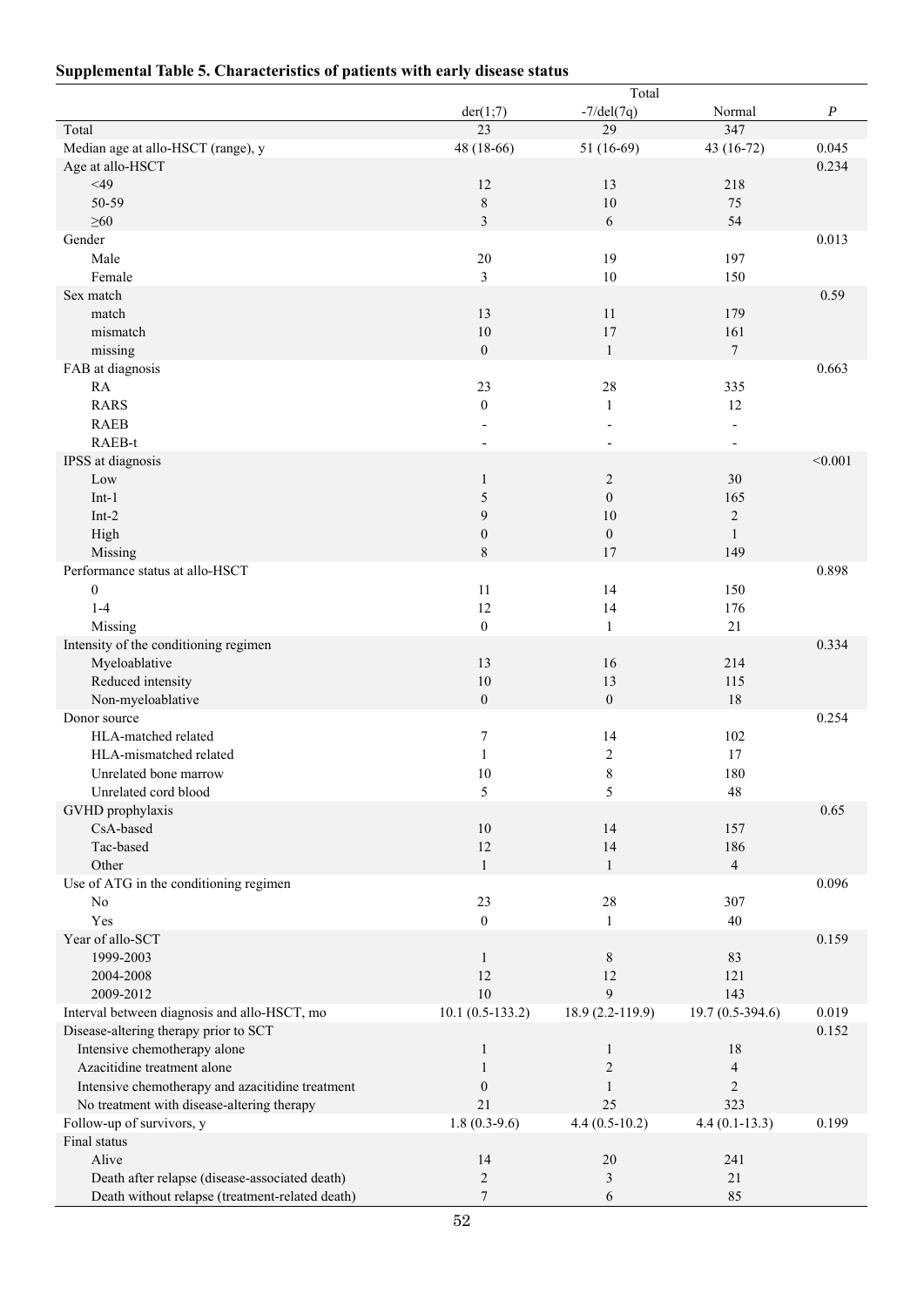# **Supplemental Table 6. Prognostic factors analyzed in patients with early disease status**

|                                                   | <b>Overall mortality</b>           |         |                           | <b>Treatment-related mortality</b>             |                                    |                |                          |                                            | Relapse                              |                        |                                    |                          |  |
|---------------------------------------------------|------------------------------------|---------|---------------------------|------------------------------------------------|------------------------------------|----------------|--------------------------|--------------------------------------------|--------------------------------------|------------------------|------------------------------------|--------------------------|--|
|                                                   | Univariate analysis                |         | Multivariate<br>analysis  |                                                | Univariate analysis                |                | Multivariate<br>analysis |                                            |                                      | Univariate<br>analysis |                                    | Multivariate<br>analysis |  |
| Variable                                          | HR<br>(95% CI)                     | P       | HR<br>$(95\% \text{ CI})$ | $\boldsymbol{P}$                               | HR<br>(95% CI)                     | P              | HR<br>(95% CI)           | P                                          | HR<br>(95%<br>CI)                    | P                      | HR<br>(95%<br>CI)                  | P                        |  |
| <b>Patient sex</b><br>Female                      | 1.00                               |         |                           |                                                | 1.00                               |                |                          |                                            | 1.00                                 |                        |                                    |                          |  |
| Male                                              | 1.14<br>$(0.79 -$<br>1.64)         | 0.474   |                           |                                                | 1.04<br>$(0.69 -$<br>1.56)         | 0.866          |                          |                                            | 1.50<br>$(0.65 -$<br>3.48)           | 0.338                  |                                    |                          |  |
| Sex matching<br>Match                             | 1.00                               |         |                           |                                                | 1.00                               |                |                          |                                            | 1.00                                 |                        |                                    |                          |  |
| Mismatch                                          | 1.19<br>$(0.83 -$<br>1.70)         | 0.342   |                           |                                                | 1.37<br>$(0.92 -$<br>2.04)         | 0.125          |                          |                                            | 0.67<br>$(0.29 -$<br>1.56)           | 0.356                  |                                    |                          |  |
| Age at transplantation<br>49 years or younger     | 1.00<br>1.08                       |         | 1.00                      |                                                | 1.00<br>0.82                       |                | not selected             |                                            | 1.00<br>3.80                         |                        | 1.00<br>3.08                       |                          |  |
| 50-59 years                                       | $(0.69 -$<br>1.71)<br>2.50         | 0.728   | 1.08<br>$(0.69 - 1.71)$   | 0.730                                          | $(0.49 -$<br>1.38)<br>1.73         | 0.455          | not selected             |                                            | $(1.45 -$<br>9.96)<br>4.92           | 0.007                  | $(1.05 -$<br>9.10)<br>2.96         | 0.041                    |  |
| Older than 59 years                               | $(1.64 -$<br>3.83)                 | < 0.001 | 2.21<br>$(1.42 - 3.44)$   | < 0.001                                        | $(1.06 -$<br>2.84)                 | 0.029          | not selected             |                                            | $(1.77-$<br>13.65)                   | 0.002                  | $(0.90 -$<br>9.70)                 | 0.073                    |  |
| Performance status at allo-HSCT<br>$\Omega$       | 1.00                               |         |                           |                                                | 1.00                               |                |                          |                                            | 1.00                                 |                        |                                    |                          |  |
| $1 - 4$                                           | 1.34<br>$(0.93 -$<br>1.94)<br>0.85 | 0.120   |                           |                                                | 1.28<br>$(0.85 -$<br>1.93)<br>0.72 | 0.240          |                          |                                            | 1.67<br>$(0.39 -$<br>7.23)<br>0.74   | 0.492                  |                                    |                          |  |
| Missing                                           | $(0.36 -$<br>2.00)                 | 0.710   |                           |                                                | $(0.25 -$<br>2.06)                 | 0.541          |                          |                                            | $(0.10 -$<br>5.25                    | 0.762                  |                                    |                          |  |
| <b>Conditioning regimen</b><br>MAC                | 1.00                               |         | not selected              |                                                | 1.00                               |                |                          |                                            | 1.00                                 |                        | 1.00                               |                          |  |
| <b>RIC</b>                                        | 1.58<br>$(1.10-$<br>2.27)<br>0.98  | 0.013   | not selected              |                                                | 1.37<br>$(0.92 -$<br>2.04)<br>0.21 | 0.121          |                          |                                            | 4.57<br>$(1.78 -$<br>11.76)<br>10.81 | 0.002                  | 2.67<br>$(0.98 -$<br>7.28<br>11.01 | 0.054                    |  |
| <b>NMAC</b>                                       | $(0.39 -$<br>2.43)                 | 0.964   | not selected              |                                                | $(0.03 -$<br>1.57)                 | 0.129          |                          |                                            | $(2.99 -$<br>39.03)                  | < 0.001                | $(2.55 -$<br>47.54)                | 0.001                    |  |
| <b>GVHD</b> prophylaxis<br>Cyclosporine-based     | 1.00<br>1.18                       |         |                           |                                                | 1.00<br>1.26                       |                |                          |                                            | 1.00<br>1.26                         |                        | 1.00<br>2.06                       |                          |  |
| Tacrolimus-based                                  | $(0.82 -$<br>1.68)<br>1.07         | 0.377   |                           |                                                | $(0.84 -$<br>1.90)<br>0.71         | 0.257          |                          |                                            | $(0.57 -$<br>2.81)                   | 0.567                  | $(0.75 -$<br>5.63)                 | 0.159                    |  |
| Other                                             | $(0.26 -$<br>4.38)                 | 0.927   |                           |                                                | $(0.10 -$<br>5.17)                 | 0.736          |                          |                                            | not calculated                       |                        | not calculated                     |                          |  |
| Type of donor<br>HLA-matched related donor        | 1.00                               |         | 1.00                      |                                                | 1.00                               |                | 1.00                     |                                            | 1.00                                 |                        | 1.00                               |                          |  |
| HLA-mismatched related donor                      | 1.78<br>$(0.82 -$<br>3.86          | 0.143   | 1.78<br>$(0.82 - 3.85)$   | 0.146                                          | 2.53<br>$(1.06 -$<br>6.04)         | 0.037          | 2.44<br>$(1.01 - 5.88)$  | 0.047                                      | not calculated                       |                        | not calculated                     |                          |  |
| Unrelated bone marrow donor                       | 1.12<br>$(0.73 -$<br>1.71)         | 0.598   | 1.07<br>$(0.69-1.64)$     | 0.771                                          | 1.71<br>$(1.03 -$<br>(2.85)        | 0.039          | 1.64<br>$(0.98 - 2.74)$  | 0.060                                      | 0.35<br>$(0.13 -$<br>0.96)           | 0.042                  | 0.28<br>$(0.10 -$<br>0.77)         | 0.014                    |  |
| Unrelated cord blood donor                        | 2.22<br>$(1.28 -$                  | 0.004   | 1.77<br>$(1.03 - 3.04)$   | 0.037                                          | 2.58<br>$(1.36 -$                  | 0.004          | 2.55<br>$(1.34 - 4.83)$  | 0.004                                      | 1.88<br>$(0.77 -$                    | 0.168                  | 1.12<br>$(0.39 -$                  | 0.836                    |  |
| Period of transplantation                         | 3.64)                              |         |                           |                                                | 4.91)                              |                |                          |                                            | 4.59)                                |                        | 3.18)                              |                          |  |
| 1999-2003<br>2004-2008                            | 1.00<br>0.78<br>$(0.50 -$<br>1.22) | 0.280   |                           |                                                | 1.00<br>1.01<br>$(0.61 -$<br>1.65) | 0.981          |                          |                                            | 1.00<br>0.30<br>$(0.07 -$<br>1.19)   | 0.087                  | 1.00<br>0.19<br>$(0.41 -$<br>0.87) | 0.033                    |  |
| 2009-2012                                         | 0.81<br>$(0.51 -$                  | 0.369   |                           |                                                | 0.77<br>$(0.45 -$                  | 0.350          |                          |                                            | 1.51<br>$(0.60 -$                    | 0.384                  | 0.90<br>$(0.26 -$                  | 0.863                    |  |
| Interval from diagnosis to allo-HSCT*             | 1.28)                              |         |                           |                                                | 1.33)                              |                |                          |                                            | 3.85)                                |                        | 3.05)                              |                          |  |
| 17.5 months or shorter<br>Longer than 17.5 months | 1.00<br>0.86<br>$(0.60 -$          | 0.427   |                           |                                                | 1.00<br>1.10<br>$(0.73 -$          | 0.659          |                          |                                            | 1.00<br>0.55<br>$(0.24 -$            | 0.147                  |                                    |                          |  |
| Use of ATG in the conditioning regimen<br>No      | 1.24)<br>1.00<br>1.28              |         |                           |                                                | 1.64)<br>1.00                      |                |                          |                                            | 1.24)<br>1.00                        |                        |                                    |                          |  |
| Yes                                               | $(0.74 -$<br>2.19)                 | 0.373   |                           |                                                | 1.44<br>$(0.80 -$<br>2.58)         | 0.224          |                          |                                            | 0.36<br>$(0.05 -$<br>2.74)           | 0.327                  |                                    |                          |  |
| Disease-altering therapy prior to                 |                                    |         |                           |                                                |                                    |                |                          |                                            |                                      |                        |                                    |                          |  |
| allo-HSCT                                         |                                    |         |                           |                                                |                                    |                |                          |                                            |                                      |                        |                                    |                          |  |
| No treatment with disease-altering<br>therapy     | 1.00                               |         | 1.00                      |                                                | 1.00                               |                | 1.00                     |                                            | 1.00                                 |                        | not selected                       |                          |  |
| ICT alone                                         | 2.15<br>$(1.19 -$<br>3.91)         | 0.012   | 2.10<br>$(1.15 - 3.84)$   | 0.016                                          | 2.21<br>$(1.24 -$<br>3.96)         | 0.007          | 2.05<br>$(1.13 - 3.71)$  | 0.018                                      | 1.94<br>$(0.43 -$<br>8.81)           | 0.391                  | not selected                       |                          |  |
| Azacitidine treatment alone                       | 1.37<br>$(0.34 -$<br>5.57)         | 0.661   | 1.14<br>$(0.28 - 4.65)$   | 0.860                                          | 0.77<br>$(0.12 -$<br>5.04)         | 0.787          | 0.82<br>$(0.11 - 5.88)$  | 0.840                                      | 6.49<br>$(1.52 -$<br>27.66)          | 0.011                  | not selected                       |                          |  |
| ICT and azacitidine treatment                     | not calculated                     |         |                           | not calculated<br>$\qquad \qquad \blacksquare$ |                                    | not calculated |                          | not calculated<br>$\overline{\phantom{a}}$ |                                      | not calculated         |                                    | not selected             |  |

\*The median interval from the diagnosis to allo-HSCT was 17.5 months in MDS with early disease status.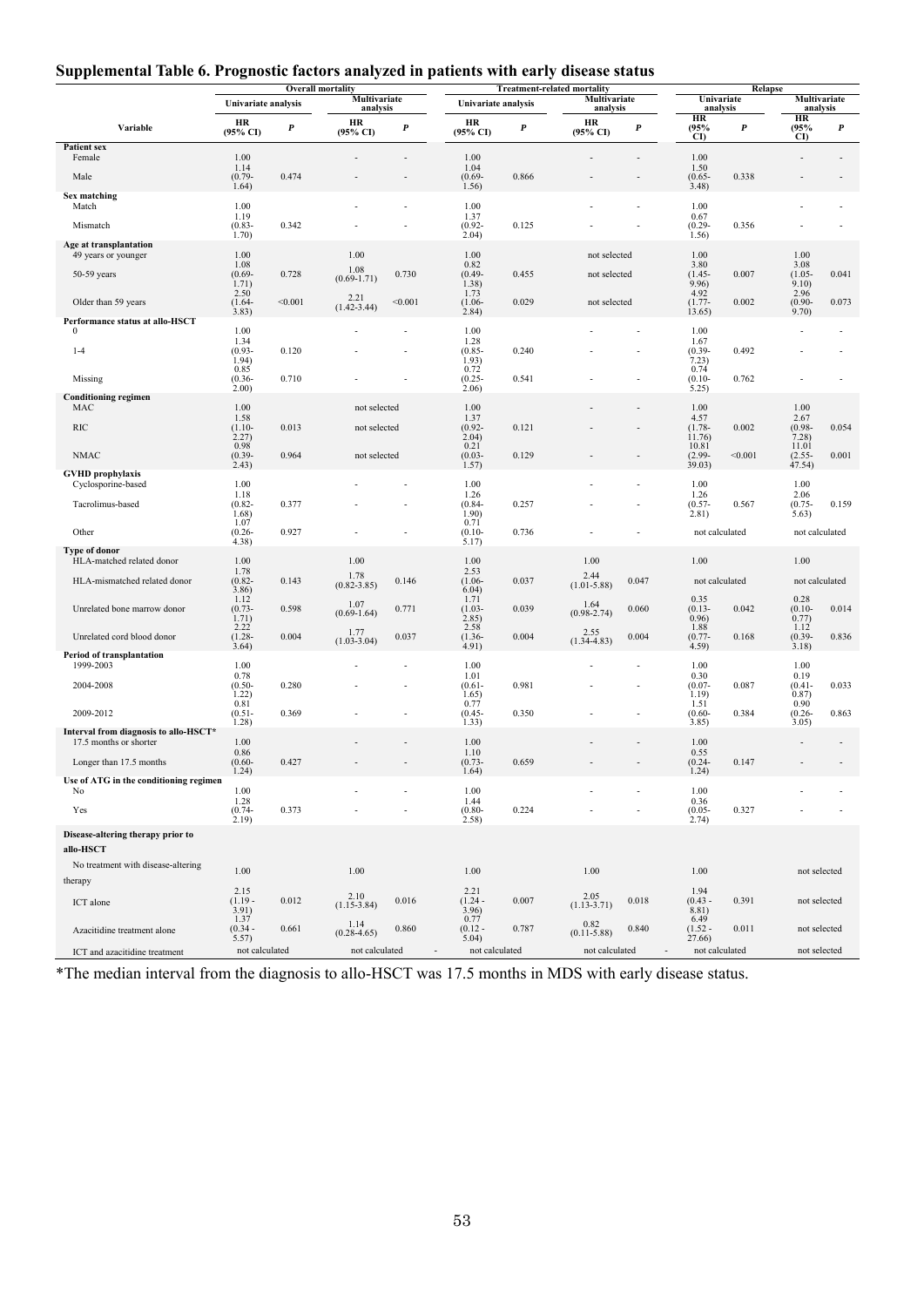|  |  |  | Supplemental Table 7. Causes of death among patients with early disease status |  |  |  |
|--|--|--|--------------------------------------------------------------------------------|--|--|--|
|  |  |  |                                                                                |  |  |  |

|                         |                  |          |                     | No. of patients $(\% )$ |                  |         |
|-------------------------|------------------|----------|---------------------|-------------------------|------------------|---------|
|                         |                  | der(1;7) | $-7/\text{del}(7q)$ |                         |                  | Normal  |
| Recurrence of MDS       | 3                | (30.0)   | 2                   | (25.0)                  | 21               | (19.8)  |
| Graft failure/rejection | $\boldsymbol{0}$ | (0.0)    | $\boldsymbol{0}$    | (0.0)                   | 5                | (4.7)   |
| <b>GVHD</b>             | 2                | (20.0)   | $\mathbf{1}$        | (12.5)                  | 12               | (11.3)  |
| Infection               | 3                | (30.0)   | 2                   | (25.0)                  | 28               | (26.4)  |
| Idiopathic pneumonia    | $\mathbf{1}$     | (10.0)   | 1                   | (12.5)                  | 9                | (8.5)   |
| Organ failure           | 1                | (10.0)   | 1                   | (12.5)                  | 13               | (12.3)  |
| Secondary cancer        | $\boldsymbol{0}$ | (0.0)    | $\boldsymbol{0}$    | (0.0)                   | $\boldsymbol{0}$ | (0.0)   |
| Bleeding                | 0                | (0.0)    | $\boldsymbol{0}$    | (0.0)                   |                  | (6.6)   |
| <b>TMA</b>              | $\overline{0}$   | (0.0)    | $\theta$            | (0.0)                   | 3                | (0.0)   |
| SOS                     | $\boldsymbol{0}$ | (0.0)    | $\boldsymbol{0}$    | (0.0)                   | $\overline{3}$   | (2.8)   |
| Other                   | $\boldsymbol{0}$ | (0.0)    | 1                   | (12.5)                  | 5                | (2.8)   |
| Total                   | 10               | (100.0)  | 8                   | (100.0)                 | 106              | (100.0) |